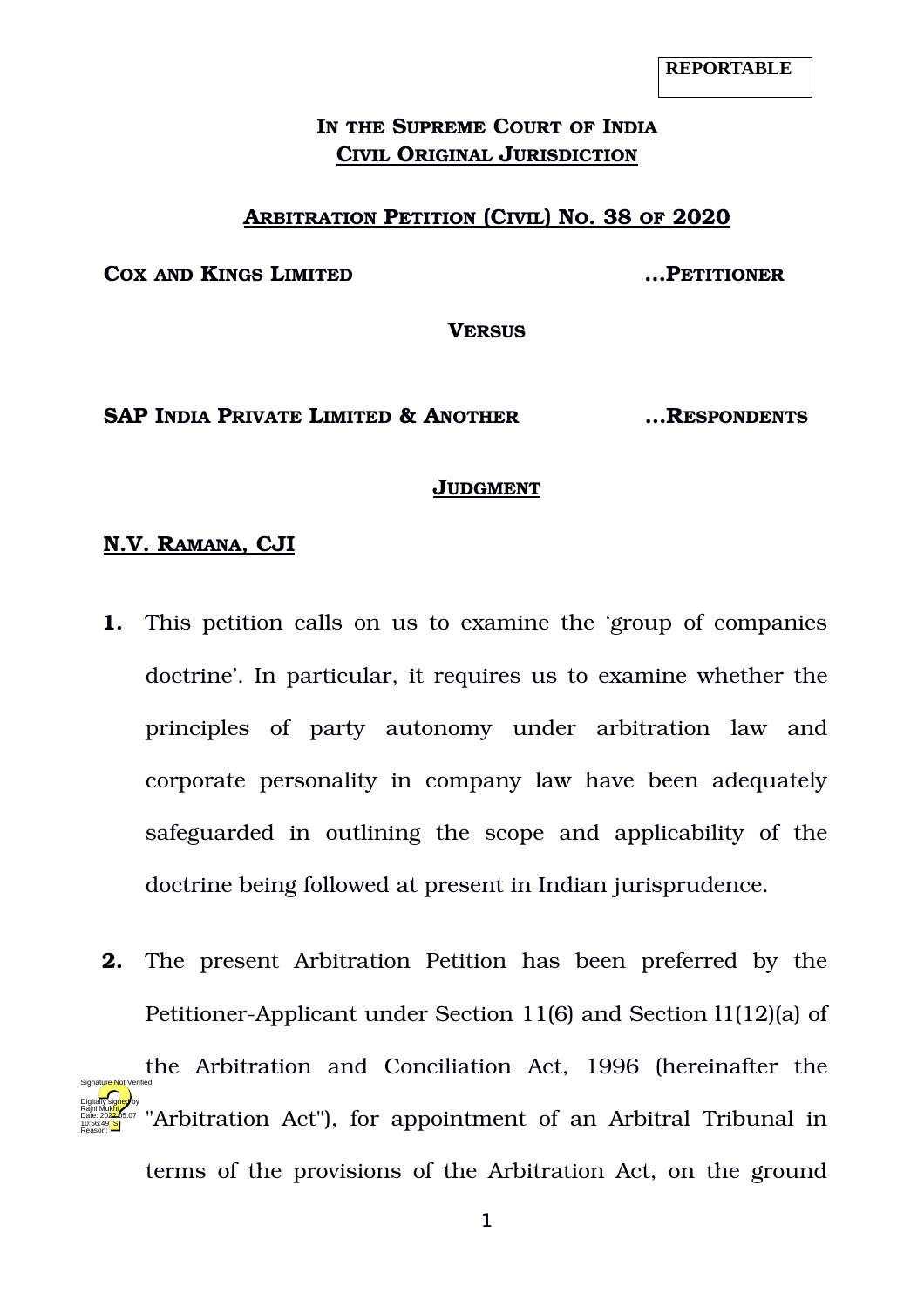that there has been a failure with respect to the appointment of an Arbitral Tribunal in accordance with the agreements between the parties.

- **3.** The facts necessary for the adjudication of the dispute are as follows: on 14.12.2010, the Applicant and Respondent No. l entered into an SAP Software End User License Agreement and SAP Enterprise Support Schedule under which the Applicant was made a licensee of certain ERP software developed and owned by the Respondents. This is an overall licensing agreement that all customers of the Respondents have to enter into compulsorily in advance in order to utilize any software of the Respondents. In 2015, while the Applicant was developing its own ecommerce platform, the Respondents approached the Applicant and recommended their Hybris Solution as it would be 90% compatible with the Applicant's software. The Respondents indicated that the remaining 10% customisation would take only 10 months, a much shorter solution than the Applicant developing the software itself.
- 4. The aforesaid agreement was divided into 3 separate transactions: *first,* the Software License and Support Agreement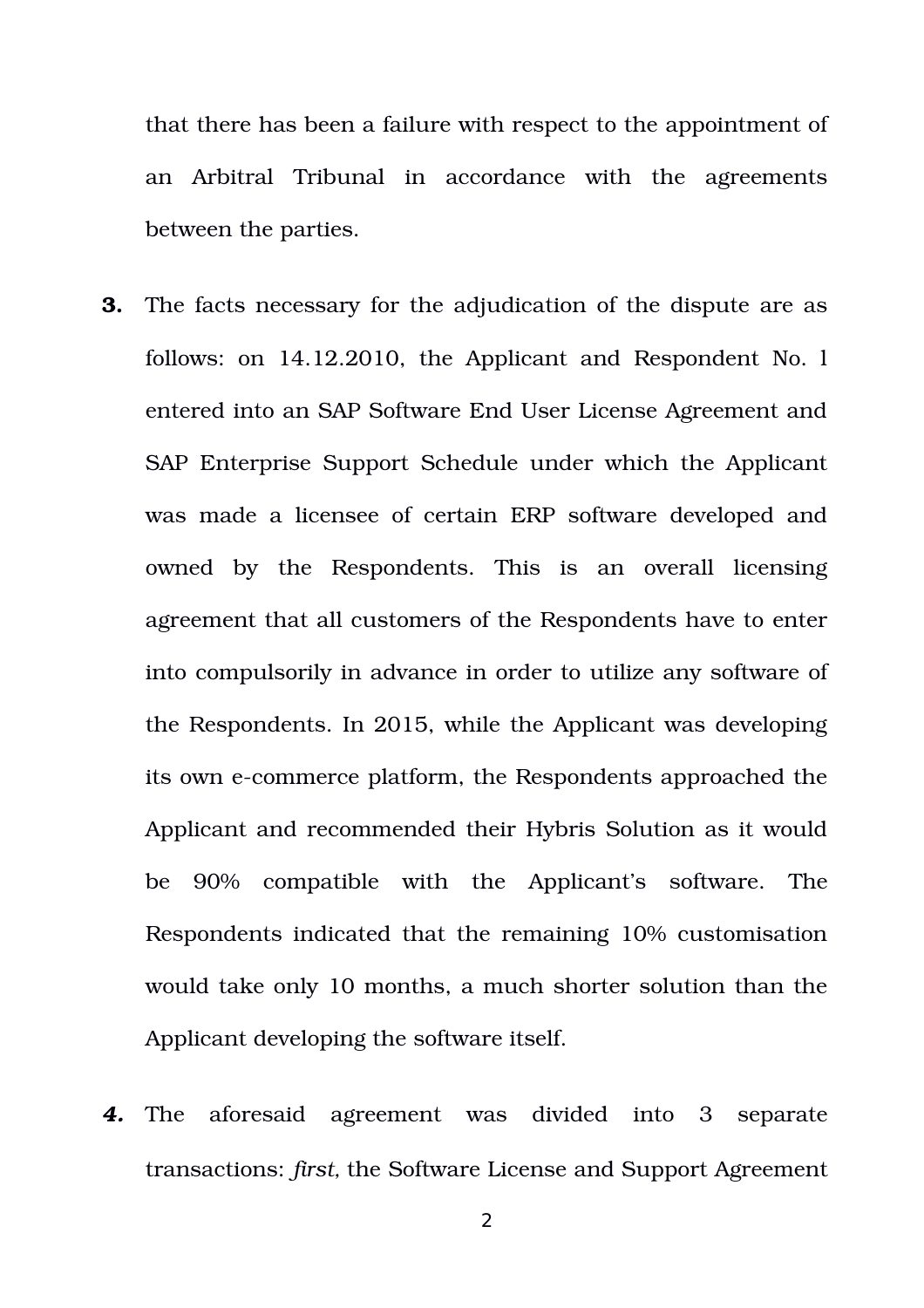- Software Order Form 3, dated 30.10.2015, was signed between the Applicant and Respondent No. 1 for the purchase of the SAP Hybris Software License*. Second,* an agreement dated 30.10.2015 was signed between the parties containing the terms and conditions governing the implementation of the SAP Hybris software. This agreement is called the Services General Terms and Conditions Agreement ("GTC"). *Third*, on 16.11.2015, an agreement was entered into for the customization of the software*.*

*5.* Clause 15.7 of the GTC contains the arbitration clause which we are concerned with in the present matter. The clause reads as follows:

> *"15.7 Dispute Resolution: In the event of any dispute or difference arising out of the subject matter of this Agreement, the Parties shall undertake to resolve such disputes amicably. If disputes and differences cannot be settled amicably then such disputes shall be referred to bench of three arbitrators, where each party will nominate one arbitrator and the two arbitrators shall appoint a third arbitrator. Arbitration award shall be binding on both parties. The arbitration shall be held in Mumbai and each party will bear the expenses of their appointed arbitrator. The expense of the third arbitrator shall be shared by the parties.*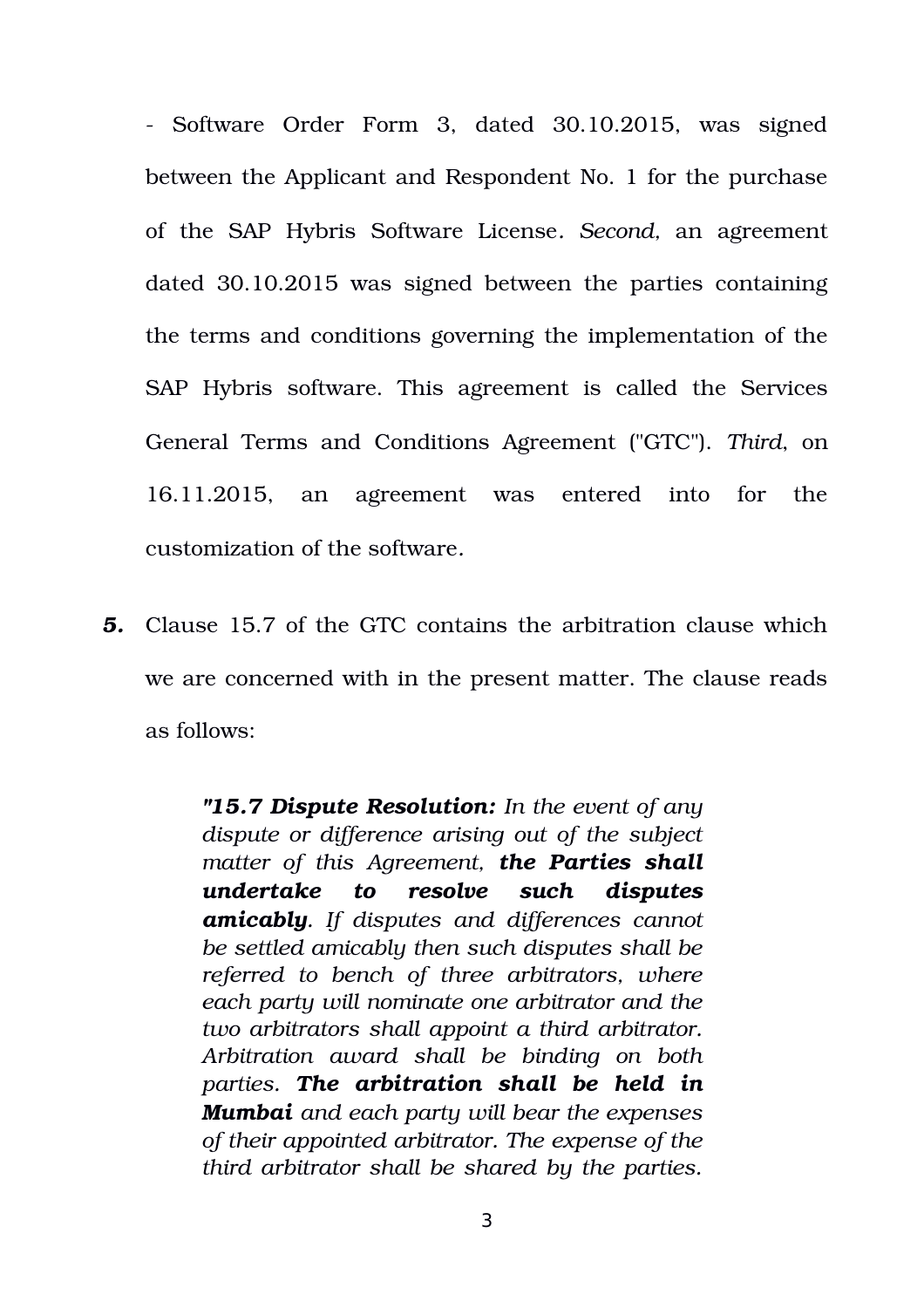# *The arbitration process will be governed by the Arbitration & Conciliation Act, 1996."*

- **6.** Till August 2016, the Applicant listed out various issues in project implementation to Respondent No. 1 and requested Respondent no. 2 to intervene. Respondent No. 2, in turn, gave certain assurances to the Applicant. As the contract could not be fulfilled even with the extended timelines and additional manpower, the contractual framework pertaining to SAP Hybris Solution was rescinded on 15.11.2016 after which the Respondents immediately withdrew their resources from the said project. Pursuant to the same, the Applicant demanded a refund of Rs. 45 crores that was paid towards the License Agreement, Annual Maintenance Charges, and implementation services. Respondent No. 2 in response to the said demand proposed a solution which was rejected by the Applicant.
- **7.** Finally, after several correspondences and meetings, the matter could not be settled amicably. On 29.10.2017, Respondent No. 1 issued a notice invoking arbitration for the alleged wrongful termination of the contract and demanded payment of Rs. 17 crores. An Arbitral Tribunal comprising of Hon'ble Mr. Justice Madan B. Lokur (Retd.), Hon'ble Mr. Justice Dilip Bhosale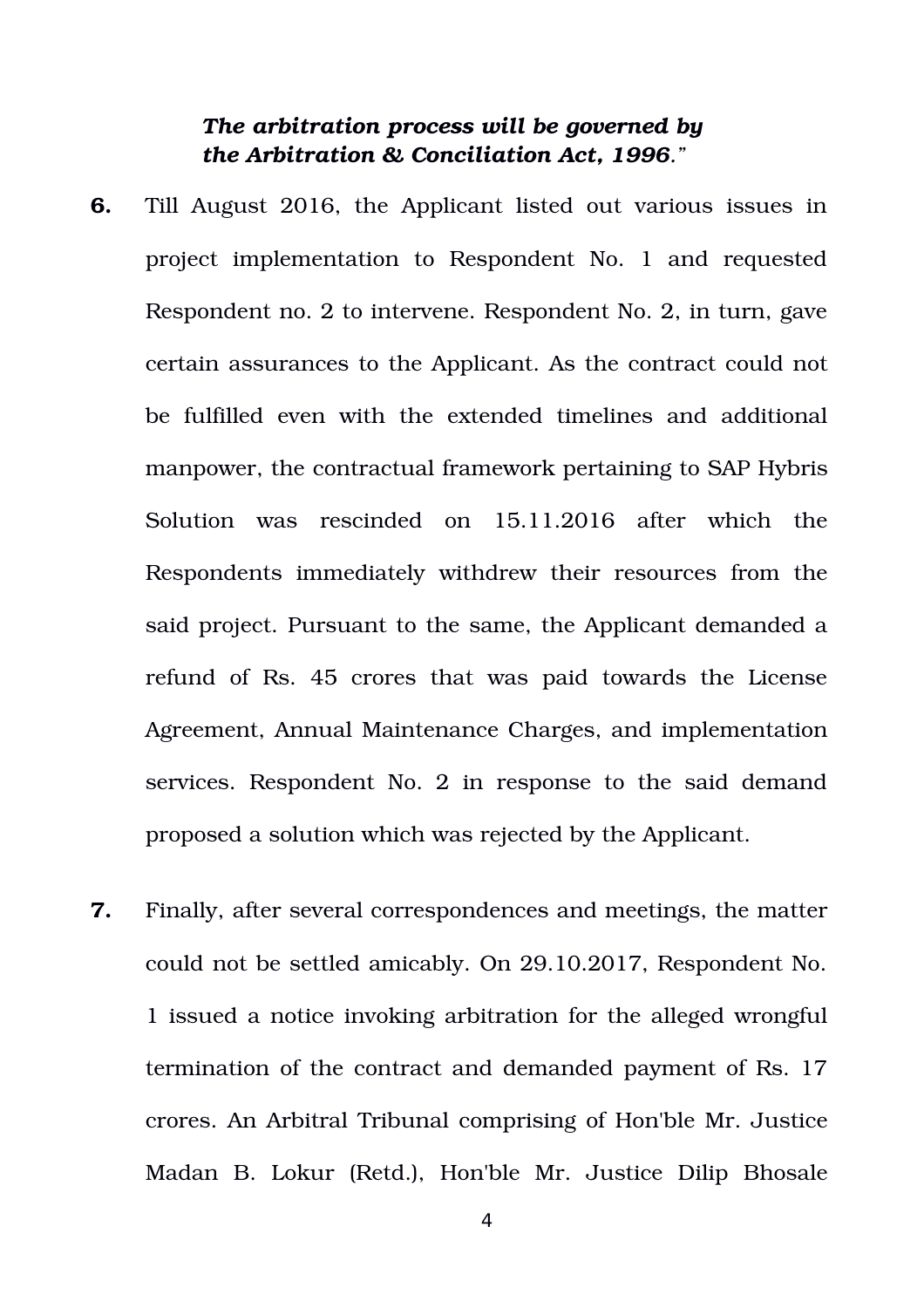(Retd.), and Hon'ble Mr. Justice V. C. Daga (Retd.) was constituted to adjudicate the disputes between the parties.

- **8.** Respondent No. l initiated proceedings under Clause 15.7 of the GTC entered between the parties on 30.10.2015. It may be noted here that Respondent No. 2 was not made a party in the aforesaid proceedings. During these proceedings, the Applicant herein filed an application under Section 16 of the Arbitration Act, before the Hon'ble Tribunal, contending that the four agreements entered between the parties are a part of a composite transaction and the same should be a part of a singular proceeding.
- **9.** Meanwhile, on 22.10.2019, NCLT, admitted an application under Section 7 of the Insolvency and Bankruptcy Code, 2016 preferred against the Applicant and appointed an Interim Resolution Professional. On 05.11.2019, the NCLT directed the parties to adjourn the arbitration proceedings *sine die* in view of the moratorium imposed upon the claims against the Applicant due to the initiation of the Corporate Insolvency Resolution Process (CIRP).

5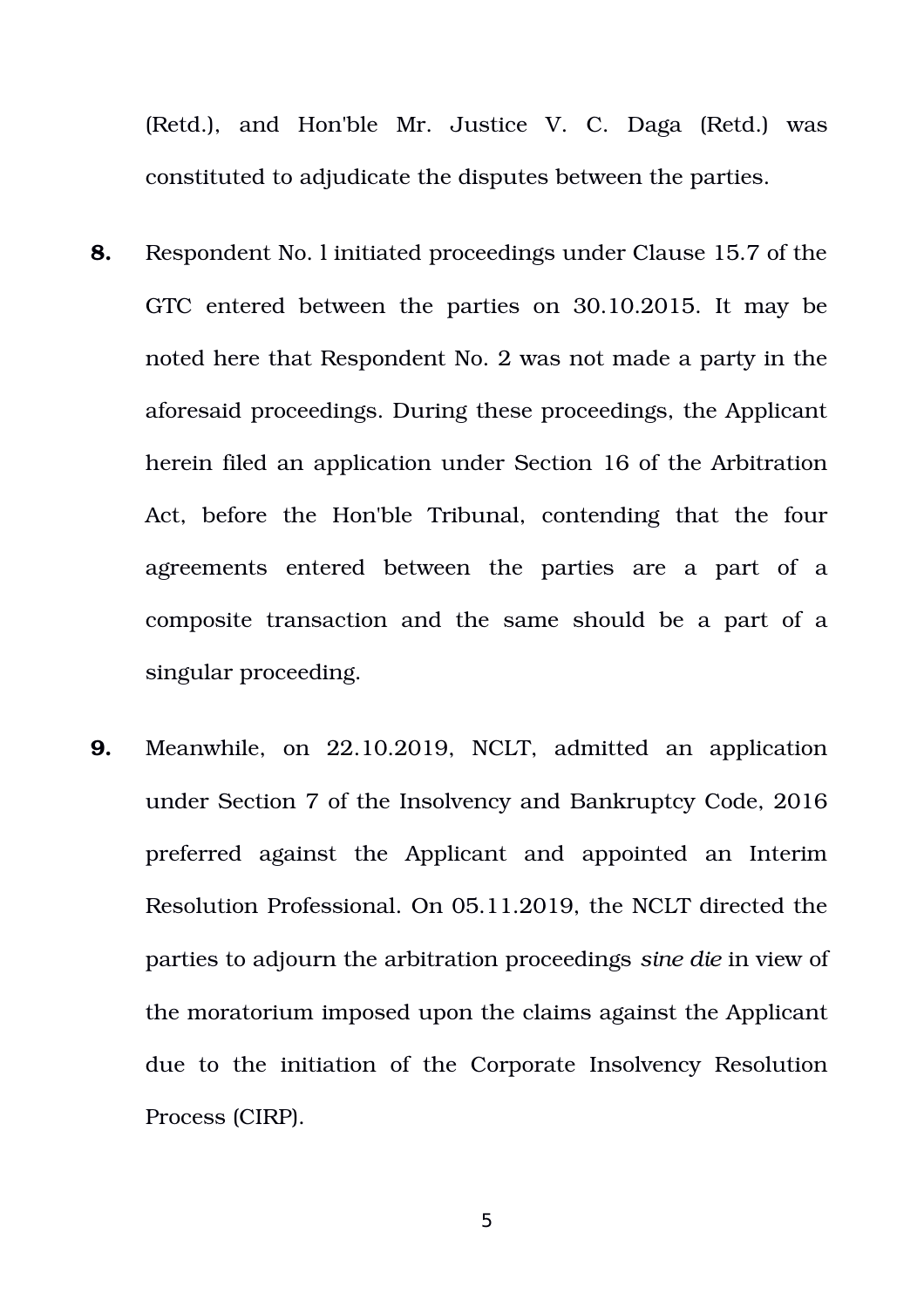- **10.** On 07.11.2019, the Applicant sent a fresh notice invoking Arbitration arraying Respondent No. 2 in the Arbitration Proceedings. In the said Notice, the Applicant appointed Hon'ble Dr. Justice Arijit Pasayat as its nominated arbitrator and called upon the Respondents to appoint their Arbitrator for the constitution of the Tribunal. However, there was no response from the Respondents. Hence, the Applicant has preferred this Application under Section 11 of the Arbitration Act seeking appointment of the Arbitrator in an International Commercial Arbitration.
- **11.** Mr. Kailash Vasdev, learned Senior Advocate appearing on behalf of the Applicant made the following submissions:
	- i. Respondent No. 1 is a wholly owned subsidiary and proprietary concern of Respondent No. 2. Since the software is licensed by Respondent No. 2 to Respondent No. 1, the customisation would not be possible without the aid of Respondent No. 2. Therefore, all the four agreements together form a composite agreement and are a part of a single, interlinked transaction by both Respondent Nos. 1 and 2.
	- ii. The agreements and email correspondences clearly show that Respondent Nos. 1 and 2 and the Applicant were in *ad idem* for the implementation and the execution of the agreements. Especially, when Respondent No. 1 failed to execute the agreement, Respondent No. 2 took the responsibility to resolve the grievances of the applicant.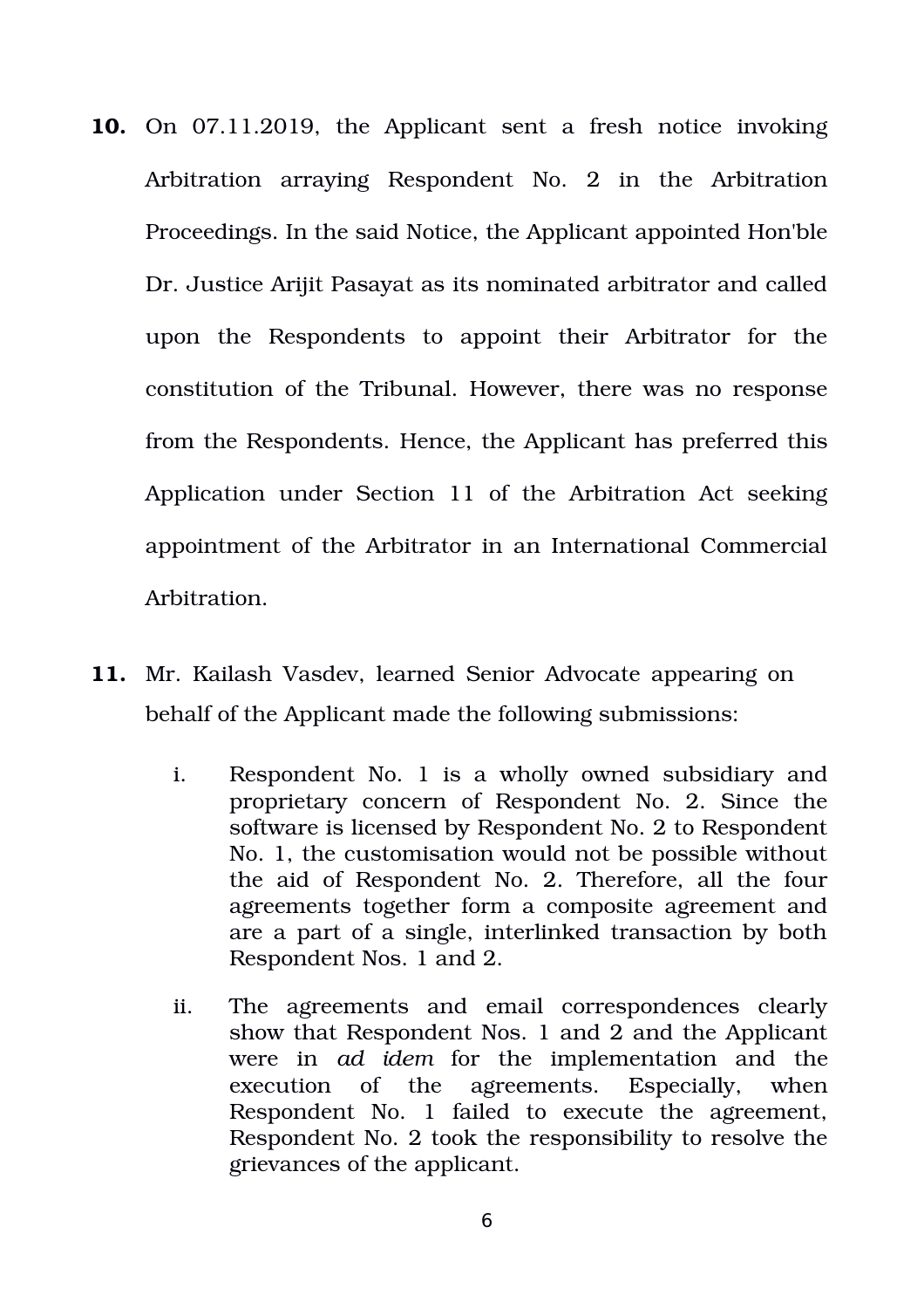- iii. Considering the holding in the three Judge Bench decision of *Chloro Controls India Private Limited v.* **Severn Trent Water Purification Inc., (2013) 1 SCC** 641, arbitration can be invoked even against the nonsignatories, if the circumstances demonstrate that it was the mutual intention of the parties.
- iv. There is no commonality of claims between the present arbitration proceedings and the earlier proceedings.
- v. Considering, the limited scope under Section 11 of the Arbitration Act, the intervention of the Court should be as minimal as the Court is only required to examine the existence of the arbitration agreement.
- **12.** Mr. Ritin Rai, learned Senior Advocate appearing on behalf of

the Respondent No. 1 made the following submissions:

- i. The Applicant has suppressed material facts regarding its previous attempts to resist constitution of an Arbitral Tribunal. It ought to be noted that when Respondent No. 1 had earlier invoked Clause 15.7 of the GTC, it was the Applicant who had challenged the same for being *void ab initio.* Now, the Applicant himself is invoking the same provision seeking the appointment of an Arbitrator.
- ii. Immediately one day after the commencement of the CIRP and the consequent imposition of the moratorium, the Applicant has chosen to raise similar claims through a fresh notice and has obliquely arrayed Respondent No. 2 as a party to inflate its claim. It is a settled principle of law that the principle of res-judicata applies to arbitral proceedings as well.
- **13.** Mr. Neeraj Kishan Kaul, learned Senior Advocate appearing on

behalf of Respondent No. 2 made the following submissions: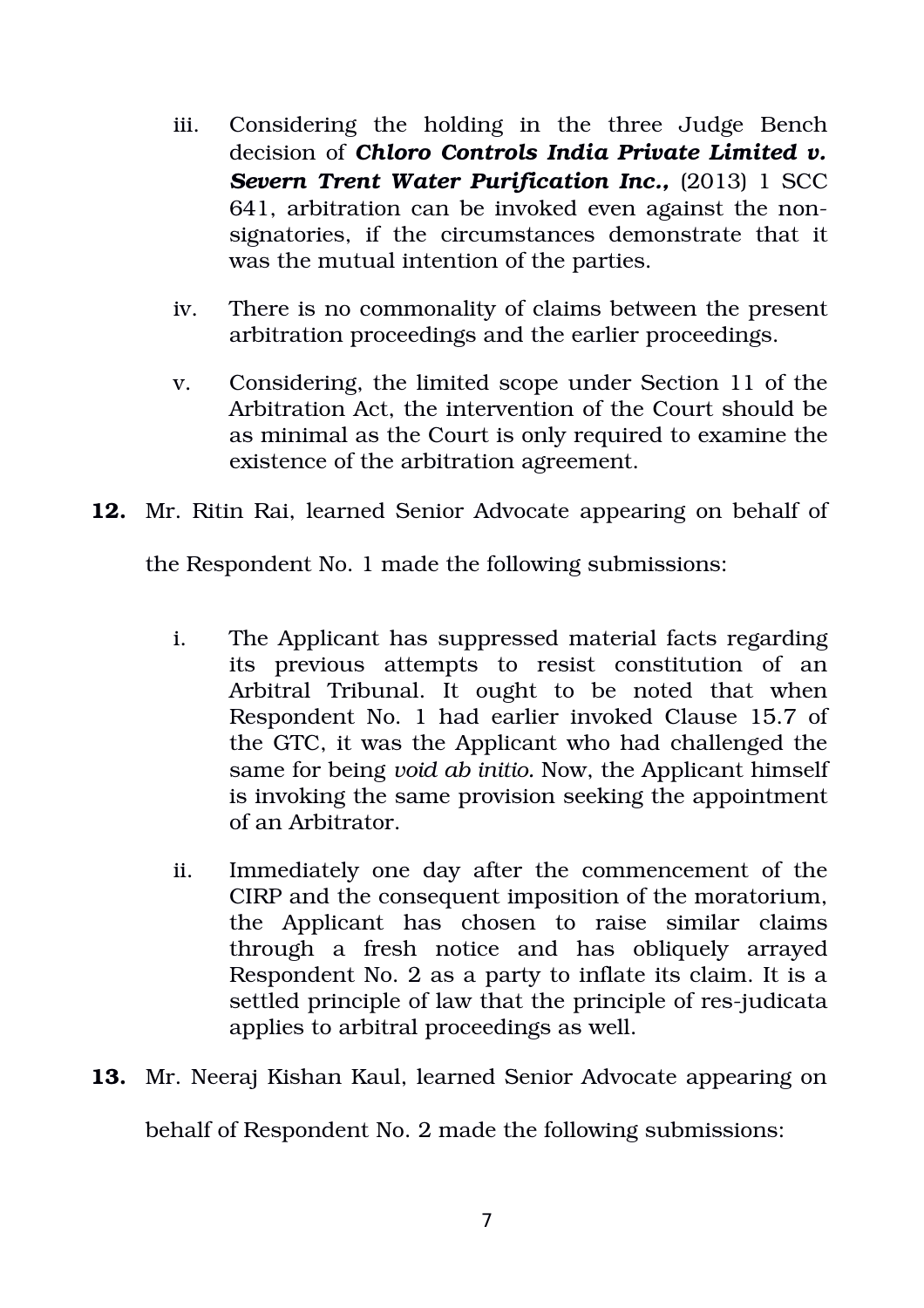- i. Respondent No. 2 is neither a signatory, nor has it ever agreed (*expressly or impliedly*) to be bound by the agreements between the Applicant and the Respondent No. 1. Respondent No. 2, being a foreign entity does not have any business dealings in India and is a separate and independent legal entity from Respondent No. 1.
- ii. The emails relied upon by the Applicant do not indicate any undertaking by Respondent No. 2. Especially, when the Applicant himself approached Respondent No. 2 seeking assistance much after the execution of the License Agreement and Service Agreement. Admittedly, Respondent No. 2 was not involved in the contract negotiation process.
- iii. The "*Group of Companies*" doctrine is not applicable in the present case. Respondent No. 2 is not only a nonsignatory but also never participated in the negotiation process during the drafting of the contract. Moreover, there is no consensus of the parties to be bound by the contract.
- 14. After hearing the counsel appearing on both sides and considering the ramifications it may have by the adjudication of the subject matter, this Court must examine the ambit of the "Group of Companies" doctrine. Ever since this doctrine was expounded in the *Chloro Control* (*supra*) case, it has been utilised in a varied manner. It is in this context we felt that there is a further need to examine the rationality behind the doctrinal approach taken by this Court in the *Chloro Control* (*supra*) case.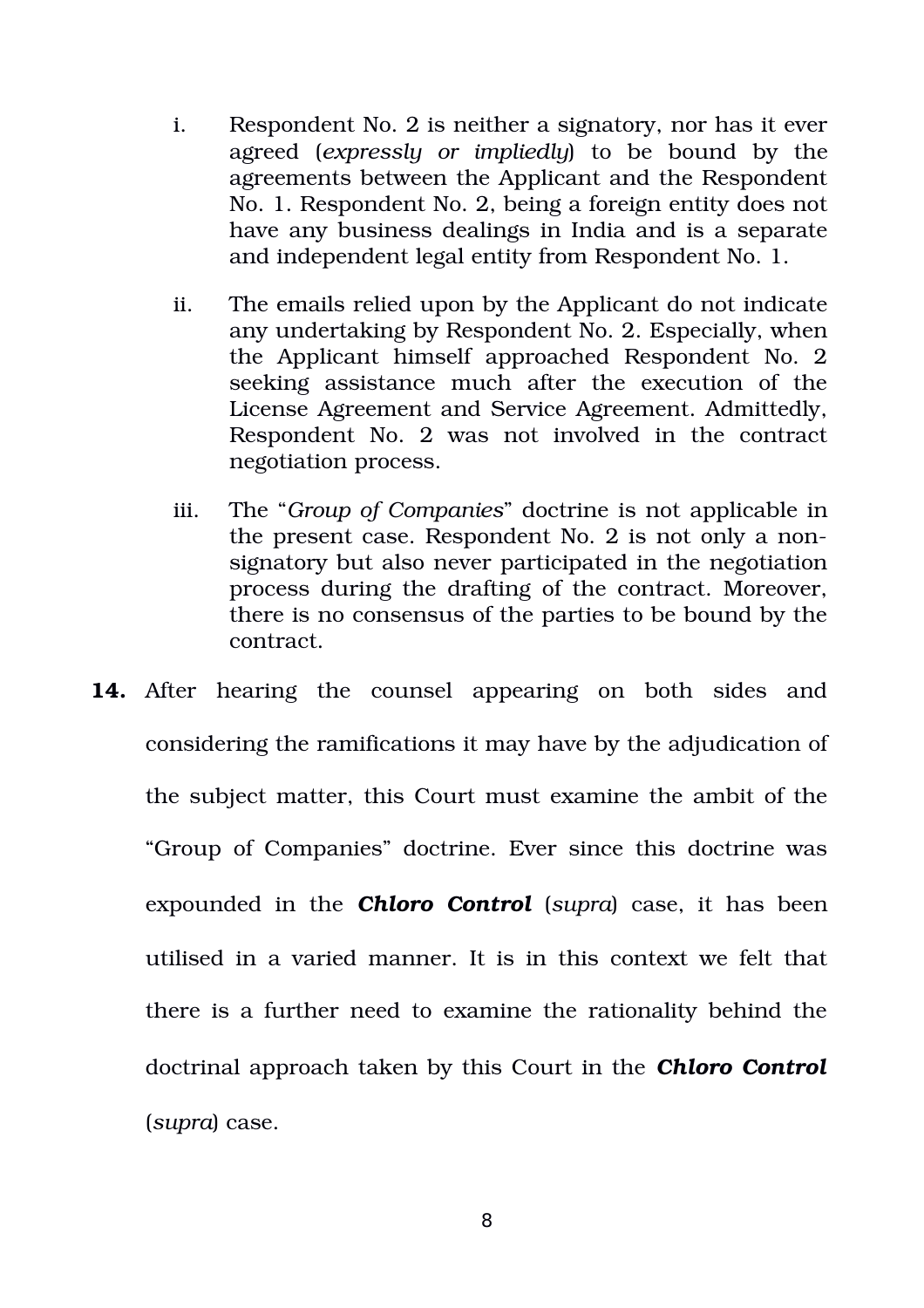- **15.** Arbitration is a creature of contract which has been provided statutory backing under the Arbitration Act, to usher in party autonomy, quick disposal, and an efficacious alternative remedy. Arbitration has been a great boon for Indian jurisprudence, wherein numerous cases have been methodically dealt with in an effective manner without taking the meandering course of litigation before Courts.
- **16.** One of the most challenging areas of Arbitration practice, both theoretical and practical, relates to multi-party and multi-claim proceedings. Usually, arbitration involves parties who have explicitly entered into an arbitration agreement, or parties with successor interests, claiming under them. In some cases, it happens that third parties are bound by an arbitration clause by tacit consent, etc.
	- **17.** Doctrine of group of companies is one such area which is utilized to bind third parties to an arbitration agreement. Theoretically, the policy consideration of efficiency is argued to allow such joinders. However, until a legal basis for the same is provided, efficiency cannot itself be the sole ground to bind a party to arbitration.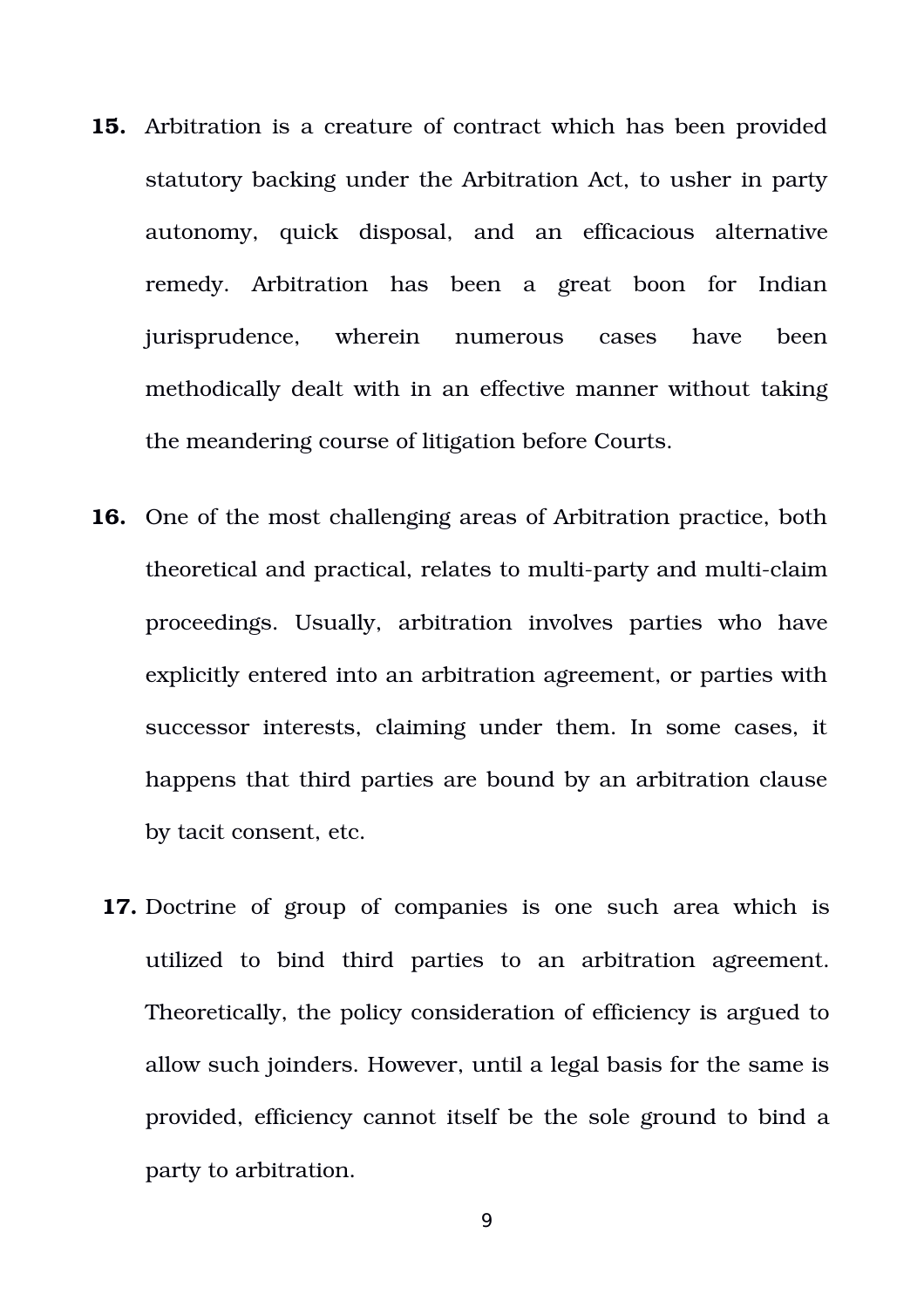**18.** Section 7 of the Arbitration Act defines an arbitration agreement. Being a creature of contract, the realm of arbitration is one of consent. The bare reading of the aforesaid provision indicates that parties must reduce their intention to submit their existing or future disputes to arbitration, in writing. The statute does not mandate a particular form for an arbitration agreement. The intention of the parties can be inferred from an exchange of letters, telex, telegram, and even electronic means. The existence of the arbitration agreement can be deduced once it is ascertained that the parties were at *ad idem* either through a contract, conduct or correspondences. (See *Govind Rubber Ltd. v. Louis Dreyfus Commodities Asia (P) Ltd.,* (2015) 13 SCC 477). Therefore, the question of the extension of an arbitration agreement to non-signatories necessarily also involves the question of the extension of the scope and the

effects of the jurisdiction of the arbitration tribunal over such  $companies.<sup>1</sup>$  $companies.<sup>1</sup>$  $companies.<sup>1</sup>$ 

<span id="page-9-0"></span><sup>1</sup> Pietro Ferrario, The Group of Companies Doctrine in International Commercial Arbitration: Is There any Reason for this Doctrine to Exist?', Journal of International Arbitration, (© Kluwer Law International; Kluwer Law International 2009, Volume  $26$  Issue  $5$ ) pp.  $647 - 673$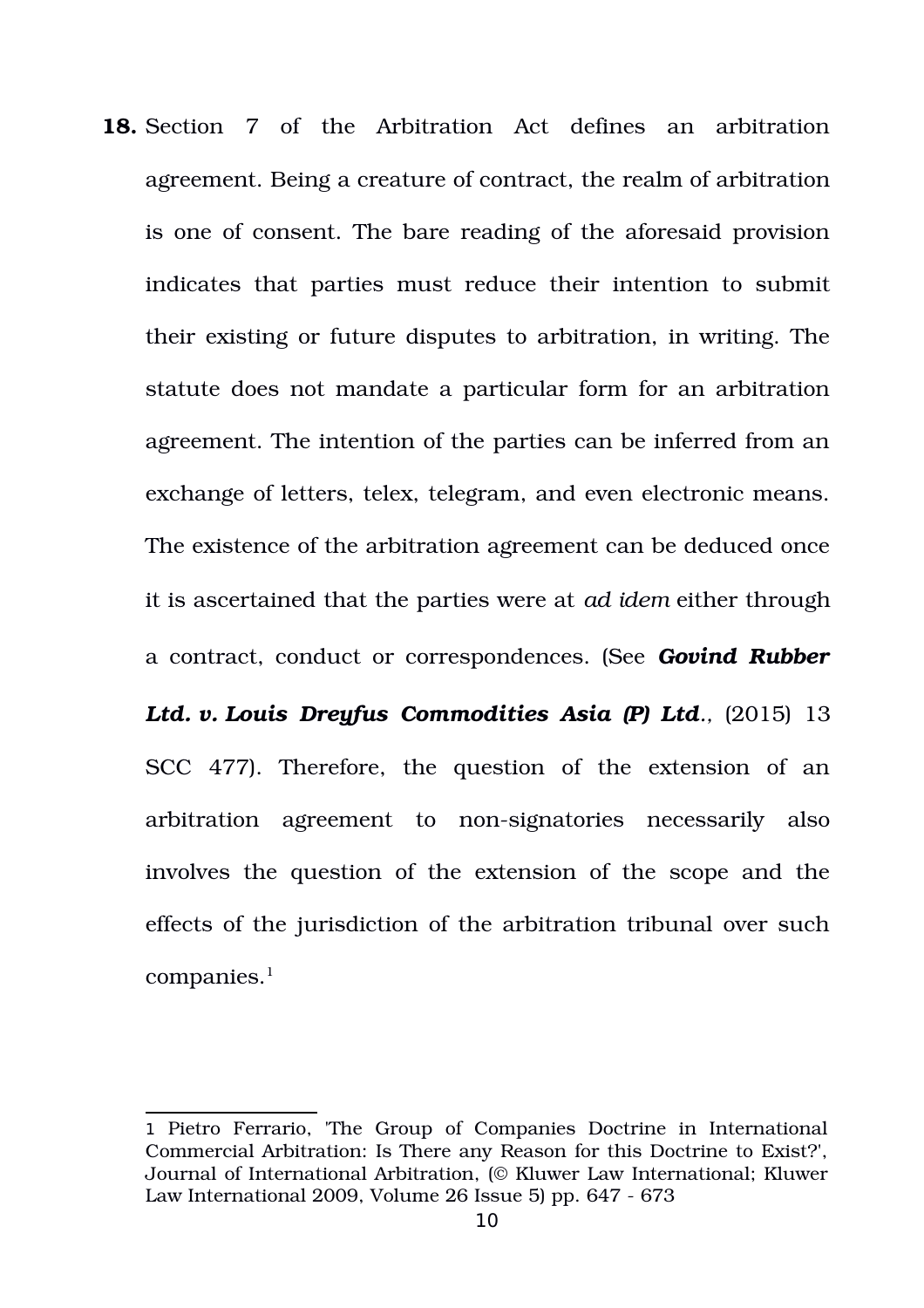**19.** This doctrine can be clearly stated to have originated in the *Dow Chemical France, the Dow Chemical Company v. Isover Saint Gobain,* (ICC Case No. 4131). In the case of **Dow Chemicals** (supra), it was the subsidiaries of Dow Chemicals which initiated Arbitration proceedings against Isover. In that case, Isover objected to the basis on which the subsidiaries of Dow Chemicals chose to arbitrate, without some of them having entered a valid arbitration agreement with Isover. The Tribunal, while disregarding the contention of Isover, held that Dow Chemicals Group operated as a single economic reality and thus the non-signatories were also bound by the arbitration agreement. We may note that the **Dow Chemicals** (supra) case related to a situation where a non-signatory did not resist arbitration. Rather they wished to join an arbitration already initiated by its affiliates. The effect of this position has not been evaluated in any precedents of this Court and needs to be examined.

**20.** The first case which dealt with group of companies doctrine for domestic arbitrations was *Sukanya Holdings Pvt. Ltd. v.* Jayesh H. Pandya, (2003) 5 SCC 531. In that case, disputes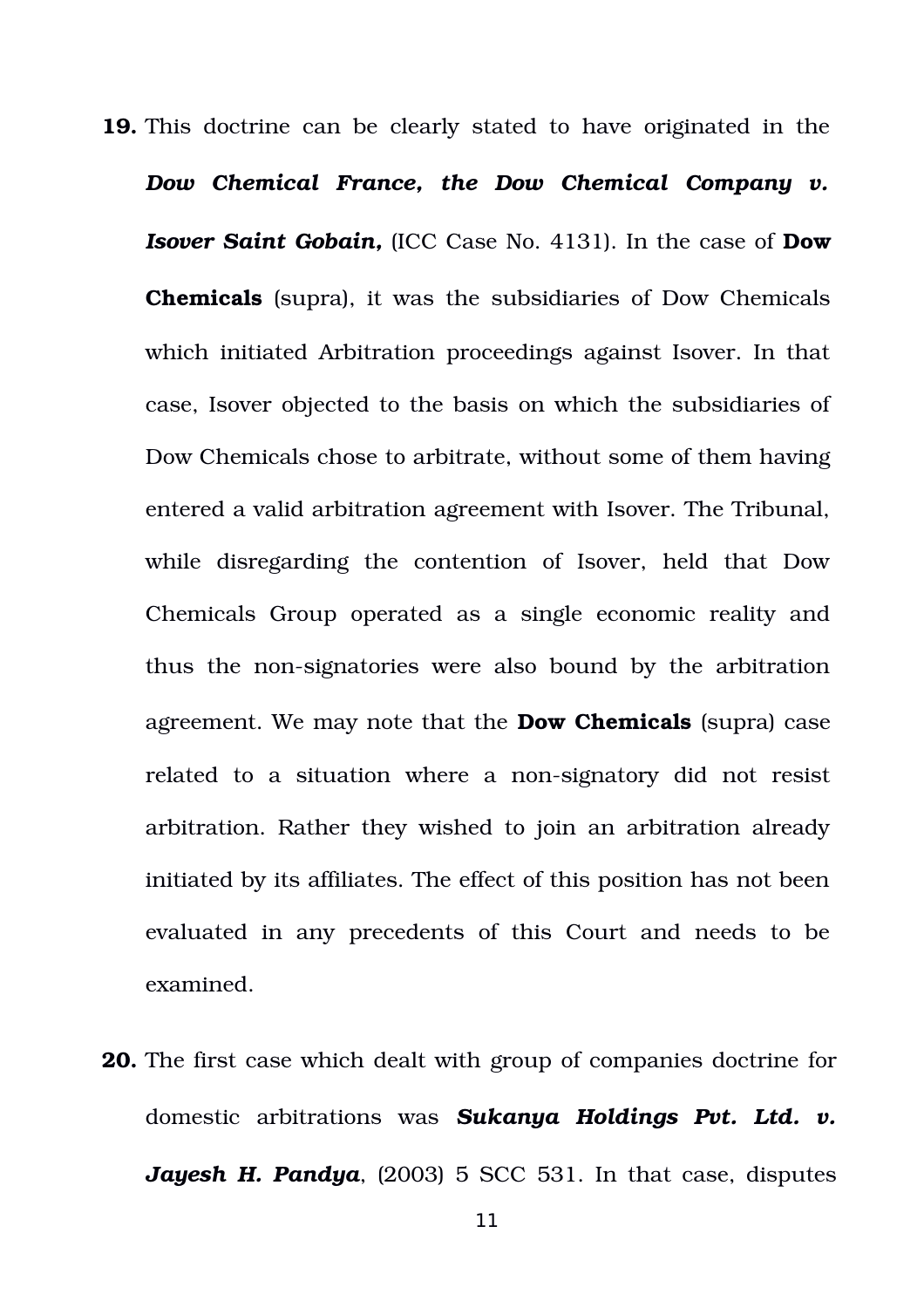had arisen between multiple parties over the same transaction. Some of the parties in the dispute were not a part of the arbitration agreement. The appellant was claiming relief against some of these parties who were not party to the agreement. The Court held, under Section 8 of the Arbitration Act, that causes of action cannot be bifurcated in an arbitration, and non-parties to an arbitration agreement cannot be included in the same arbitration.

**21.** The next important case which dealt with the group of companies doctrine was the *Chloro Control* (supra) case. The Court at the outset acknowledged that there were various school of thoughts when it came to the doctrine in arbitration jurisprudence. It was in this context that the Court had to formulate an opinion to provide a best fit for the doctrine for Indian jurisdiction under part II of the Arbitration Act. As many foreign parties were involved, the Court had to invoke Section 45 of the Arbitration Act for appointment of an arbitrator. Section 45 of the Arbitration Act stood as under:

> "**45. Power of judicial authority to refer parties to arbitration**.—Notwithstanding anything contained in Part I or in the Code of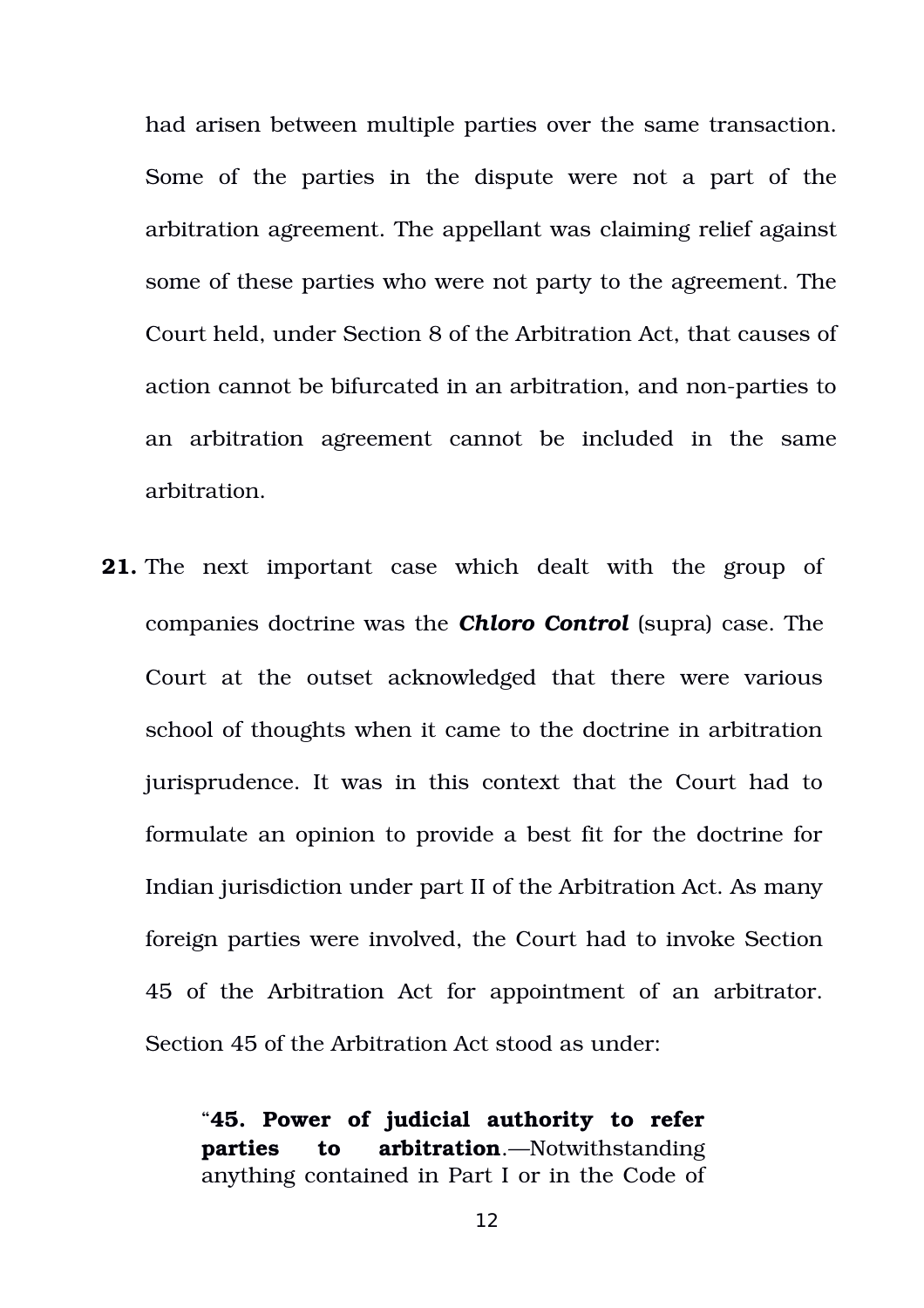Civil Procedure, 1908 (V of 1908), a judicial authority, when seized of an action in a matter in respect of which the parties have made an agreement referred to in Section 44, shall, at the request of one of the parties or any person claiming through or under him, refer the parties to arbitration, unless it finds that the said agreement is null and void, inoperative or incapable of being performed."

**22.** The Court compared Section 45 of the Arbitration Act to Article

2 of UNCITRAL Model Law and formulated the following ingredients for a Judicial Authority to examine at a referral stage:

- "1. Does the arbitration agreement fall under the scope of the Convention?
- 2. Is the arbitration agreement evidenced in writing?
- 3. Does the arbitration agreement exist and is it substantively valid?
- 4. Is there a dispute, does it arise out of a defined legal relationship, whether contractual or not, and did the parties intend to have this particular dispute settled by arbitration?
- 5. Is the arbitration agreement binding on the parties to the dispute that is before the court?
- 6. Is this dispute arbitrable?"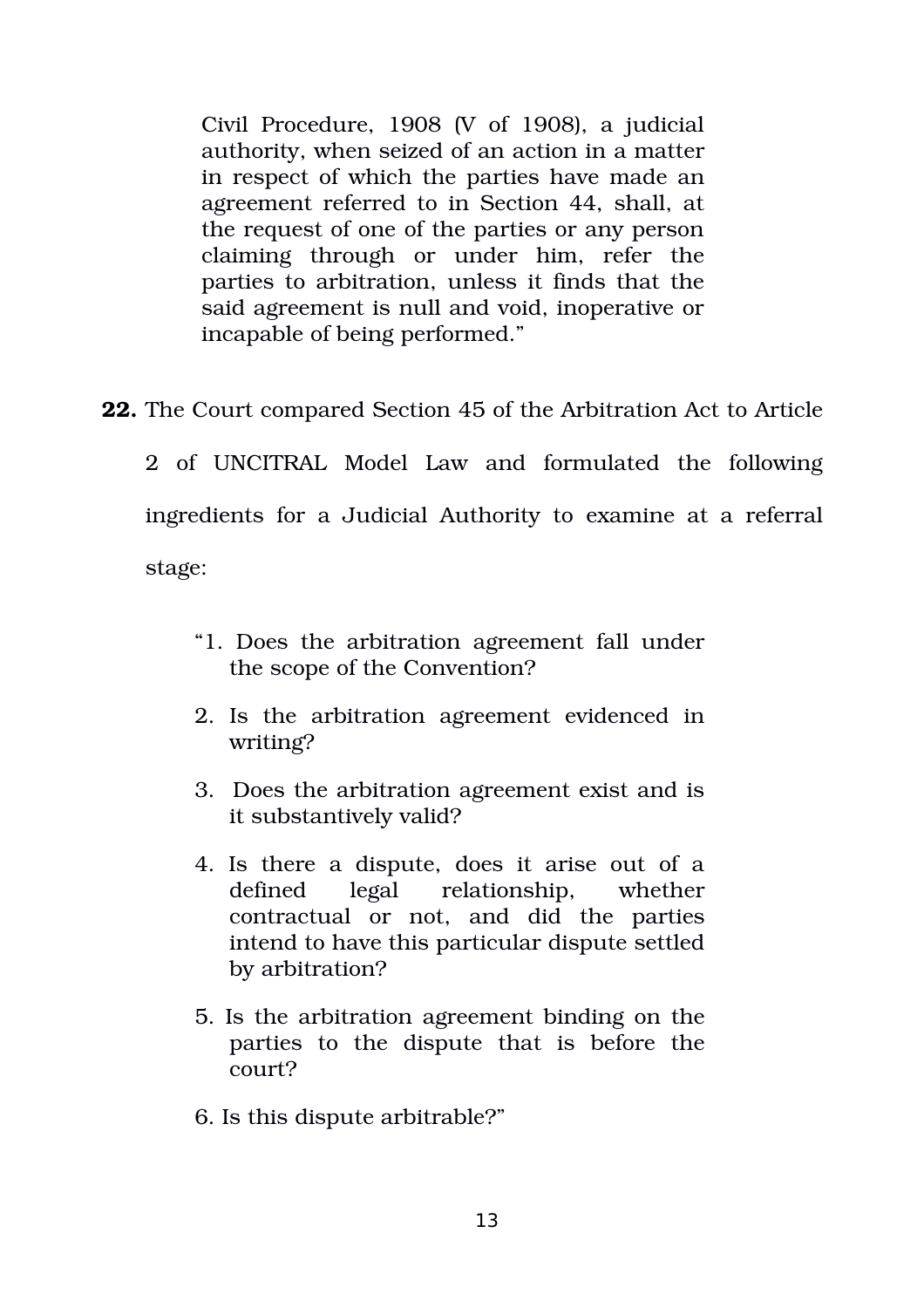# **23.** The Court noticed distinction in the language under Section 45

and Section 8 of the Arbitration Act in the following manner:

**"69.** We have already noticed that the language of Section 45 is at a substantial variance to the language of Section 8 in this regard. **In Section 45, the expression "any person" clearly refers to the legislative intent of enlarging the scope of the words beyond "the parties" who are signatory to the arbitration agreement. Of course, such applicant should claim through or under the signatory party.** Once this link is established, then the court shall refer them to arbitration. The use of the word "shall" would have to be given its proper meaning and cannot be equated with the word "may", as liberally understood in its common parlance. The expression "shall" in the language of Section 45 is intended to require the court to necessarily make a reference to arbitration, if the conditions of this provision are satisfied. To that extent, we find merit in the submission that there is a greater obligation upon the judicial authority to make such reference, than it was in comparison to the 1940 Act. However, the right to reference cannot be construed strictly as an indefeasible right. One can claim the reference only upon satisfaction of the prerequisites stated under Sections 44 and 45 read with Schedule I of the 1996 Act. Thus, it is a legal right which has its own contours and is not an absolute right, free of any obligations/limitations.

**70.** Normally, arbitration takes place between the persons who have, from the outset, been parties to both the arbitration agreement as well as the substantive contract underlining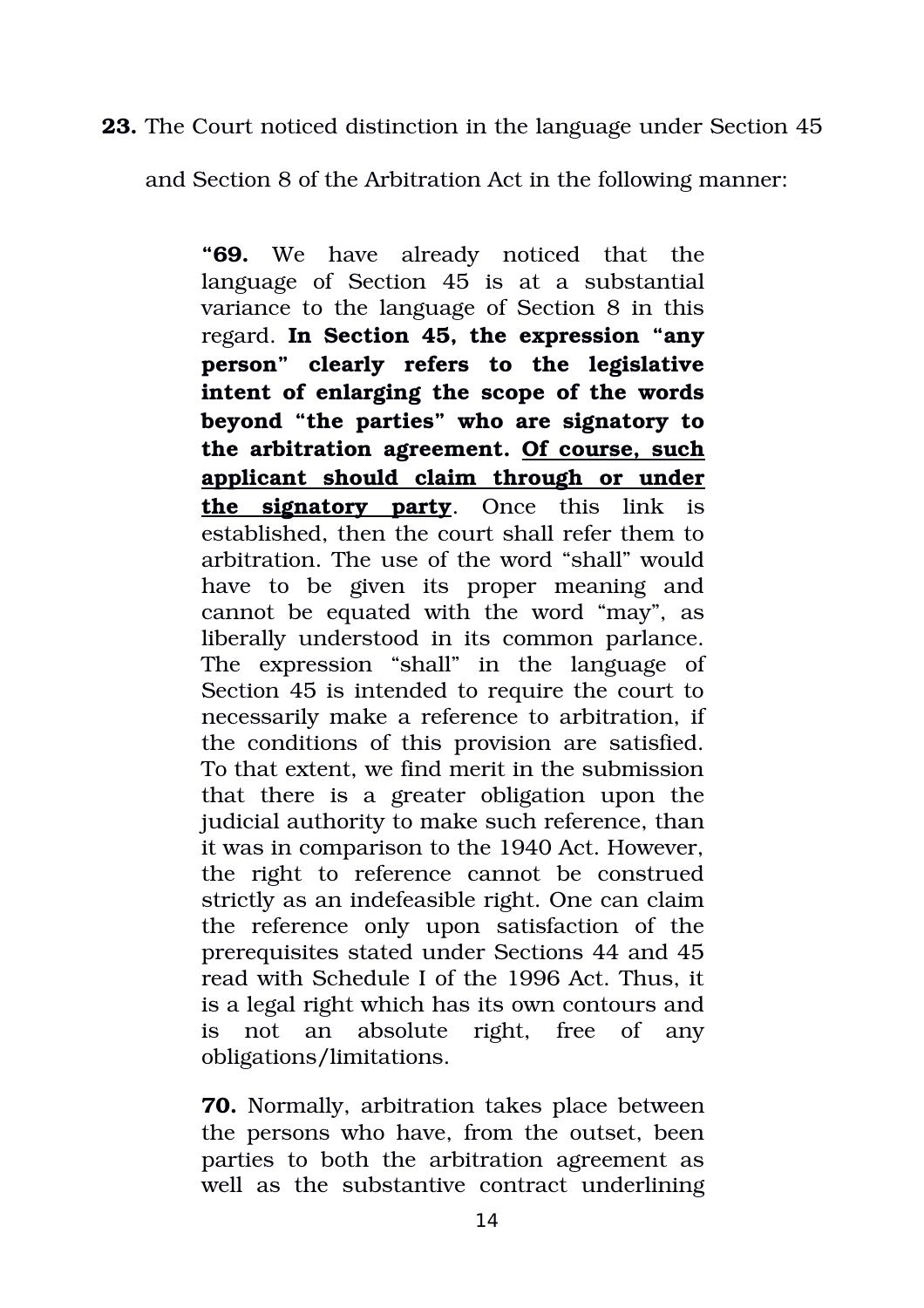(sic underlying) that agreement. **But, it does occasionally happen that the claim is made against or by someone who is not originally named as a party. These may create some difficult situations, but certainly, they are not absolute obstructions to law/the arbitration agreement. Arbitration, thus, could be possible between a signatory to an arbitration agreement and a third party. Of course, heavy onus lies on that party to show that, in fact and in law, it is claiming "through" or "under" the signatory party as contemplated under Section 45 of the 1996** Act. Just to deal with such situations illustratively, reference can be made to the following examples in Law and Practice of Commercial Arbitration in England (2nd Edn.) by Sir Michael J. Mustill:

"1. The claimant was in reality always a party to the contract, although not named in it.

2. The claimant has succeeded by operation of law to the rights of the named party.

3. The claimant has become a party to the contract in substitution for the named party by virtue of a statutory or consensual novation.

4. The original party has assigned to the claimant either the underlying contract, together with the agreement to arbitrate which it incorporates, or the benefit of a claim which has already come into existence."

# *(emphasis supplied)*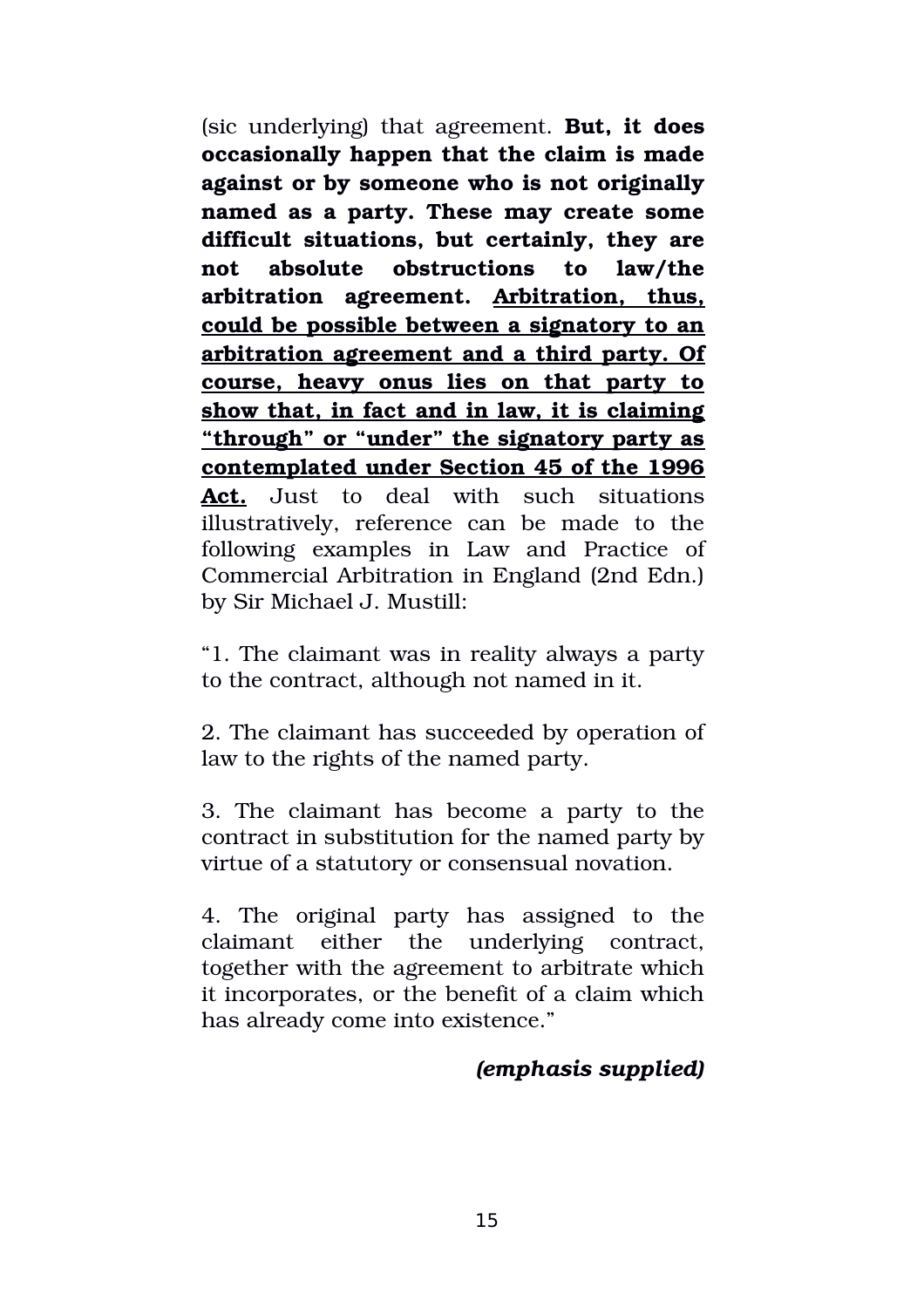From the above it is clear that the Court was of the firm opinion that there must be a legal relationship between the non-signatory and the party to the arbitration agreement.

- **24.** While expounding on the legal relationship, the Court accepted the group of companies doctrine as a sufficient basis to establish this legal relationship. However, while expounding on the ingredients of doctrine itself, the Court brought in the intention of the parties as to whether they were *adidem* to treat a non-signatory as being a party to the arbitration agreement. This postulation conflates a contractual understanding of the group of companies doctrine, which has evolved within the framework of arbitration, without alluding to contractual principles.
- **25.** On one hand, this Court reduced the threshold of arbitration being a consensual affair. On the other, the doctrine of group of companies is transposed on requirements under contract law to bind a party to an arbitration.
- **26.** An attempt was made by the Court to find a basis for reading the group of companies doctrine within the language of Section 45 of the Arbitration Act in the following manner:

16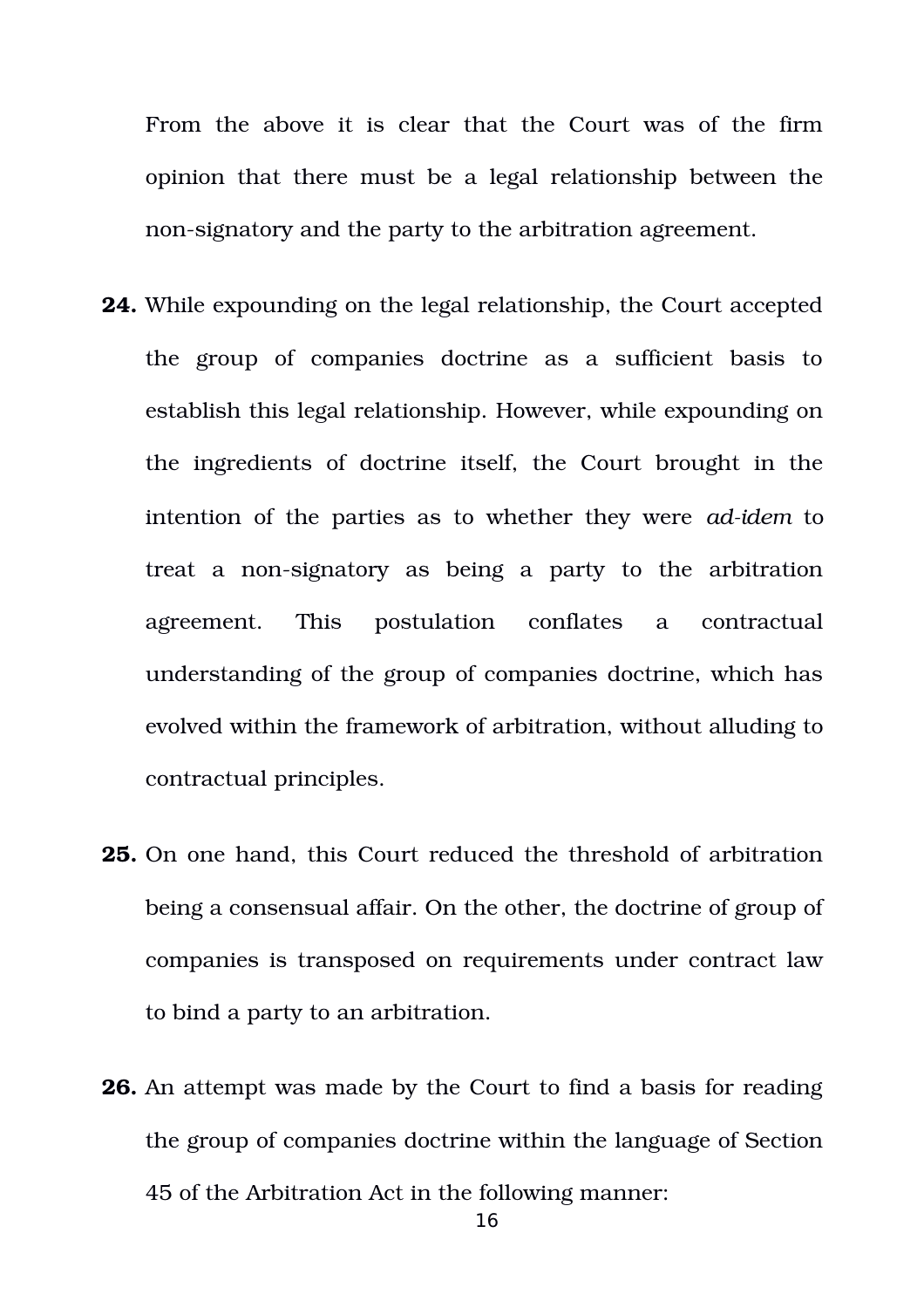**"99.** Having examined both the above stated views, we are of the considered opinion that it will be the facts of a given case that would act as precept to the jurisdictional forum as to whether any of the stated principles should be adopted or not. If in the facts of a given case, it is not possible to construe that the person approaching the forum is a party to the arbitration agreement or a person claiming through or under such party, then the case would not fall within the ambit and scope of the provisions of the section and it may not be possible for the court to permit reference to arbitration at the behest of or against such party.

**100.** We have already referred to the judgments of various courts that **state that arbitration could be possible between a signatory to an agreement and a third party. Of course, heavy onus lies on that party to show that in fact and in law, it is claiming under or through a signatory party, as contemplated under Section 45 of the 1996 Act."**

*(emphasis supplied)*

**27.** It is interesting to note that this Court discusses some judgments from the United Kingdom in this regard. In *Roussel-*

*Uclaf v. G.D. Searle & Co. Limited and G. D. Searle & Co.,* [1978] F.S.R 95, the Court interpreted the term 'claiming through or under' while staying a case against a company that was neither party nor privy to an arbitration agreement. Here,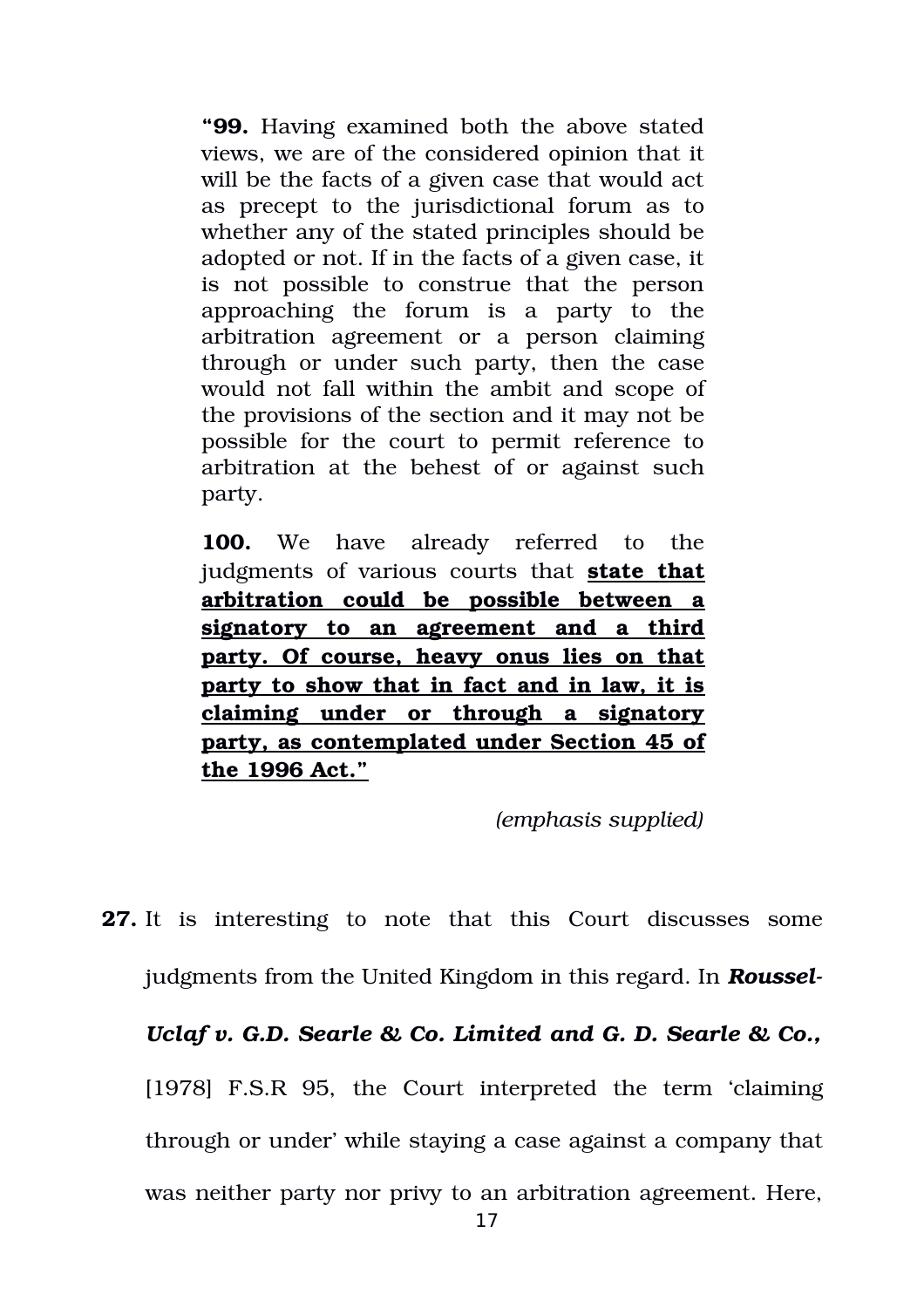the non-signatory was a fully owned subsidiary, and its parent company was a signatory to an arbitration agreement. The subsidiary had claimed that it had the right to sell patented articles which it had obtained from the parent company because the parent company had ordered the sale of the patented articles. A stay on the litigation was granted, but the Court concluded that the subsidiary was 'claiming through or under' the parent company. This meant that if the parent company was entitled under the license agreement to sell the articles, then the same right flowed to the subsidiary company as well. Although this case did not explicitly indicate the acceptance of group of companies doctrine under the English Law, the wordings can only be said to have left the door open to possibility of such inclusion.

**28.** In any case, the Court of Appeal in the case of *The Mayor and Commonalty & Citizens of the City of London v. Ashok* **Sancheti,** [2008] EWCA Civ 1283 overruled the *Uclaf Case* (*supra*). The Court pronounced that a 'mere legal or commercial connection is insufficient'. In essence, this restricted the phrase 'claiming through or under' to only those third persons who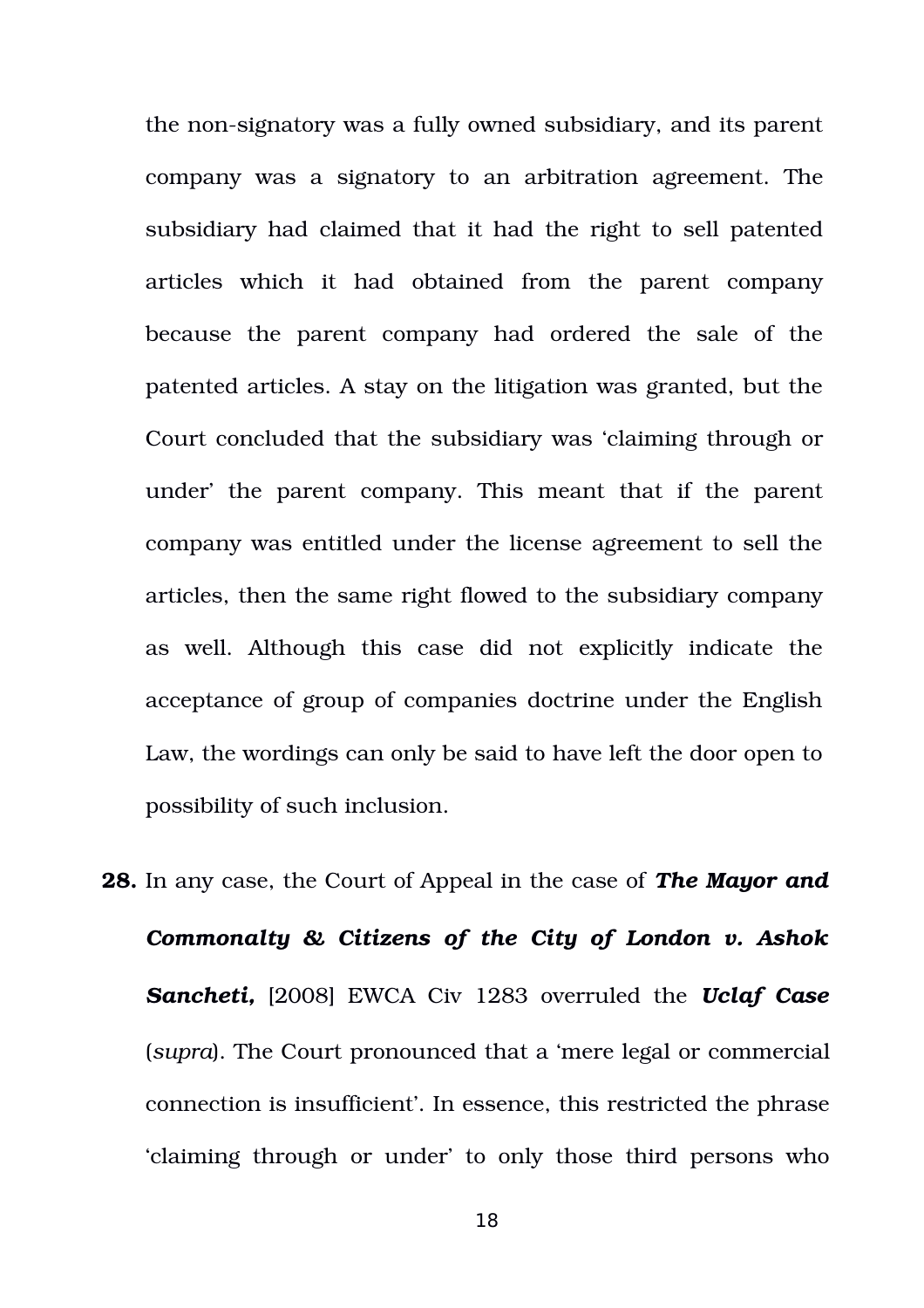assert their right on the basis of the rights of a signatory to an arbitration agreement. It is noticed that this Court in *Chloro* **Control** (supra), while observing both cases as persuasive, however, does not provide reasoning to favour one interpretation over the other, in the following manner:

"98. In Roussel-Uclaf v. G.D. Searle & Co. Ltd. [(1978) 1 Lloyd's Rep 225] the Court held:

> "The argument does not admit of much elaboration, but I see no reason why these words in the Act should be construed so narrowly as to exclude a wholly-owned subsidiary company claiming, as here, a right to sell patented articles which it has obtained from and been ordered to sell by its parent. Of course, if the arbitration proceedings so decide, it may eventually turn out that the parent company is at fault and not entitled to sell the articles in question at all; and, if so, the subsidiary will be equally at fault. But, if the parent is blameless, it seems only common sense that the subsidiary should be equally blameless. **The two parties and their actions are, in my judgment, so closely related on the facts in this case that it would be right to hold that the subsidiary can establish that it is within the purview of the arbitration clause, on the basis**

> > 19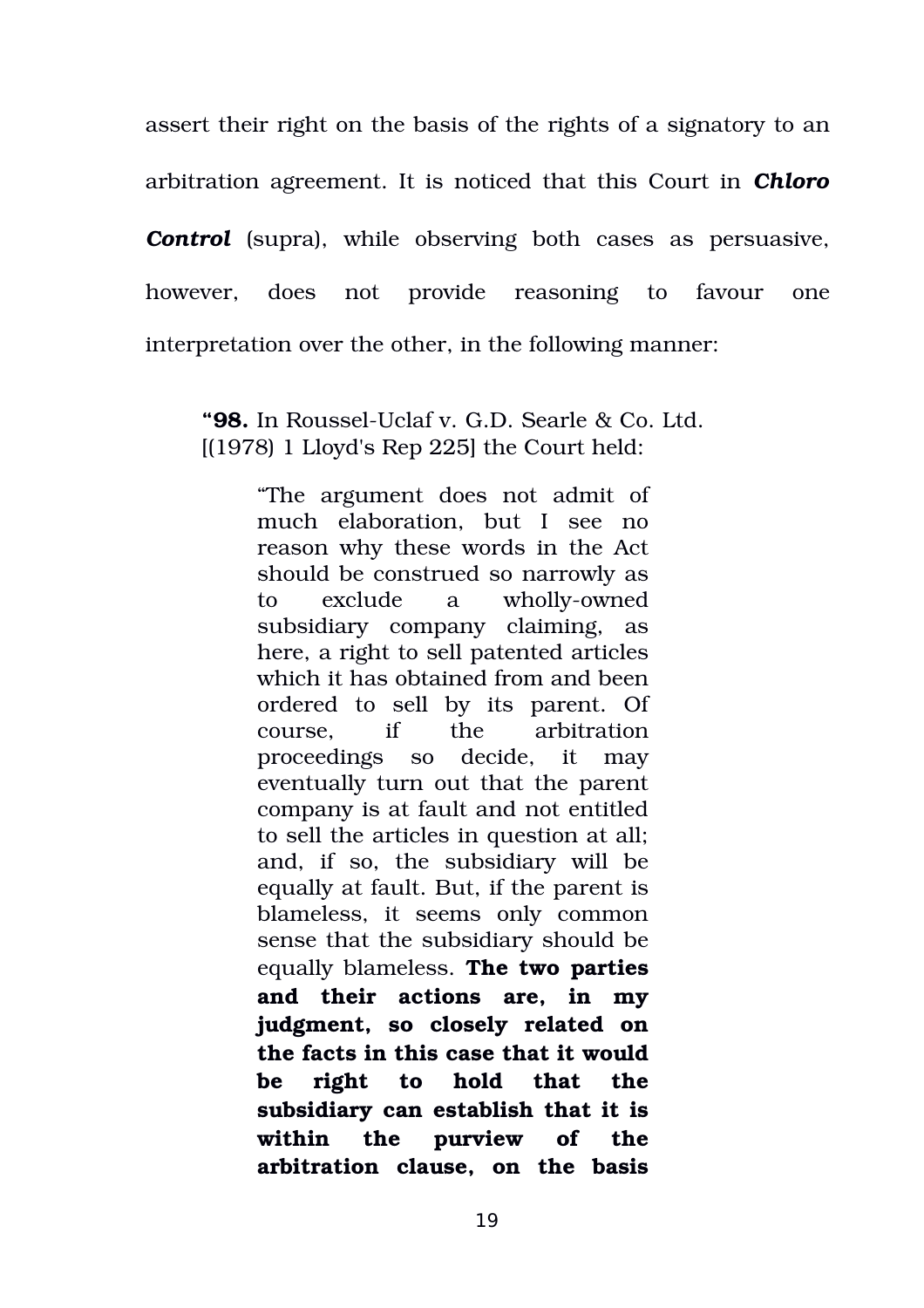# **that it is 'claiming through or under' the parent to do what it is in fact doing whether ultimately held to be wrongful or not.**"

However, the view expressed by the Court in Roussel-Uclaf case  $[(1978) 1$  Lloyd's Rep 225 does not find approval in the decision of the Court of Appeal in City of London v. Sancheti [2008 EWCA Civ 1283 : (2009) 1 Lloyd's Rep 117 (CA)] . In para 34, it was held that the view in Roussel-Uclaf [(1978) 1 Lloyd's Rep 225] need not be followed and stay could not be obtained against a party to an arbitration agreement or a person claiming through or under such a party, as mere local or commercial connection is not sufficient. But the Court of Appeal hastened to add that, in cases such as the one of Mr Sancheti, Corporation of London was not party to the arbitration agreement, but the relevant party is the United Kingdom Government. The fact that in certain circumstances, the State may be responsible under international law for the acts of one of its local authorities, or may have to take steps to redress wrongs committed by one of the local authorities, does not make the local authority a party to the arbitration agreement."

**29.** This Court ultimately concluded that *Sukanya Holdings* (supra) was not applicable for interpreting Section 45 of the Arbitration Act. The ratio of the *Sukanya Holdings* (*supra*) was restricted to arbitrations under Part I of the Arbitration Act as such.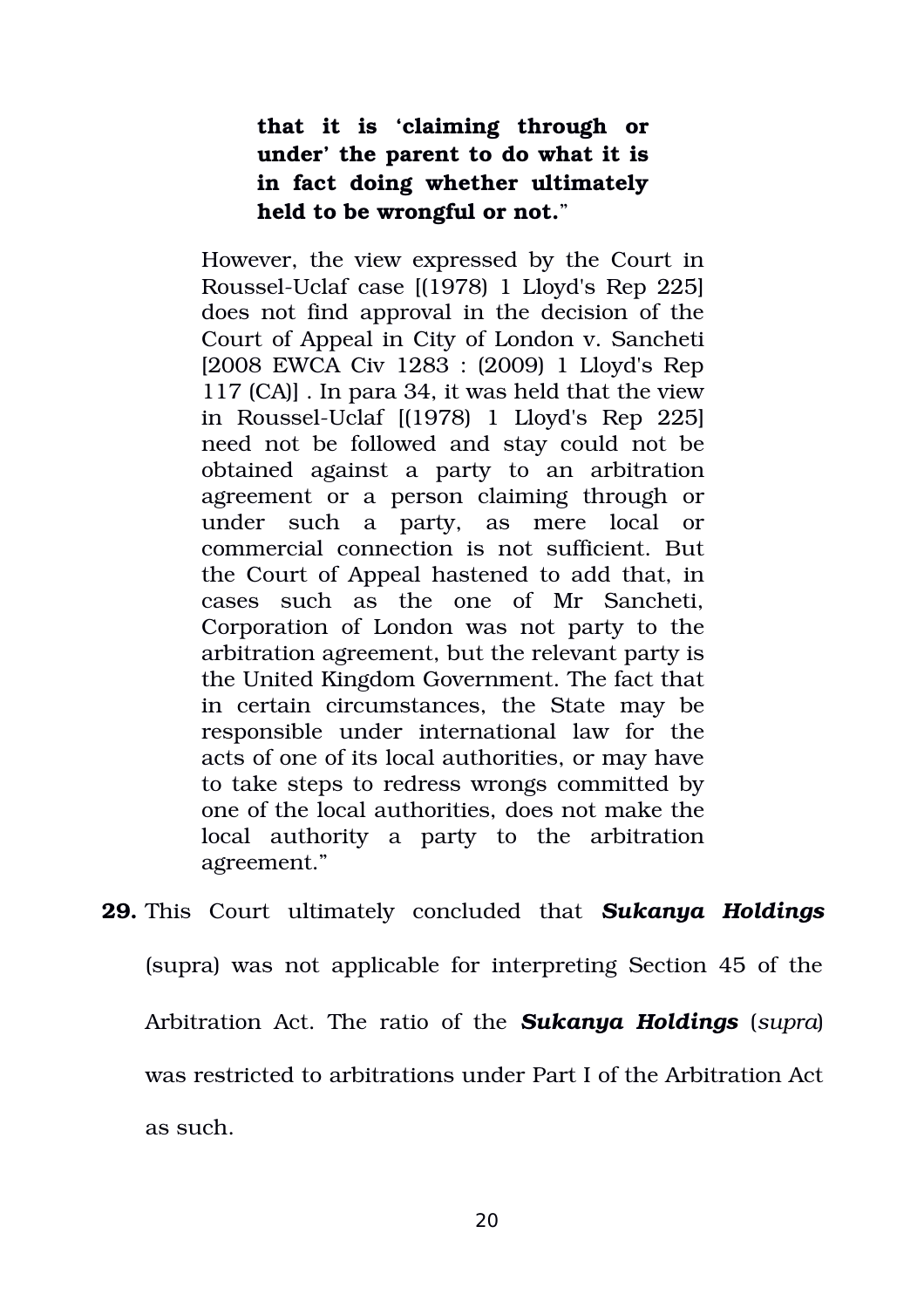**30.** It may be noted that following the ratio in *Chloro Control* (supra), the  $246<sup>th</sup>$  Law Commission Report recommended an amendment to Section 2(1)(h) and 8 of the Arbitration Act to modify the definition of 'party' under Part I of the Arbitration Act, to "a party to an arbitration agreement or any person claiming or through or under such party" to cure the anomaly pointed out by this Court in the *Chloro Control* (*supra*) case. The relevant observations by the  $246<sup>th</sup>$  Law Commission Report are extracted below:

> "**61**… It would thus be incongruous and incompatible with this "consensual" and "agreement based" status of arbitration as a method of dispute resolution, to hold persons who are not "parties" to the arbitration agreement to be bound by the same.

> **62.However, a party does not necessarily mean only the "signatory" to the arbitration agreement. In appropriate contexts, a "party" means not just a signatory, but also persons "claiming through or under" such signatory – for** instance, successors-of-interest of such parties, alter-ego's of such parties etc. This **is particularly true in the case of unincorporated entities, where the issue of "personality" is usually a difficult legal question and raises a host of other issues. This principle is recognized by the New York Convention, 1985 which in article II (1) recognizes an agreement between parties**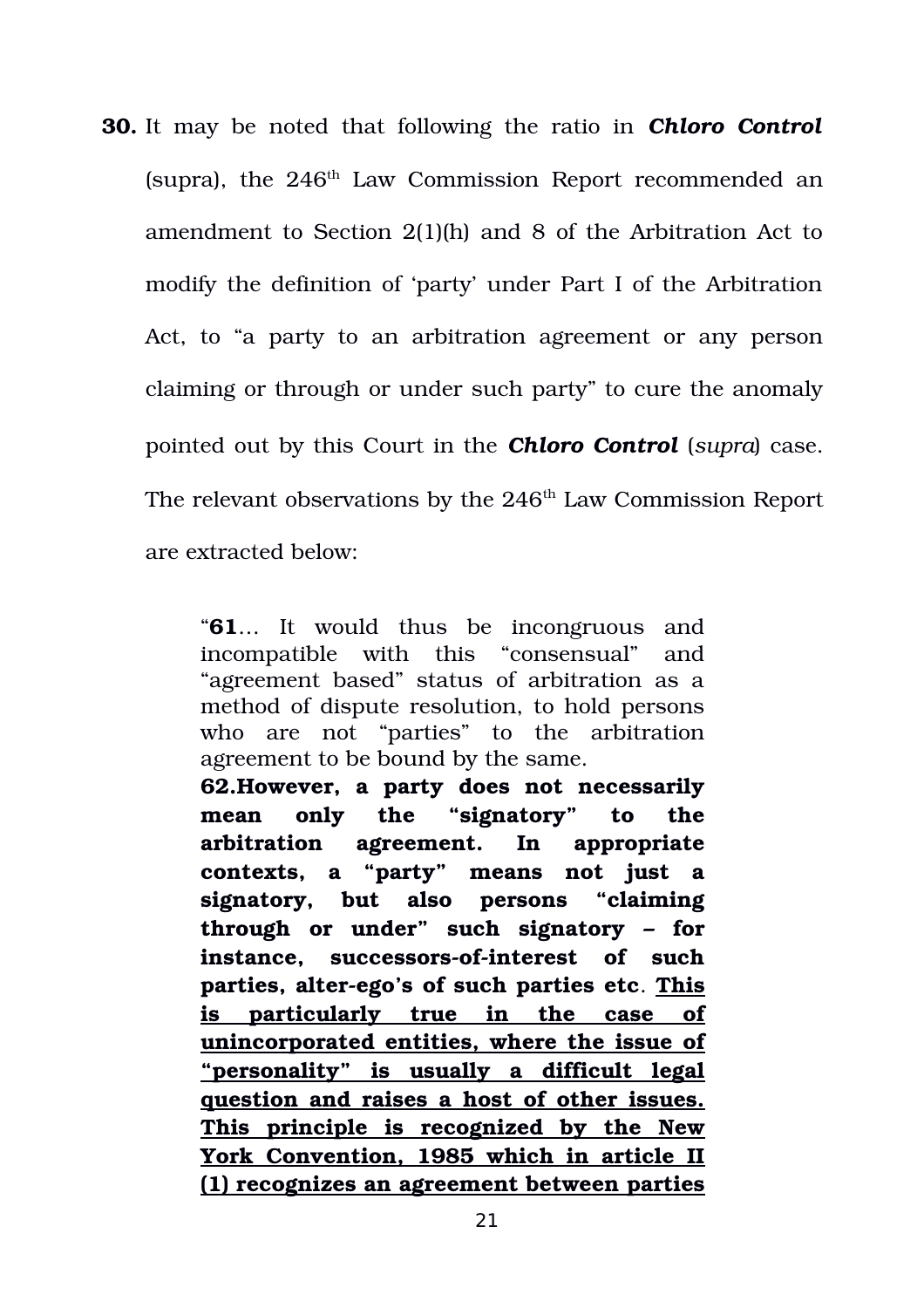# **"in respect of a defined legal relationship, whether contractual or not."**

63.The Arbitration and Conciliation Act, 1996 under section 7 borrows the definition of the "arbitration agreement" from the corresponding provision at article 7 of the UNCITRAL Model Law which in turn borrows this from article II of the New York Convention. However, the definition of the word "party" in section 2(1)(h) refers to a "party" to mean "a party to an arbitration agreement." This cannot be read restrictively to imply a mere "signatory" to an arbitration agreement, since there are many situations and contexts where even a "nonsignatory" can be said to be a "party" to an arbitration agreement. This was recognized by the Hon'ble Supreme Court in Chloro Controls v. Severn Trent Water Purification, (2013) 1 SCC 641, where the Hon'ble Supreme Court was dealing with the scope and interpretation of section 45 of the Act and, in that context, discussed the scope of the relevant doctrines on the basis of which "non-signatories" could be said to be bound by the arbitration agreement, including in cases of inter-related contracts, group of companies doctrine etc.

**64.**This interpretation given by the Hon'ble Supreme Court follows from the wording of section 45 of the Act which recognizes the right of a "person claiming through or under [a party]" to apply to a judicial authority to refer the parties to arbitration. The same language is also to be found in section 54 of the Act. This language is however, absent in the corresponding provision of section 8 of the Act. It is similarly absent in the other relevant provisions, where the context would demand that a party includes also a "person claiming through or under such party". To cure this anomaly, the Commission proposes an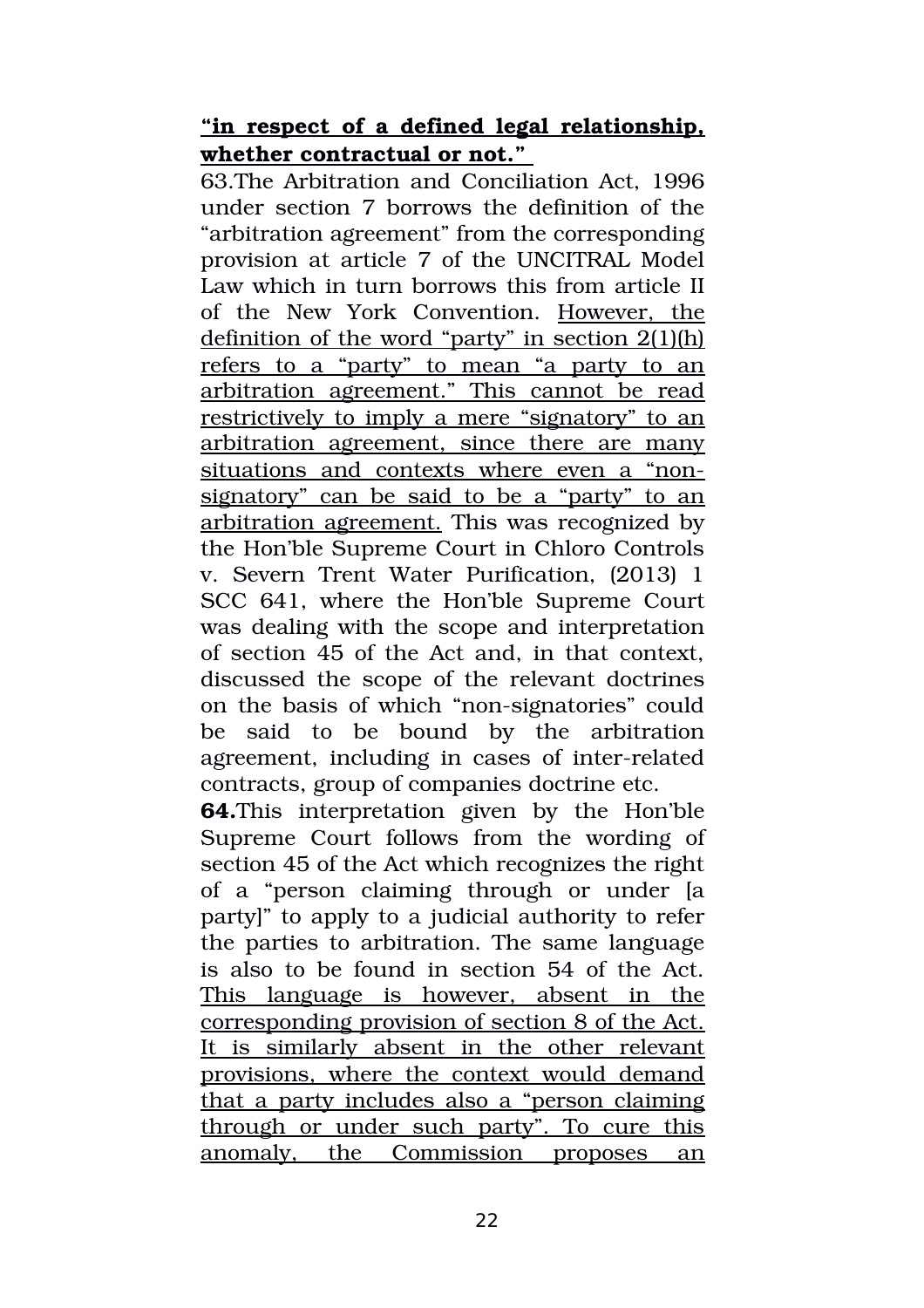amendment to the definition of "party" under section 2 (h) of the Act."

# *(emphasis supplied)*

We must here also state that the Law Commission did not examine the interpretation of 'claiming through or under'. Rather, it simply recognized that there may be a need to extend the same to arbitrations under Part I of the Arbitration Act.

**31.** Pursuant to the aforesaid recommendation, the legislature made the following amendment to Section 8(1) of the Arbitration Act.

| SECTION 8(1) PRIOR TO ACT 3 OF 2016                                                | SECTION 8(1) AFTER ACT 3 OF 2016              |
|------------------------------------------------------------------------------------|-----------------------------------------------|
| "8. Power to refer parties to $\vert$ 8. Power to refer parties to                 |                                               |
| arbitration where there is an arbitration where there is an                        |                                               |
| arbitration                                                                        | agreement.—(1) A arbitration agreement.—(1) A |
| judicial authority before which an judicial authority, before which an             |                                               |
| action is brought in a matter which is $\vert$ action is brought in a matter which |                                               |
| the subject of an arbitration agreement is the subject of an arbitration           |                                               |
| shall, if a party so applies not later agreement shall, if a party to the          |                                               |
| than when submitting his first arbitration agreement or                            | any                                           |
| statement on the substance of the                                                  | person claiming through<br><b>or</b>          |
| dispute, refer the parties<br>to                                                   | under him, so applies not later than          |
| arbitration.                                                                       | the date of submitting his first              |
|                                                                                    | statement on the substance of the             |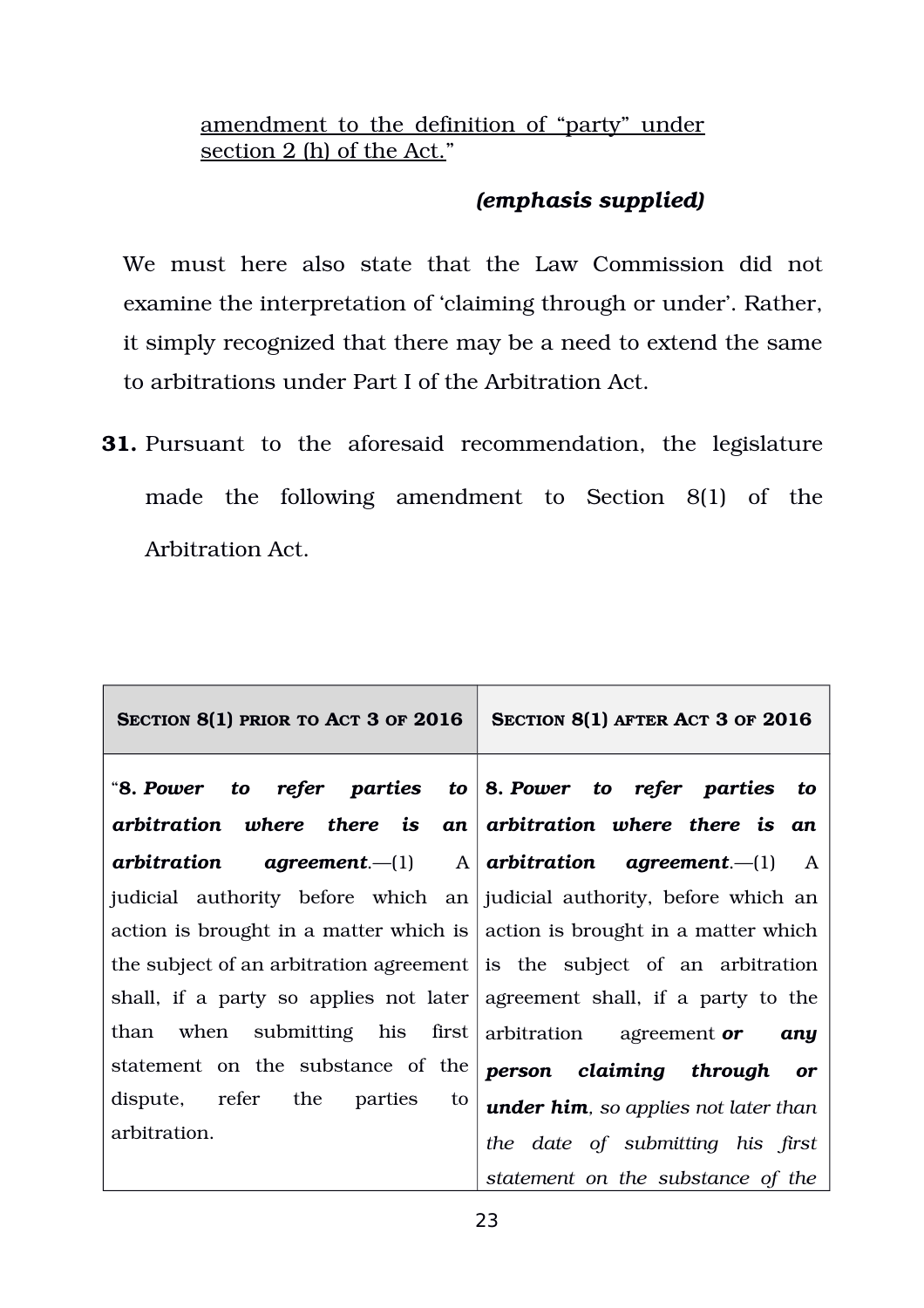*dispute, then, notwithstanding any judgment, decree or order of the Supreme Court or any court, refer the parties to arbitration unless it finds that prima facie no valid arbitration agreement exists*.

The 2015 Amendment brought in four amendments to Section  $8(1)$ . Firstly, the scope of the concept of "party" has been expanded to include persons claiming "*through or under*". Secondly, the amendment also clarified the scope of judicial interference, and that the same is to be limited only to the *prima facie* examination regarding the existence of the arbitration agreement. Thirdly, the cut-off for submitting an application under Section 8 of the Arbitration Act has been stated to be "the date of" submitting the first statement on the substance of the dispute. Fourthly, the aforesaid amendment shall apply notwithstanding prior judicial precedent. However, it may be observed that the Parliament has not carried out any amendment to Section 2(1)(h) of the Arbitration Act. The impact of the absence of such an amendment needs to be clearly examined by this Court. This has created an anomalous situation wherein potentially a party "claiming through or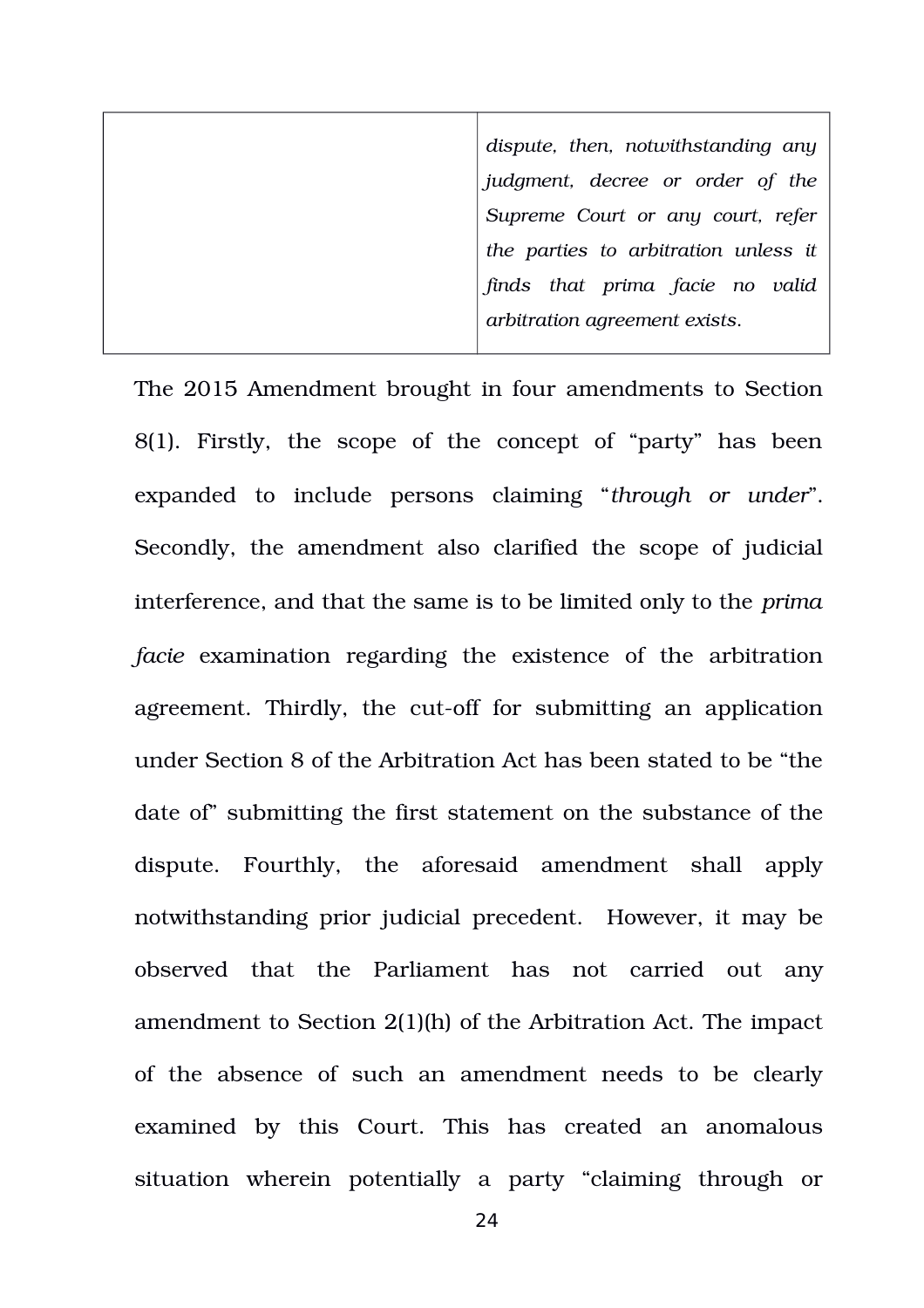under" could be referred to an arbitration, but would not have the right to seek relief under Section 9 of the Arbitration Act. This is merely an illustrative example to indicate a potentially anomalous result.

# **32.** In the case of *Ameet Lalchand Shah* **v.** *Rishabh Enterprises*, (2018) 15 SCC 678, this Court had to deal with a case wherein four parties had executed four agreements for the single purpose of commissioning a Photovoltaic Solar Plant in Uttar Pradesh. A Division Bench of this Court treated the contracts as interconnected. Although the parties were different, yet the agreements were effectuated in light of a single commercial project. Thereafter, the Court applied the amended Section 8(1) of the Arbitration Act and extended the arbitration to non-signatory and opined that the dispute could be resolved only by referring all four agreements and parties thereon to arbitration. The Court observed therein:

"**25.** Parties to the agreements, namely, Rishabh and Juwi India: (*i*) Equipment and Material Supply Agreement; and (*ii*) Engineering, Installation and Commissioning Contract and the parties to Sale and Purchase Agreement between Rishabh and Astonfield are one and the same as that of the parties in the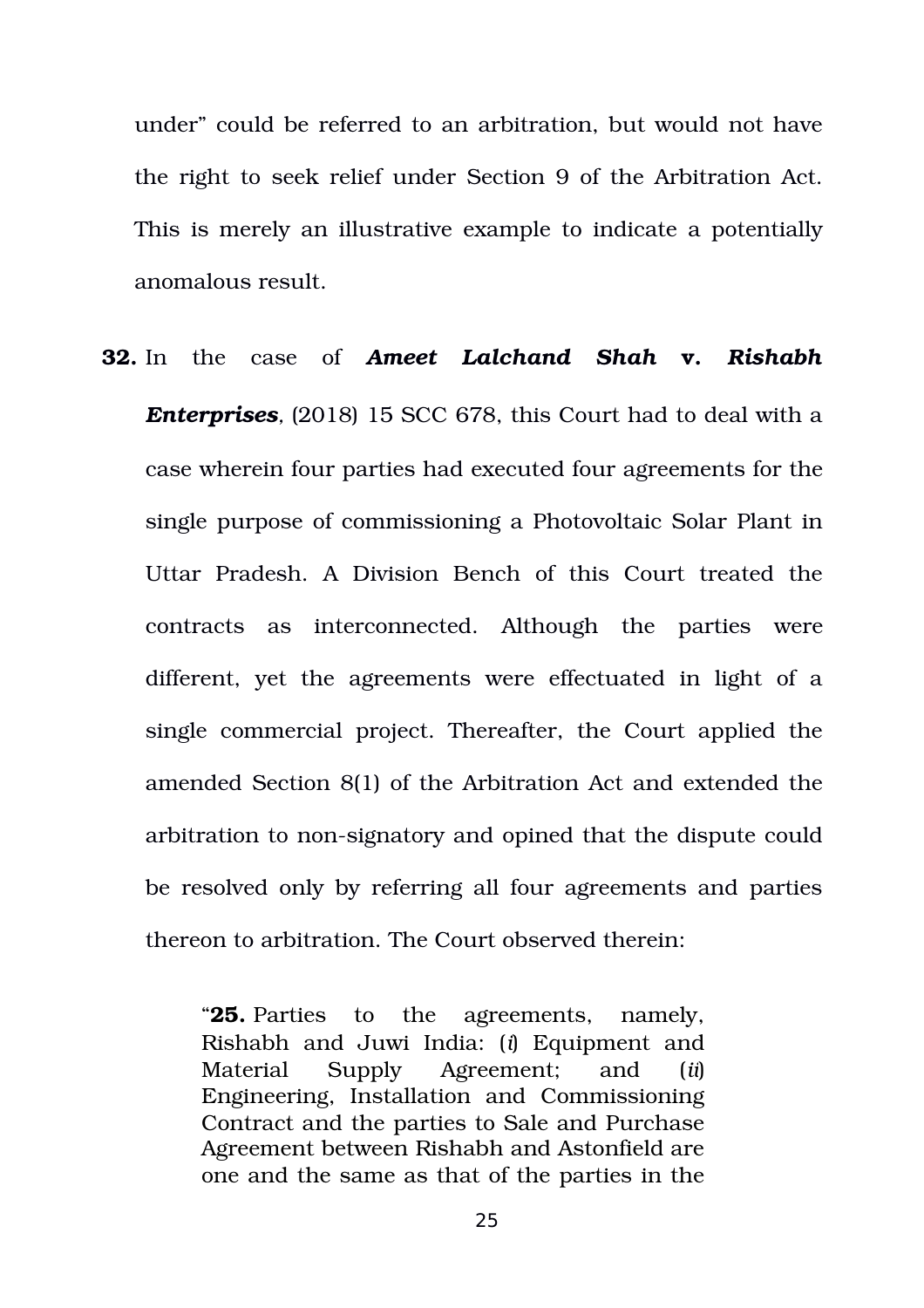main agreement, namely, Equipment Lease Agreement (14-3-2012). All the four agreements are inter-connected. This is a case **where several parties are involved in a single commercial project** (Solar Plant at Dongri) **executed through several agreements/contracts. In such a case, all the parties can be covered by the arbitration clause in the main agreement i.e. Equipment Lease Agreement** (14-3-2012).

**26.** Since all the three agreements of Rishabh with Juwi India and Astonfield had the purpose of commissioning the Photovoltaic Solar Plant project at Dongri, Raksa, District Jhansi, Uttar Pradesh, the High Court was not right in saying that the Sale and Purchase Agreement (5-3-2012) is the main agreement. The High Court, in our view, erred in not keeping in view the various clauses in all the three agreements which make them as an integral part of the principal agreement, namely, Equipment Lease Agreement (14-3-2012) and the impugned order of the High Court cannot be sustained."

*(emphasis supplied)*

# **33.** The interpretation of *Chloro Control* (*supra*) was further expanded in the three Judge Bench decision of this Court in **Cheran Properties Ltd. v. Kasturi & Sons Ltd.,** (2018) 16

SCC 413. In that case, this Court interpreted Section 35 of the

Arbitration Act to enforce an Award against a non-signatory,

even though it did not participate in the proceedings.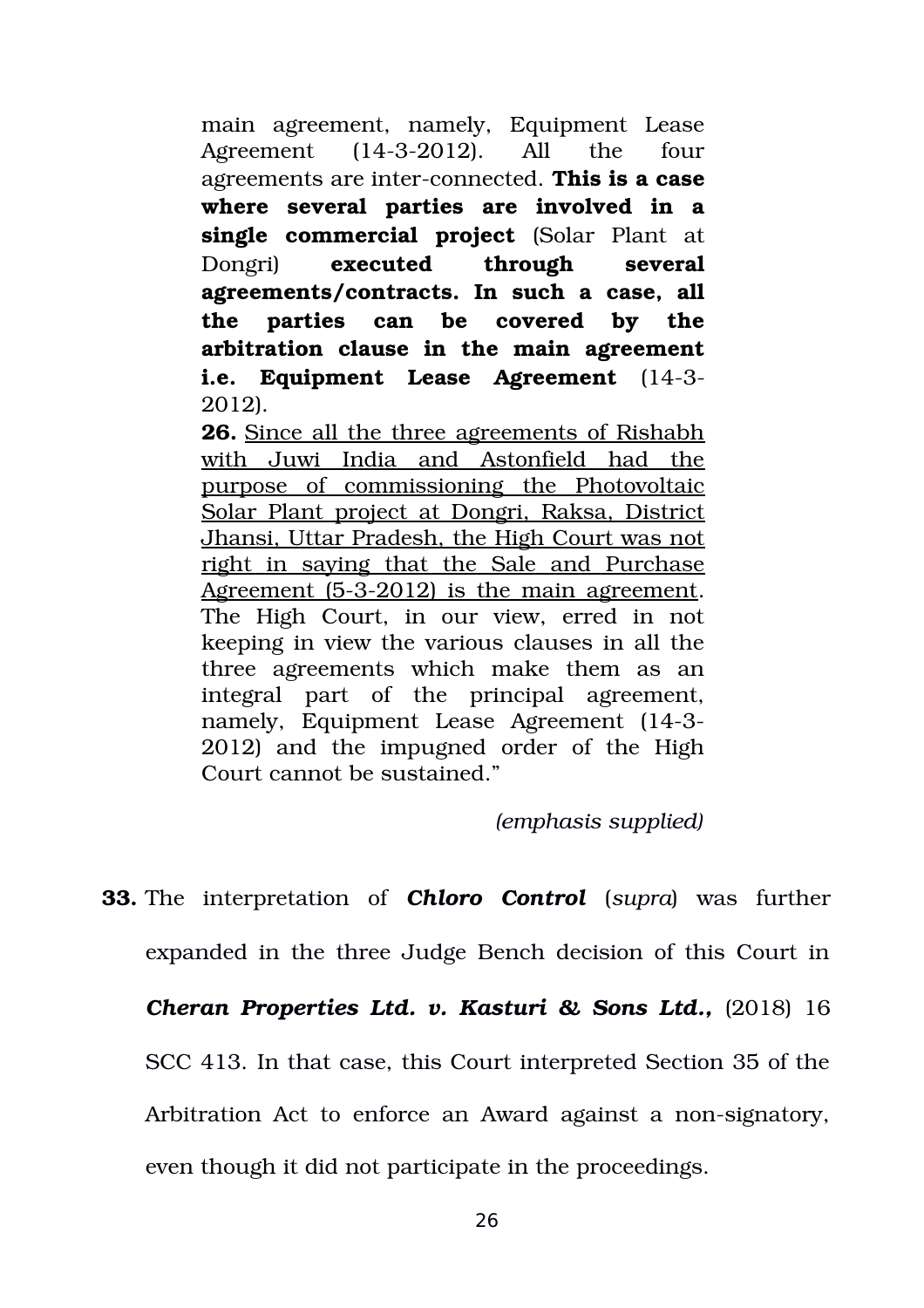**34.** This court in the case, *Reckitt Benckiser (India) (P) Ltd. v.*

*Reynders Label Printing (India) (P) Ltd.***,** (2019) 7 SCC 62**,** wherein the two-Judge Bench of this Court refused to apply the "group of companies" doctrine as the applicant failed to prove the commonality of intention of the Respondents to be bound by the arbitration agreement:

**"4.** Keeping in mind the exposition in *Chloro Controls*... **In other words, whether the indisputable circumstances go to show that the mutual intention of the parties was to bind both the signatory as well as the nonsignatory parties, namely, Respondent 1 and Respondent 2, respectively, qua the existence of an arbitration agreement between the applicant and the said respondents.**

**… …**

**12.**Thus, **Respondent 2 was neither the signatory to the arbitration agreement nor did have any causal connection with the process of negotiations preceding the agreement or the execution thereof, whatsoever.** If the main plank of the applicant, that Mr Frederik Reynders was acting for and on behalf of Respondent 2 and had the authority of Respondent 2, collapses, then it must necessarily follow that Respondent 2 was not a party to the stated agreement nor had it given assent to the arbitration agreement and, in absence thereof,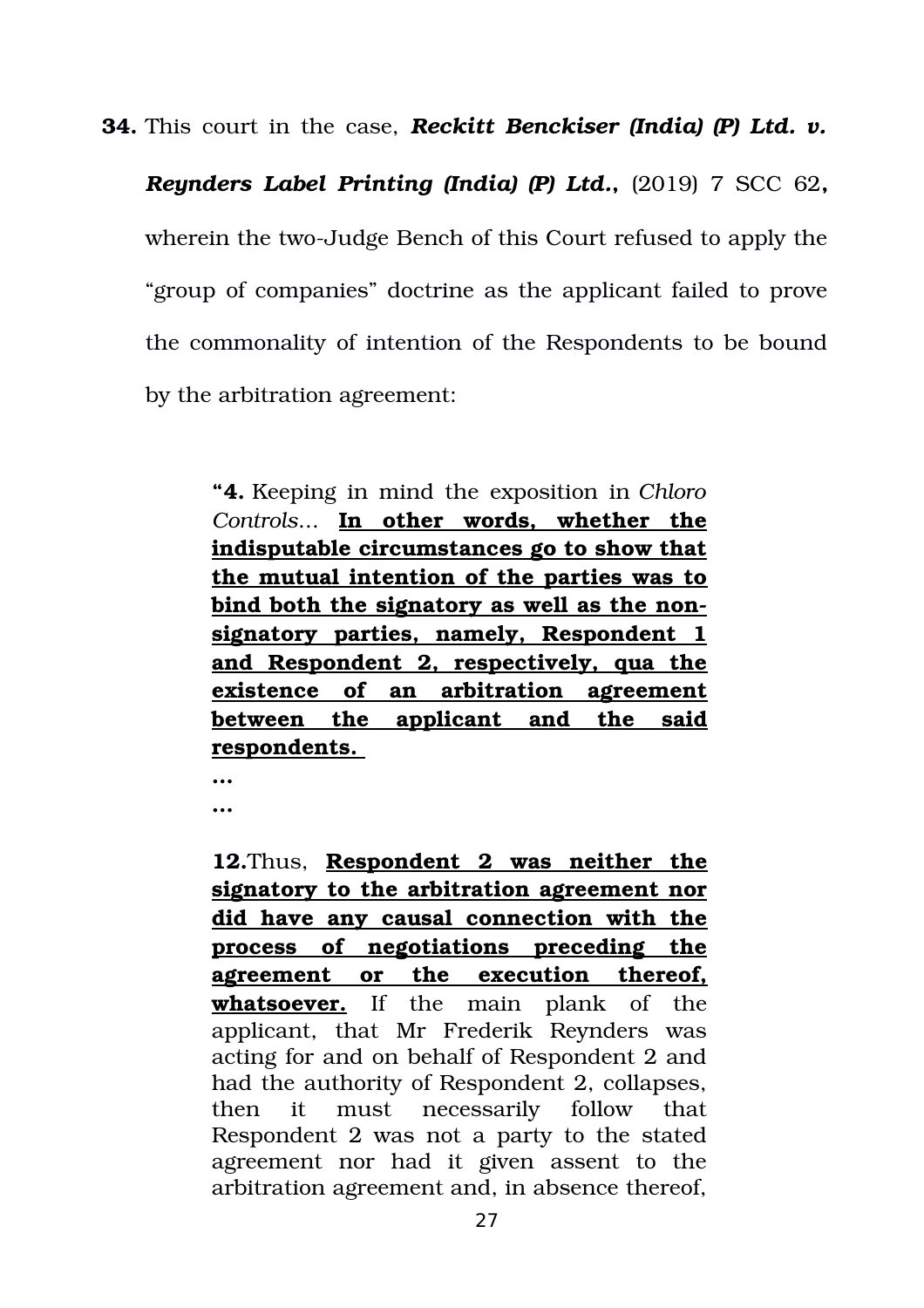even if Respondent 2 happens to be a constituent of the group of companies of which Respondent 1 is also a constituent, that will be of no avail. **For, the burden is on the applicant to establish that Respondent 2 had an intention to consent to the arbitration agreement and be party thereto, maybe for the limited purpose of enforcing the indemnity Clause 9 in the agreement, which refers to Respondent 1 and the supplier group against any claim of loss, damages and expenses, howsoever incurred or suffered by the applicant and arising out of or in connection with matters specified therein.** That burden has not been discharged by the applicant at all. On this finding, it must necessarily follow that Respondent 2 cannot be subjected to the proposed arbitration proceedings. Considering the averments in the application under consideration, it is not necessary for us to enquire into the fact as to which other constituent of the group of companies, of which the respondents form a part, had participated in the negotiation process."

## **(***emphasis supplied***)**

**35.** In the Division Bench decision of this Court in *Mahanagar*

## *Telephone Nigam Ltd. v. Canara Bank,* (2020) 12 SCC 767,

it was observed that the group of companies doctrine can be utilized to bind a third party to an arbitration, if a tight corporate group structure constituting a single economic reality existed. The Court held as under: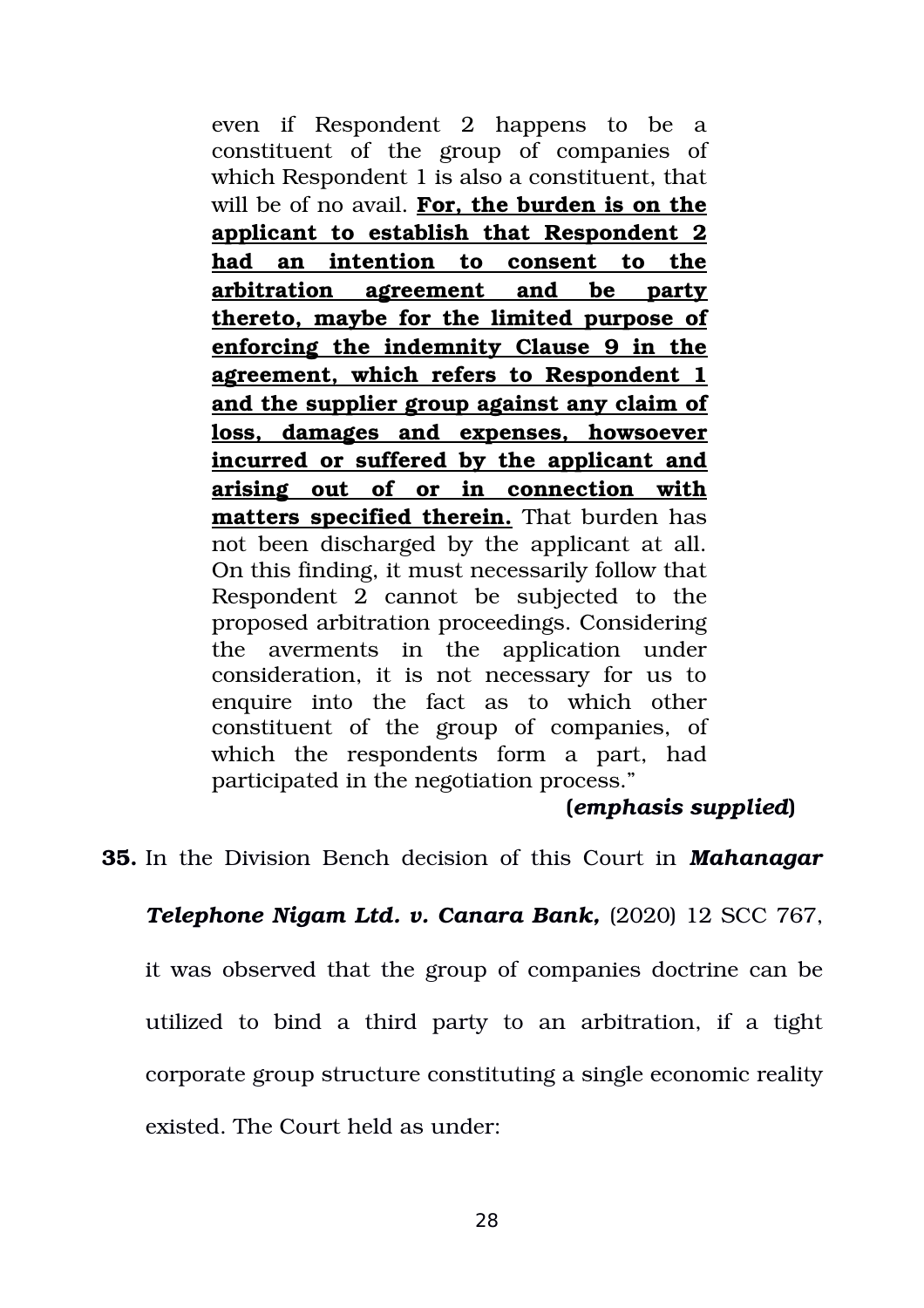"**10.6.** The circumstances in which the "group of companies" doctrine could be invoked to bind the non-signatory affiliate of a parent company, or inclusion of a third party to an arbitration, if there is a direct relationship between the party which is a signatory to the arbitration agreement; direct commonality of the subject-matter; the composite nature of the transaction between the parties. A "composite transaction" refers to a transaction which is interlinked in nature; or, where the performance of the agreement may not be feasible without the aid, execution, and performance of the supplementary or the ancillary agreement, for achieving the common object, and collectively having a bearing on the dispute.

**10.7. The group of companies doctrine has also been invoked in cases where there is a tight group structure with strong organisational and financial links, so as to constitute a single economic unit, or a single economic reality. In such a situation,** signatory and non-signatories have been **bound together under the arbitration agreement. This will apply in particular when the funds of one company are used to financially support or restructure other members of the group**. [ ICC Case No. 4131 of 1982, ICC Case No. 5103 of 1988.]"

#### (*emphasis* supplied)

We may notice that these cases have been decided by this Court, without referring to the ambit of the phrase 'claiming through or under' as occurring under Section 8 of the Arbitration Act.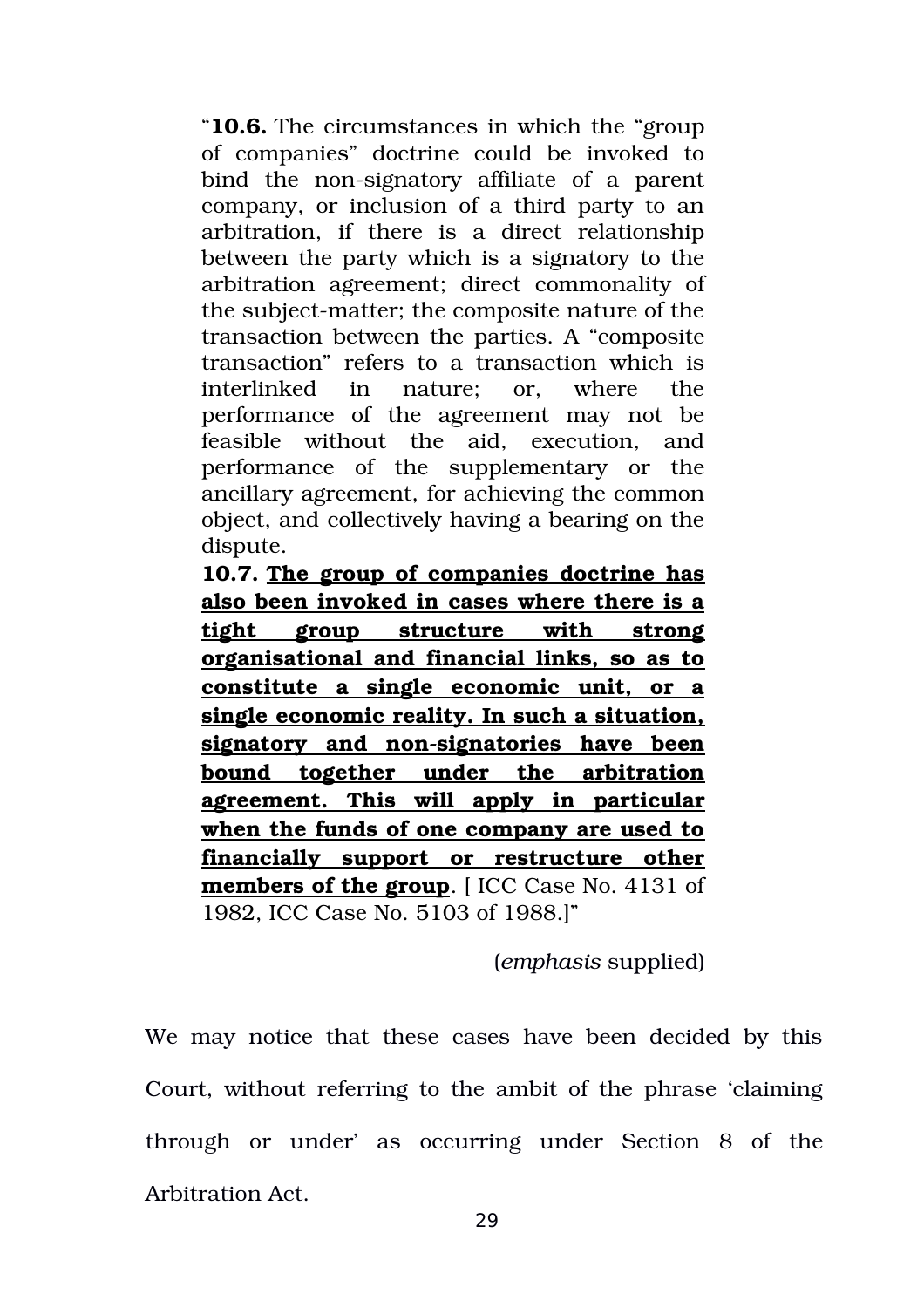- **36.** The *ratio* of the *Chloro Control* (*supra*) case alludes to the subjective intention of parties to be bound by arbitration agreement when the parties have clearly not been signatory to the agreement. Reconciling the two is difficult and requires exposition by this Court.
- **37.** It may be noted that the doctrine, as expounded, requires the joining of non-signatories as 'parties in their own right'. This joinder is not premised on non-signatories 'claiming through or under'. Such a joinder has the effect of obliterating the commercial reality, and the benefits of keeping subsidiary companies distinct. Concepts like single economic entity are economic concepts difficult to be enforced as principles of law.
- **38.** The areas which were left open by this Court in **Chloro Control** (*supra*) case has created certain broad-based understanding of this doctrine which may not be suitable and would clearly go against distinct legal identities of companies and party autonomy itself. The aforesaid exposition in the above case clearly indicates an understanding of the doctrine which cannot be sustainable in a jurisdiction which respects party autonomy. There is a clear need for having a re-look at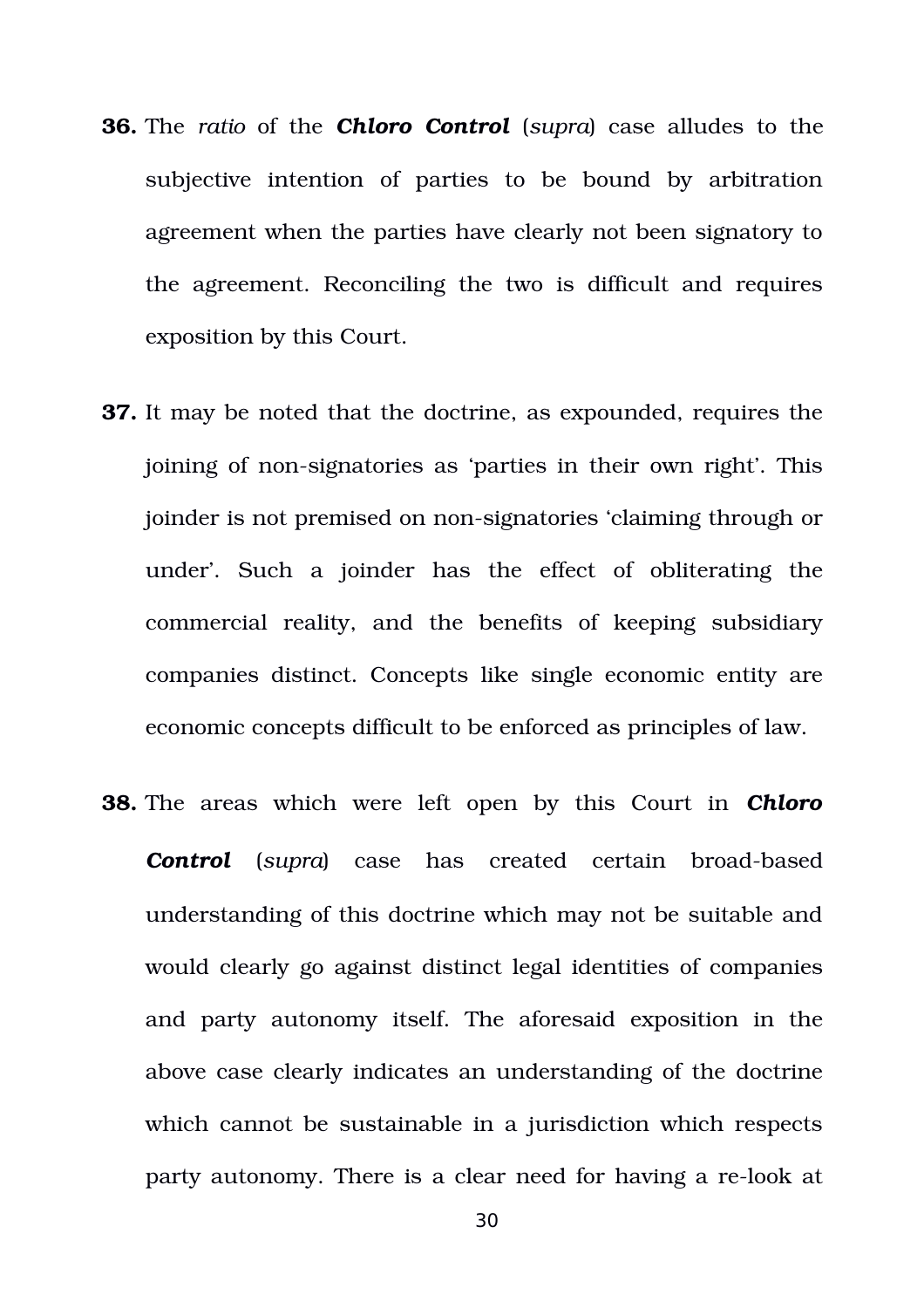the doctrinal ingredients concerning the group of companies doctrine.

**39.** Internationally, the group of companies doctrine has been accepted in varying degrees. Swiss Courts usually do not recognize such a doctrine under their Switzerland *de lege lata*. [2](#page-30-0) One English Court has observed as under:

> "Mr. Hoffmann suggested beguilingly that it would be technical for us to distinguish between parent and subsidiary company in this context; economically, he said, they were one. **But we are concerned not with economics but with law. The distinction between the two is, in law, fundamental and cannot here be bridged."[3](#page-30-1)**

> > *(emphasis supplied)*

**40.** Similarly, in the case of *Peterson Farms Inc. v. C & M*

*Farming Ltd.*, [4](#page-30-2) an arbitral award was challenged wherein the claimant received damages on its behalf as well as on behalf of its group entities before the Queen's Bench Division (Commercial Court). The Court partly set aside the award and stated that the group of companies doctrine does not form a part of English law. It further stated that a corporate structure 2 Award in Geneva Chamber of Commerce Case of 24 March 2000, 21 ASA Bull. 781 (2003).

<span id="page-30-1"></span><span id="page-30-0"></span><sup>3</sup> Bank of Tokyo v. Karoon, [1987] AC 45

<span id="page-30-2"></span><sup>4</sup> [2004] EWHC 121 (Comm)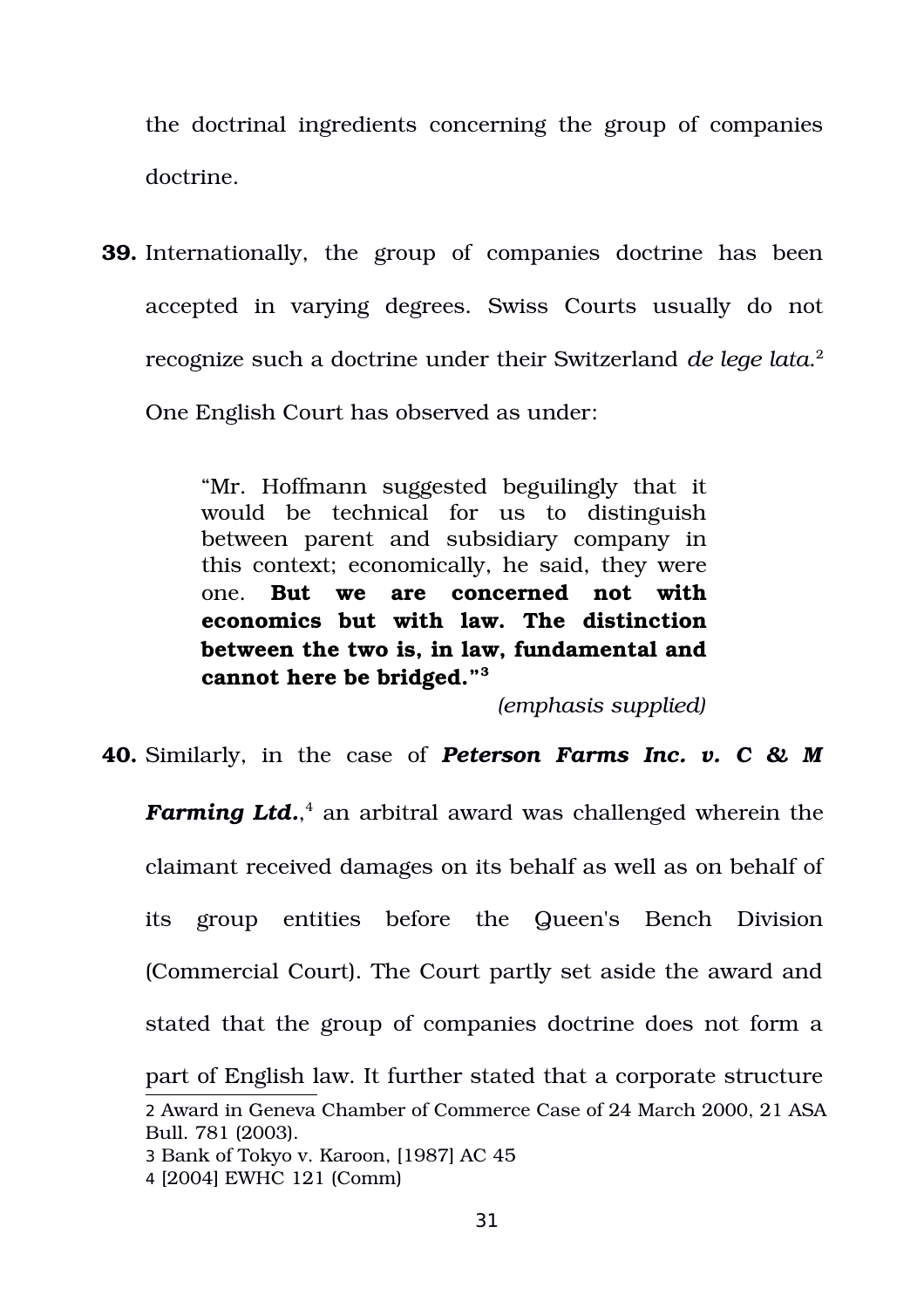exists to create separate legal entities, and a general agency relationship would defeat this purpose. The Court held therein:

"**65**. In commercial terms the creation of a corporate structure is by definition designed to create separate legal entities for entirely legitimate purposes which would often if not usually be defeated by any general agency relationship between them…"

*41.* The High Court of Australia, in the case of *Tanning Research*

*Laboratories Inc v. O'Brien, (1990) 169 CLR 332* interpreted

the phrase "*claiming through and under*" in the following manner:

"…A person who claims through or under a party may be either a person seeking to enforce or a person seeking to resist the enforcement of an alleged contractual right. The subject of the claim may be either a cause of action or a ground of defence. Next, **the prepositions 'through' and 'under' convey the notion of a derivative cause of action or ground of defence, that is to say, a cause of action or ground of defence derived from the party. In other words, an essential element of the cause of action or defence must be or must have been vested in or exercisable by the party before the person claiming through or under the party can** rely on the cause of action or ground of **defence…**"

*(emphasis supplied)*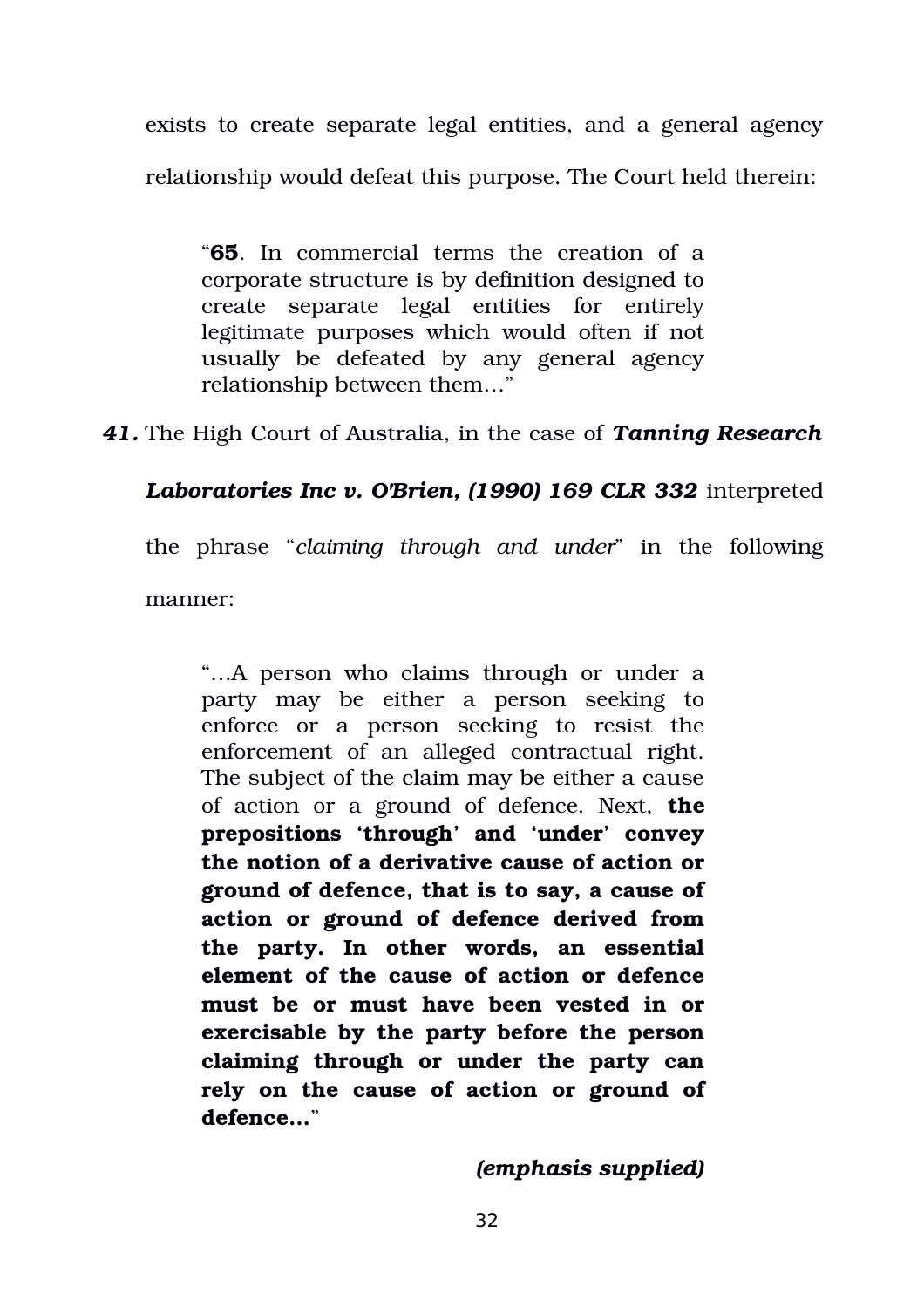In the aforesaid case, a company and its creditor had entered a contract having an arbitration clause. Subsequently, litigation ensued, and a question arose as to whether the liquidator of the company could rely on the arbitration clause. The Court held that a liquidator may be a person who can claim through or under the company because the grounds of defence and the causes of action he depends on are vested in the company or are exercisable by the company. This meant that an essential element of a cause of action or defence must be, or have been, vested or exercisable by the original party before the person claiming through or under the said party can rely on the same.

*42.* Viewed from a different angle, this Court in the case of *Vidya Drolia v. Durga Trading Corporation***, (2021) 2 SCC 1** noted that ambit of judicial interference under Section 8 and Section 11 of the Arbitration Act is similar. The relevant observations of this Court in the aforesaid case in relation to the power under Section 8 and Section 11 is as follows:

> **239.** Moreover, the amendment to Section 8 now rectifies the shortcomings pointed out in *Chloro Controls case* [*Chloro Controls (India) (P) Ltd.* v. *Severn Trent Water Purification Inc.*, (2013) 1 SCC 641 : (2013) 1 SCC (Civ) 689]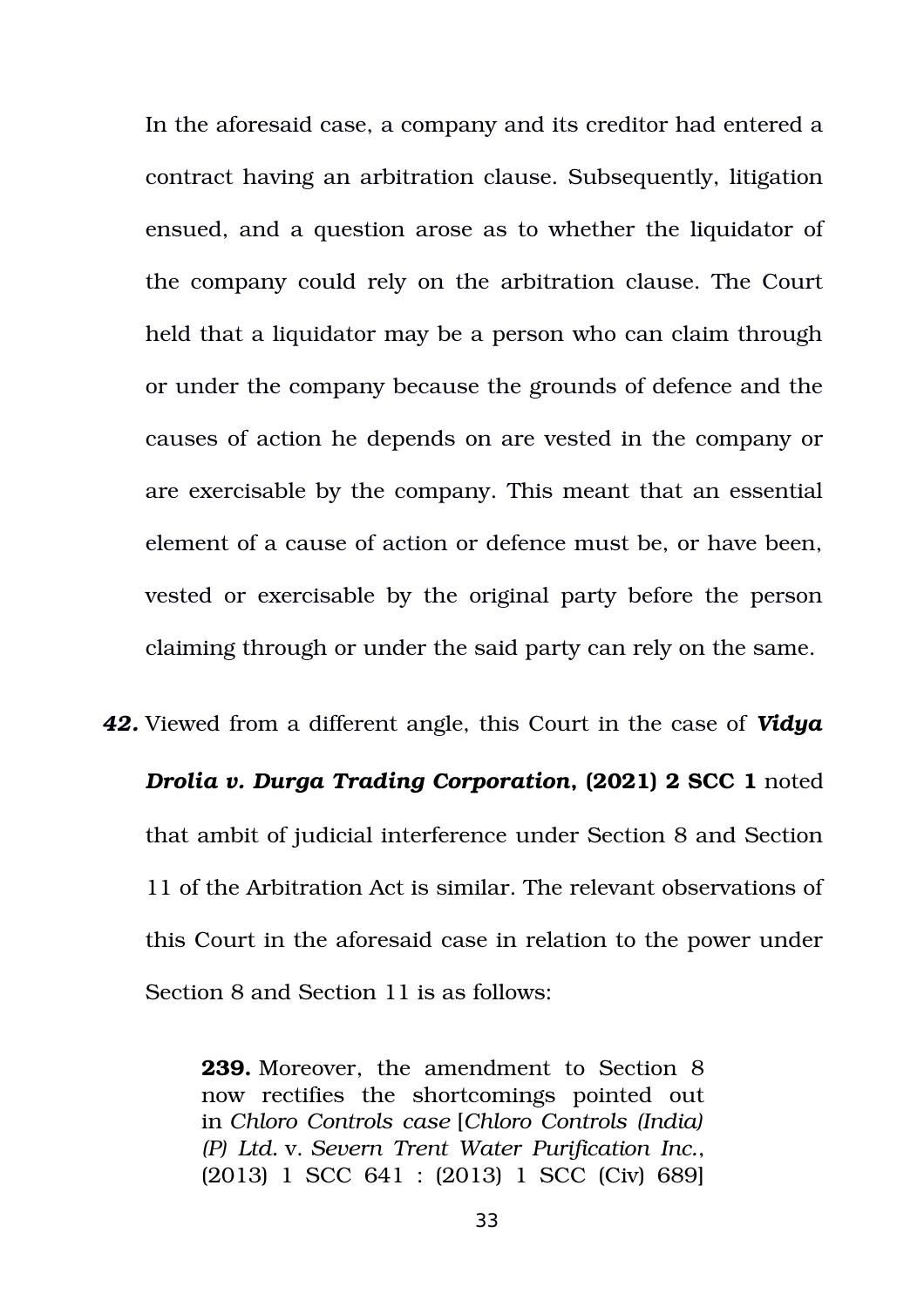with respect to domestic arbitration. **Jurisdictional issues concerning whether certain parties are bound by a particular** arbitration, under group-company doctrine or good faith, etc., in a multi-party **arbitration raises complicated factual questions, which are best left for the tribunal to handle. The amendment to Section 8 on this front also indicates the legislative intention to further reduce the judicial interference at the stage of reference.**

**240.** Courts, while analysing a case under Section 8, may choose to identify the issues which require adjudication pertaining to the validity of the arbitration agreement. If the court cannot rule on the invalidity of the arbitration agreement on a prima facie basis, then the court should stop any further analysis and simply refer all the issues to arbitration to be settled.

**…**

**242. We are cognizant of the fact that the statutory language of Sections 8 and 11 are different, however materially they do not vary and both sections provide for limited judicial interference at reference stage, as enunciated above.**

**…**

**244.1.** Sections 8 and 11 of the Act have the same ambit with respect to judicial interference.

**…**

# **244.3. The court, under Sections 8 and 11,** has to refer a matter to arbitration or to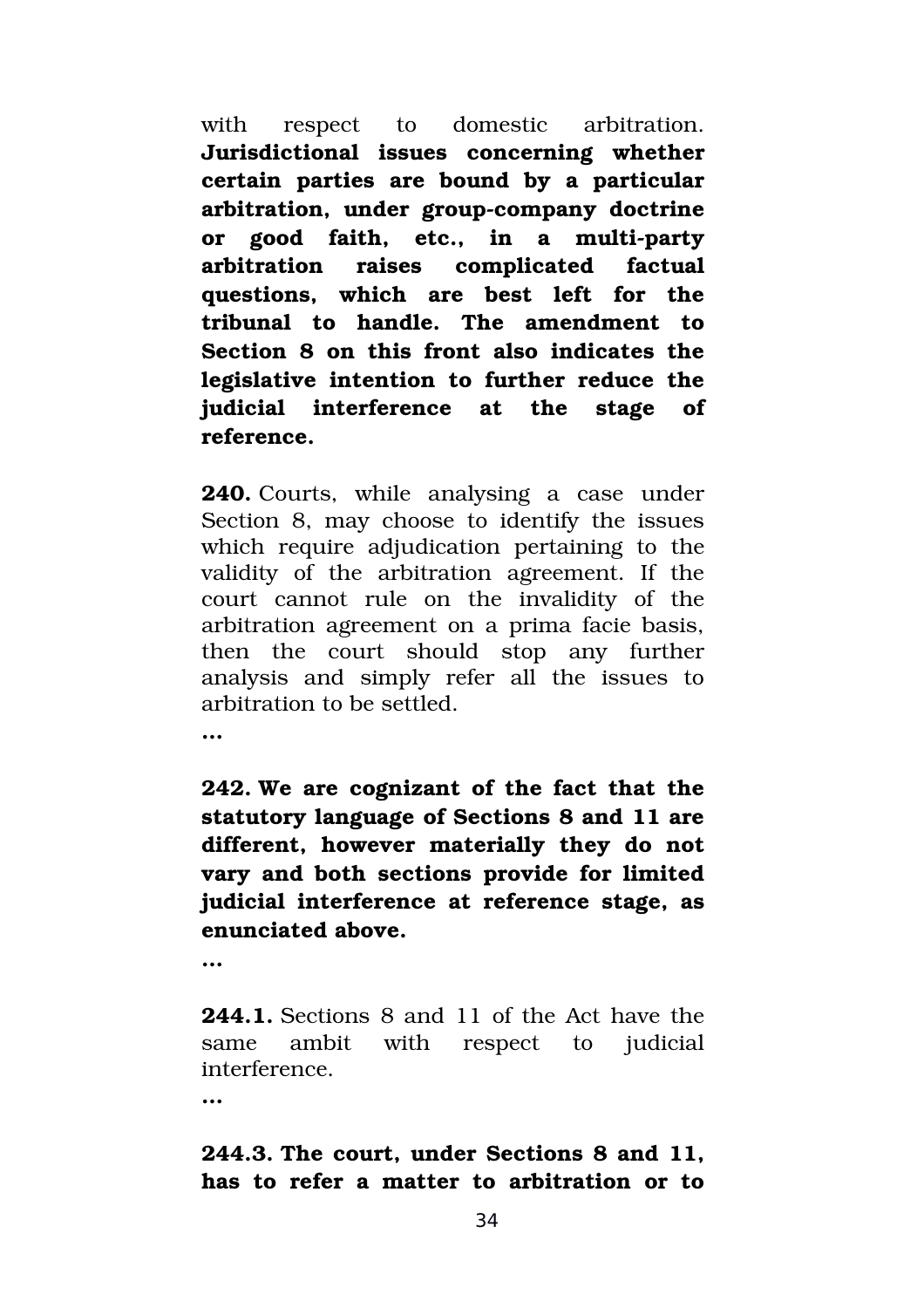**appoint an arbitrator, as the case may be, unless a party has established a prima facie (summary findings) case of non-existence of valid arbitration agreement, by summarily portraying a strong case that he is entitled to such a finding.**"

### *(emphasis supplied)*

- **43.** In the aforesaid case of *Vidya Drolia (supra),* this Court primarily delineated the threshold standard of reference to arbitration. The aforesaid case predominantly laid down that when an application is made under Section 11 of the Arbitration Act, considering the scope of judicial intervention, the Courts are only required to look into the *prima existence* of an arbitration agreement.
- **44.** The aforesaid case pre-dominantly dealt with the scope of judicial interference at the referral stage. However, this Court did not have an occasion to explore the jurisprudential basis of group of companies doctrine and required ingredients to refer a "non-signatory" to arbitration. Especially, the scope of judicial reference at the stage of Sections 8 and 11 of the Arbitration Act, needs to be relooked considering the ambit of unamended Section 2(1)(h) of the Arbitration Act.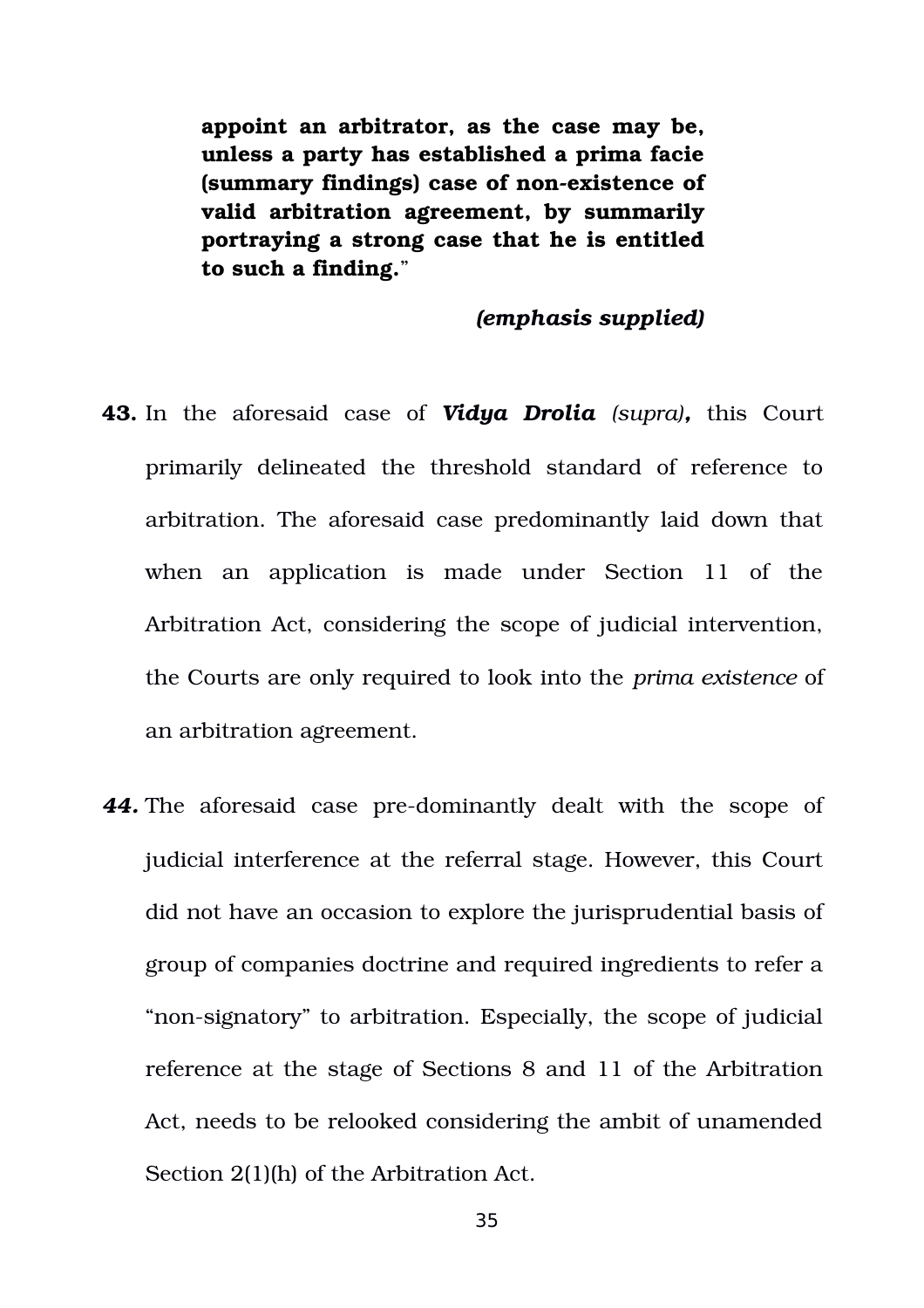**45.** An arbitration agreement may be binding on parties, whether signatories or non-signatories, provided there is sufficient legal basis to bind them. Most legal bases for binding nonsignatories to an arbitration agreement are of contractual origin, like agency, etc. Jurisprudence has shown that arbitration being a creature of contract, does not sit very well in binding non-signatories. Expounding on the same, Professor William Park, in one of his key works, captures the dilemma while attaching a non-signatory to the arbitral process $^5$  $^5$  as under:

> "For arbitrators, motions to join nonsignatories create a tension between two principles: maintaining arbitration's consensual nature, and maximizing an award's practical effectiveness by binding related persons. Pushed to the limit of their logic, each goal points in an opposite direction. Resolving the tension usually implicates the two doctrines discussed below: implied consent and disregard of corporate personality…

> The term "non-signatory" remains useful for what might be called "less-than-obvious" **parties to an arbitration clause: individuals and entities that never put pen to paper,**

<span id="page-35-0"></span><sup>5</sup> William W. Park, *NonSignatories and International Contracts: An Arbitrator's Dilemma*, *in* Multiple Parties in International Arbitration (Oxford University Press) (2009).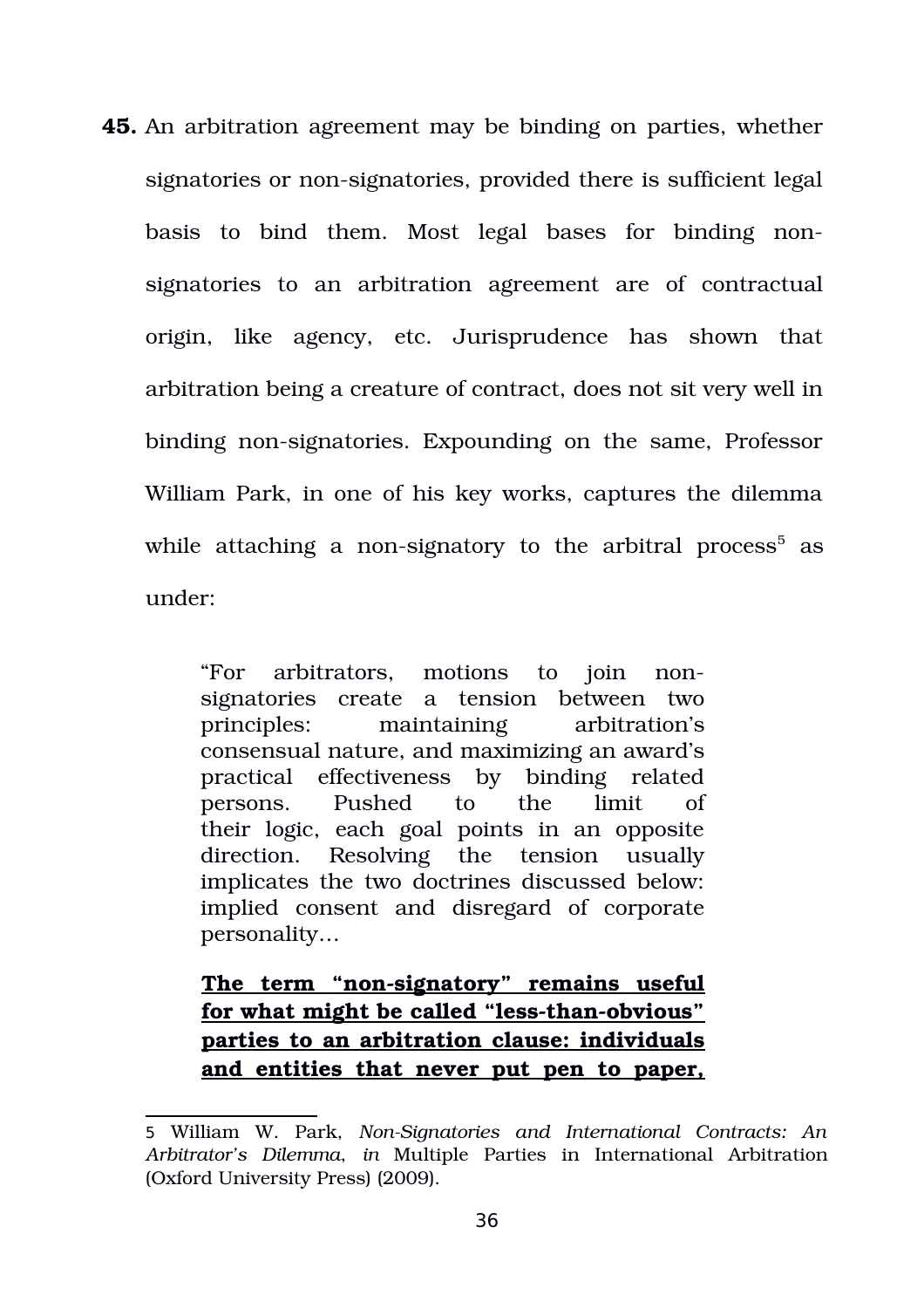**but still should be part of the arbitration under the circumstances of the relevant business relationship**. The label does little harm if invoked merely for ease of expression, to designate someone whose right or obligation to arbitrate may be real but not self-evident...

**Most significantly, the fact that a "nonsignatory" might be bound to arbitrate does not dispense with the need for an arbitration agreement. Rather, it means only that the agreement takes its binding force through some circumstance other than the formality of signature**."

# *(emphasis supplied)*

**46.** It is evident from the discussion above that the group of companies doctrine must be applied with caution and mere fact that a non-signatory is a member of a group of affiliated companies will not be sufficient to claim extension of the arbitration agreement to the non-signatory. In this context Gary Born<sup>[6](#page-36-0)</sup> notes as under:

# **"GROUP OF COMPANIES" DOCTRINE**

Another significant, but controversial, basis for binding non-signatories to an arbitration agreement is the "group of companies" doctrine. Under this principle, non-signatories of a contract may be deemed parties to the associates arbitration clause based on factors which are often roughly comparable to those relevant to an alter ego analysis. In particular, where a company is a part of a corporate group, is subject to the control of (or controls) a corporation affiliate that has executed a

<span id="page-36-0"></span><sup>6</sup> Gary B.Born's, *International Commercial Arbitration, 3rd Edition, Volume I, Page 1558 1559*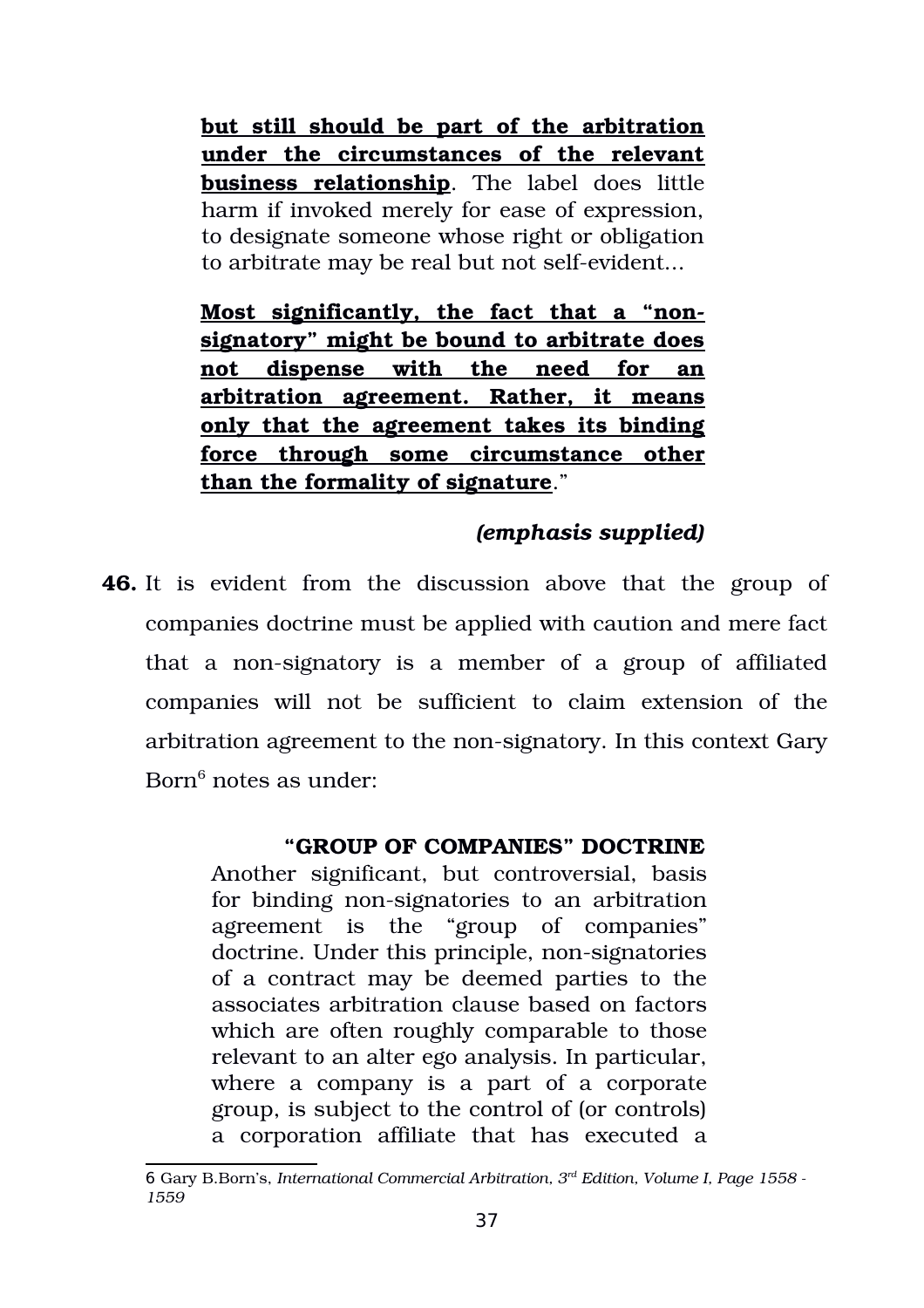contract and is involved in the negotiation or performance of that contract, then that company may in some circumstances invoke or be subject to an arbitration clause contained in that contract, notwithstanding the fact that it has not executed the contract itself.

Unlike other bases for binding a nonsignatory to an arbitration agreement (such as agency, alter ego, estoppel, third party beneficiary, or assignment), the group of companies doctrine was developed specifically in the arbitration context and is not typically invoked outside that context. At least thus far, the group of companies doctrine has also been explicitly accepted sin only a limited number of jurisdictions (in particular, as discussed below, France). In part for that reason, the doctrine has given rise to substantial controversy.

Gary B Born also refers (in footnotes 222 and 223) to the fact that only a small number of jurisdictions France and India, appear to have applied the group of companies doctrine in the context of International Arbitration and to the prevalent criticism of the group of companies doctrine.

**47.** In view of the aforesaid discussion, we feel it appropriate to refer the aspect of interpretation of 'claiming through or under' as occurring in amended Section 8 of the Arbitration Act qua the doctrine of group of companies to a larger Bench to provide clarity on this aspect. The law laid down in *Chloro Control*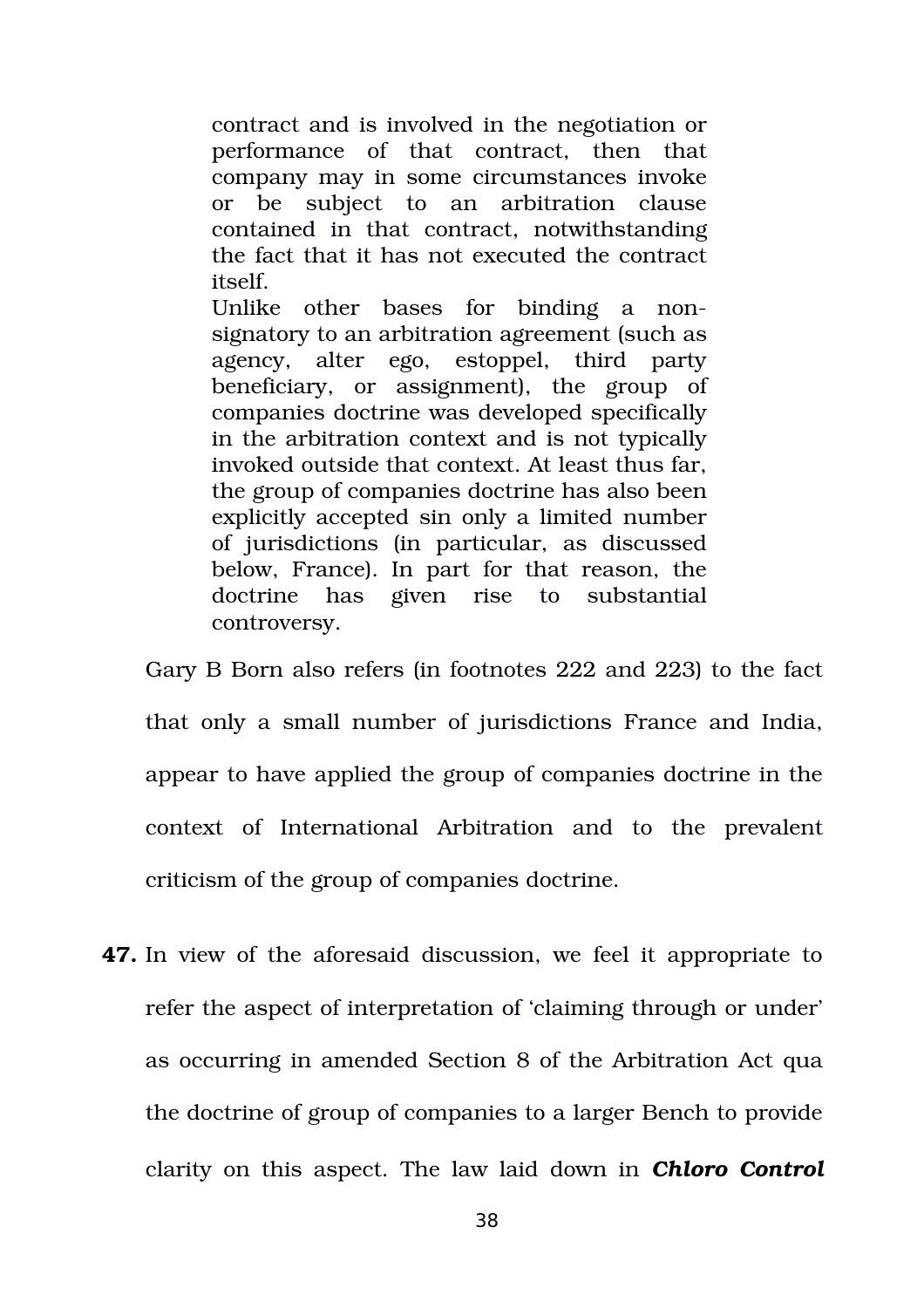*(supra)* and the cases following it, appear to have been based, more on economics and convenience rather than law. This may not be a correct approach. The Bench doubts the correctness of the law laid down in *Chloro Control (supra)* and cases following it.

- *48.* On a different note, we are cognizant that reference to a larger Bench should not be made in a casual and cavalier manner. However, we see that the questions raised herein are fundamental to the arbitration practice in India and have large scale repercussions.
- *49.* It is in this context that we deem it appropriate to refer the matter to a larger Bench as the threshold laid down by *Shah* **Faesal v. Union of India,** (2020) 4 SCC 1 stands adequately satisfied.
- **50.** In view of the aforesaid discussion, we deem it appropriate to refer this matter to a larger Bench to expound on the intricacies of the Group of Companies doctrine and answer the following questions:

39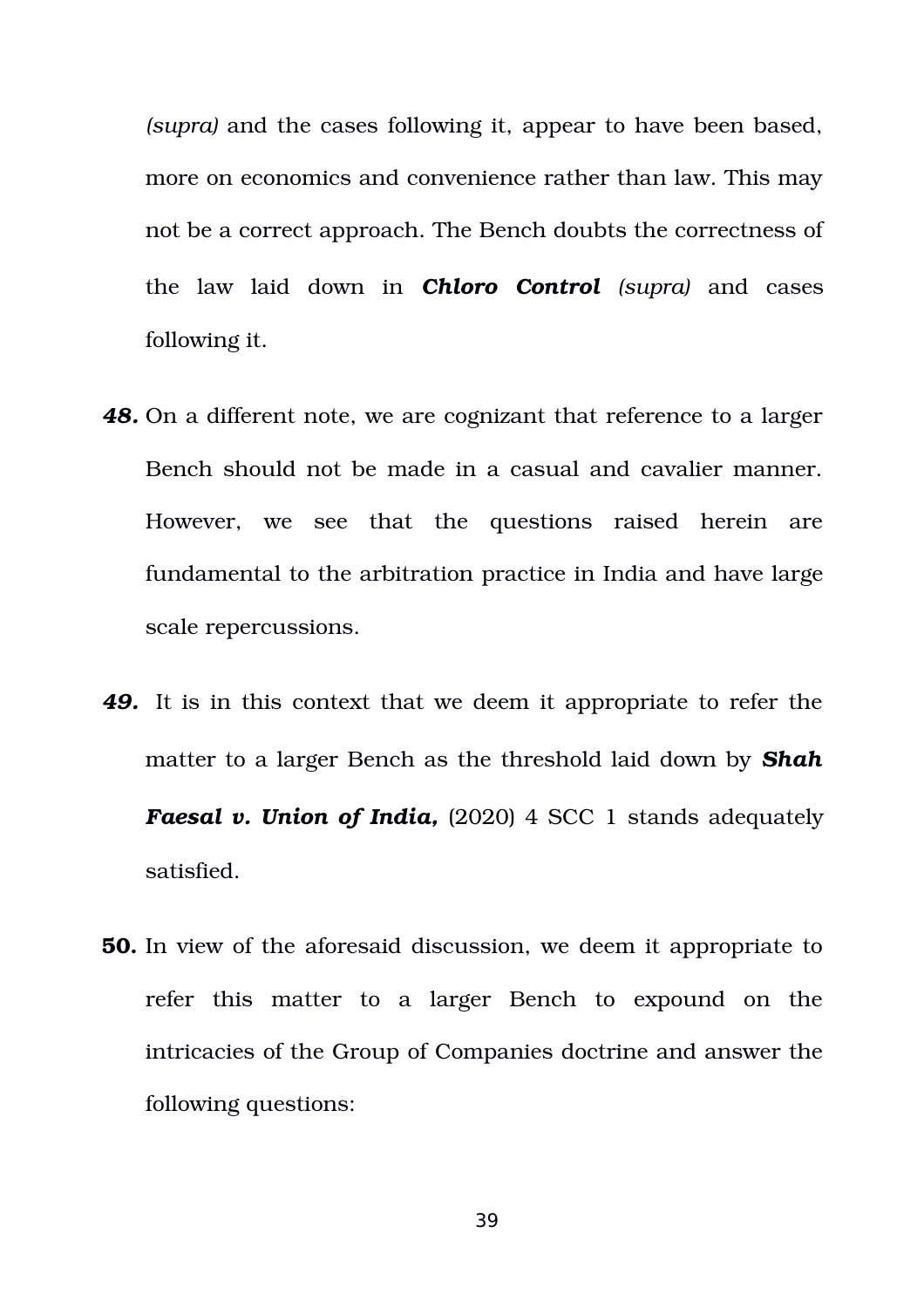- a. Whether phrase 'claiming through or under' in Sections 8 and 11 could be interpreted to include 'Group of Companies' doctrine?
- b. Whether the 'Group of companies' doctrine as expounded by *Chloro Control Case (supra)* and subsequent judgments are valid in law?

**............................CJI. (N. V. RAMANA)**

**.........…………….......J. (A.S. BOPANNA)**

**NEW DELHI; MAY 06, 2022.**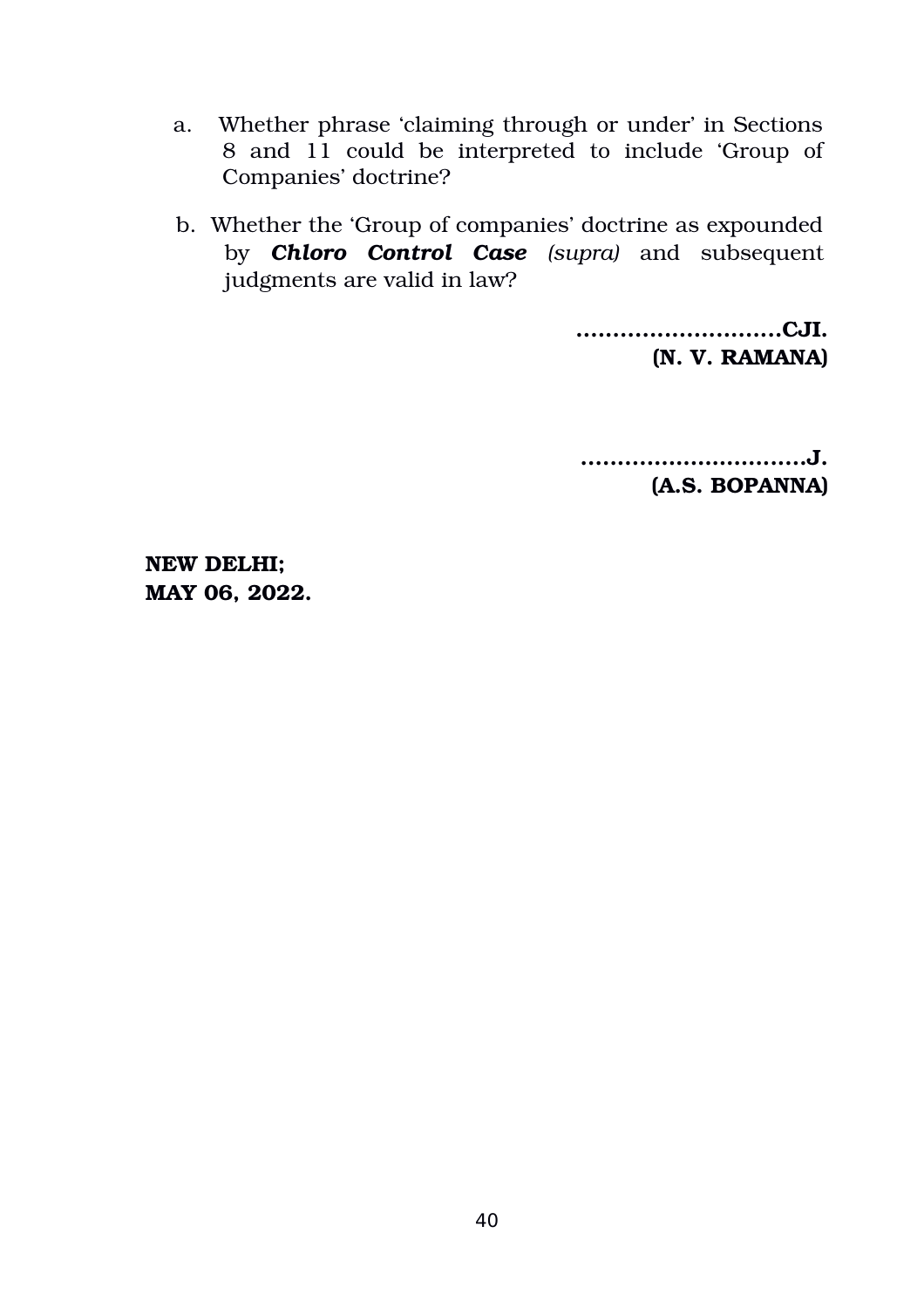#### **REPORTABLE**

# **IN THE SUPREME COURT OF INDIA CIVIL ORIGINAL JURISDICTION**

#### **ARBITRATION PETITION NO. 38 of 2020**

Cox and Kings Ltd. ..... Appellant

**VERSUS** 

SAP India Pvt. Ltd. & Anr. ...... ....... Respondents

#### **JUDGEMENT**

#### **Surya Kant, J:**

**1.** I have had the advantage of going through a scholarly and selfspeaking order prepared by Hon'ble the Chief Justice, doubting the correctness of a three judge bench judgment of this Court in *Chloro*

*Controls India (P) Ltd. v. Severn Trent Water Purification Inc.&*

*Anr[1](#page-40-0)* and formulating the questions of law to be determined by a larger bench. While at the outset, I concur that the contours of the Group of Companies Doctrine need to be settled by a larger bench, my thoughts are oriented in favour of the Doctrine as an integral part of Indian arbitral jurisprudence for the reasons assigned below.

<span id="page-40-0"></span>**2.** The question which has fallen for consideration in this case is whether the parent company of Respondent No. 1, namely Respondent 1 2013 1 SCC 641.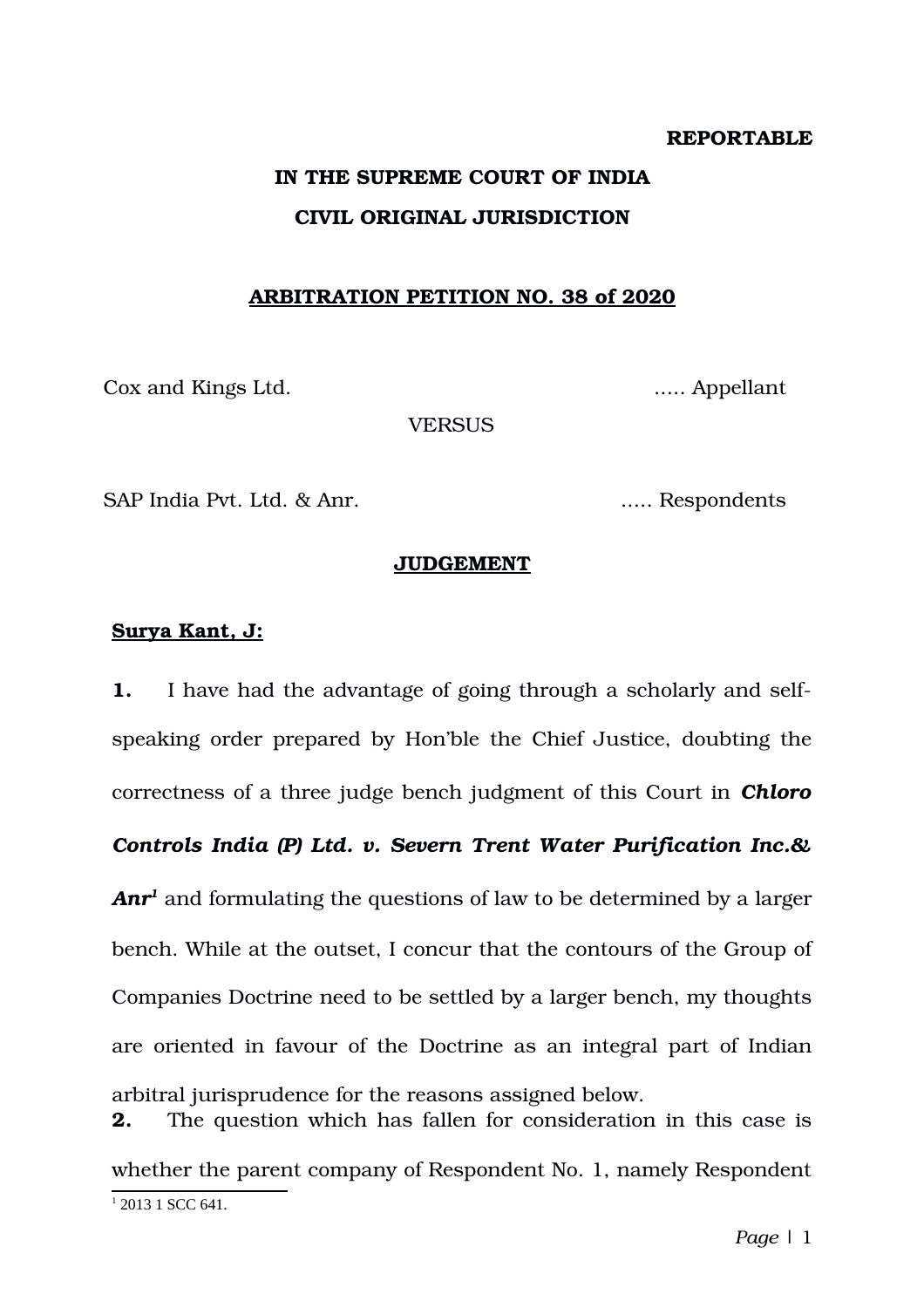No. 2, should be joined to this arbitration petition regardless of the fact that the Petitioner had entered into an SAT-Software End User License Agreement and SAP-Enterprise Support Schedule with only the subsidiary. Petitioner sought greenfield solutions for its E-Commerce problems, for which Respondent No. 1 provided its Hybris solution system. Overtime, disputes arose between the parties. During this phase, the Petitioner had requested Respondent No. 2 to mediate between the parties. However, the disputes could not be resolved. Consequently, the Petitioner initiated arbitration proceedings and has sought to bind Respondent No. 2 to the proceedings even though the said Respondent is not a signatory to the arbitration agreement.

**3.** On the issue of whether Respondent No. 2 may be roped into the arbitration pending between the Petitioner and Respondent No. 1, Hon'ble the Chief Justice has noted that the basis under Indian law for joining non-signatories to arbitral proceedings has been the Group of Companies Doctrine. While discussing the holdings in *Chloro Controls* and *Cheran Properties Ltd. v. Kasturi and Sons Ltd. &* Ors<sup>[2](#page-41-0)</sup>, Hon'ble the Chief Justice felt it necessary to revisit certain aspects of these decisions and determine whether the manner in which they have invoked the Group of Companies Doctrine within Indian jurisprudence is consistent and sound.

<span id="page-41-0"></span><sup>2</sup> 2018 16 SCC 413.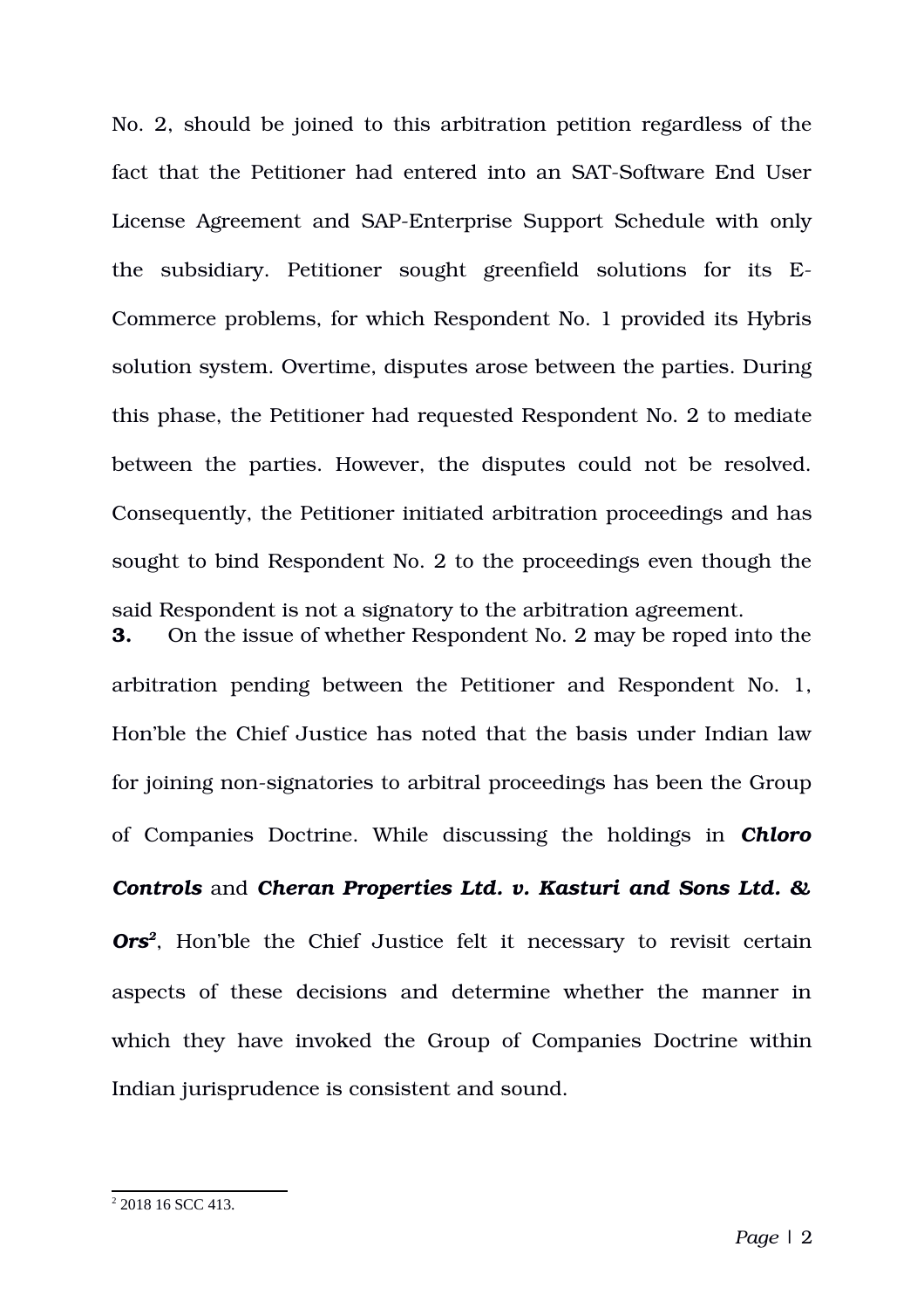#### **A. Origin of the Group of Companies Doctrine**

8 of the Arbitration and Conciliation Act, 1996 (hereinafter, "the Act"), as amended via the Arbitration Amendment Act, 2016, may not be a legitimate basis for reading the Group of Companies Doctrine into Indian law.

efficiency in resolution of disputes rather than a consistent and clear

v) The phrase "**claiming through or under**" as provided in Section

legal doctrine which respects party autonomy and intent;

*Controls*, seem to be premised more on convenience and economic

Group of Companies Doctrine. A broad interpretation of the Doctrine is at odds with the principle of party autonomy; iv) The line of judgments by this Court, beginning with *Chloro*

treating different parties within the same group of companies as separate legal entities; iii) Following *Chloro Controls* there has been an expansion of the

**Controls** relies upon the intent of the parties to include a nonsignatory to the arbitral proceedings. However, the Court in that decision failed to adhere to contractual principles on the basis of which such intent is interpreted;

ii) Joinder of non-signatories based on the notion of "single

economic unit" ignores commercial reality and the importance of

**4.** Hon'ble the Chief Justice has very eruditely analysed the sustainability of the Group of Companies Doctrine and *inter alia* pointed out that-

i) The application of the Group of Companies Doctrine in *Chloro*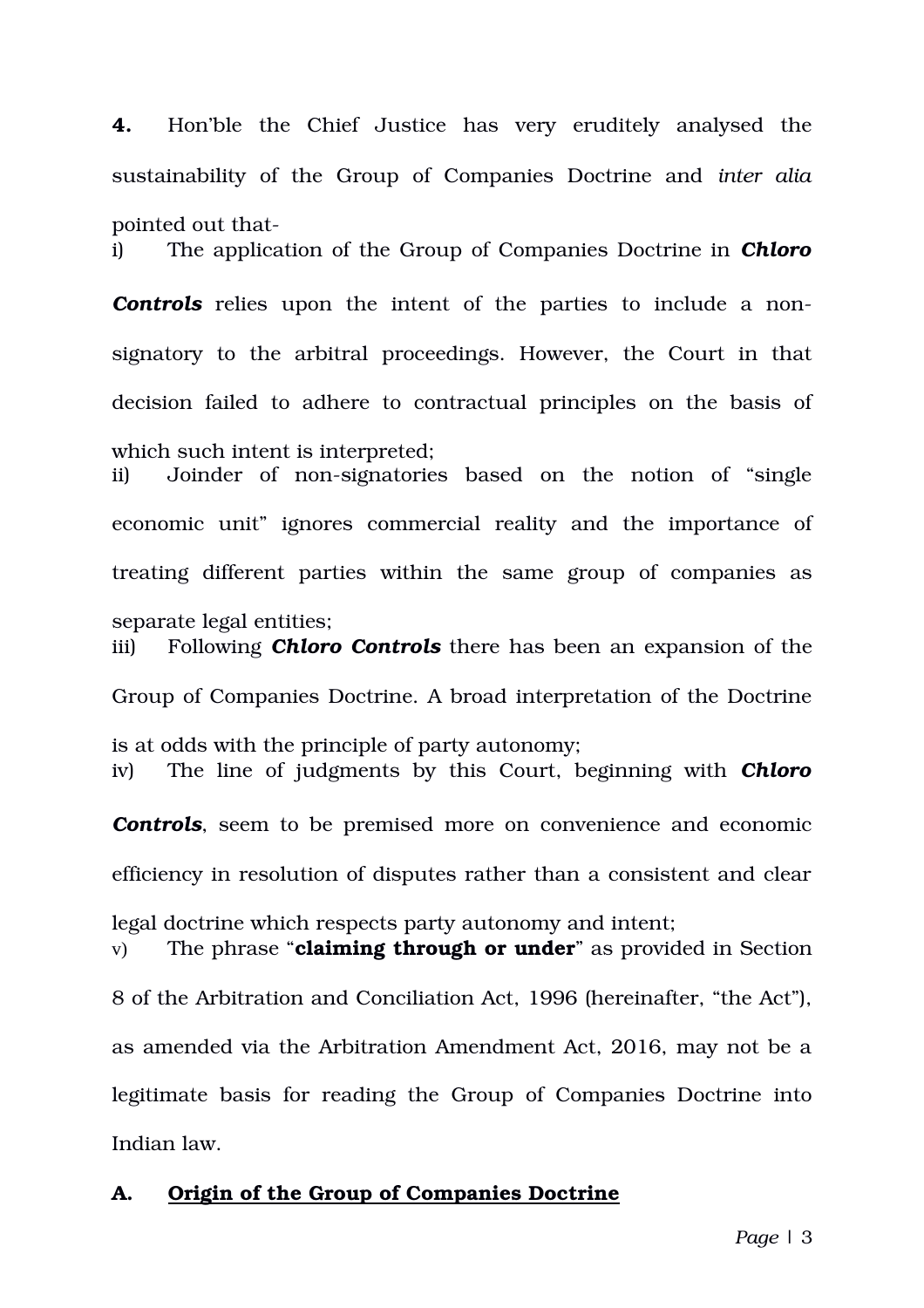**5.** The Group of Companies Doctrine has generally been invoked by courts and tribunals in arbitrations to either 'extend' the arbitration agreement or 'bind' a non-signatory affiliate of the contracting party to the arbitration clause. As the name suggests, where an arbitration agreement is entered into by one of the companies in a group, the other members of the group may be bound by the arbitration agreement if the facts and circumstances, including the conduct of the parties, indicate that the true intention of parties was to bind the signatories as well as the non-signatories.

**6.** The Group of Companies Doctrine was first espoused explicitly by an arbitral tribunal in the case of *Dow Chemicals v. Isover Saint Gobain[3](#page-43-0)* . The International Chamber of Commerce (hereinafter "ICC") Tribunal opined that the scope and effect of the arbitration agreement should be determined on the basis of the *"common intent of the parties* as ascertainable from the circumstances related to 'conclusion, performance, and termination, of the contract'. The Tribunal therein determined that the Dow Chemical Group had not attached any significance to which of them performed the distribution agreements with Saint Gobain and the common intent of all the parties was that they would be playing a role in performance of the contract. The Tribunal further held that the companies within the Dow Chemical group had acted as a single 'economic reality' or unit and

<span id="page-43-0"></span><sup>3</sup> Rev Arb 137 1984; 110 JDI 899 (1983).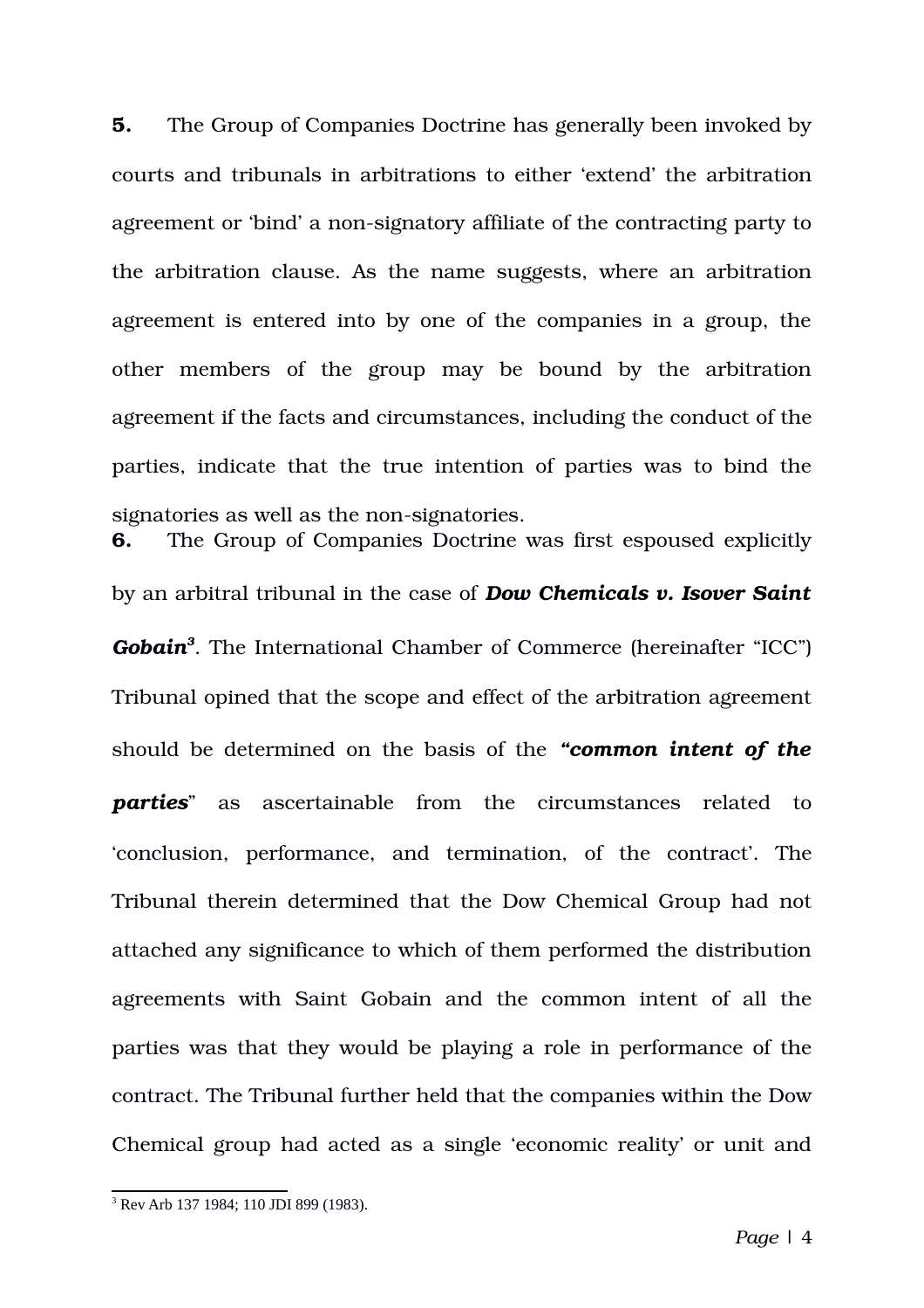that the non-signatories to the distribution agreements with Saint Gobain would be bound to the arbitration agreement, regardless of whether they had performed the contract.

**7.** The Tribunal in *Dow Chemicals* laid down the elements required to attract the Group of Companies Doctrines, which read as follows:

> *"…irrespective of the distinct juridical identity of each of its members, a group of companies constitutes one and the same economic reality of which the Arbitral tribunal should take account when it rules on its own jurisdiction..."*

> > *xxx*

*Considering that the tribunal shall, accordingly, determine the scope and effects of the arbitration clauses in question, and thereby reach its decision regarding jurisdiction, by reference to the common intent of the parties to these proceedings, such as it appears from the circumstances that surround the conclusion and characterize the performance and later the termination of the contracts in which they appear.….*

*xxx*

*Considering, in particular, that the arbitration clause expressly accepted by certain of the companies of the group should bind the other companies which, by virtue of their role in the conclusion, performance, or termination of the contracts containing said clauses, and in accordance with the mutual intention of all parties to the proceedings, appear to have been veritable parties to these contracts or to have been principally concerned by them and the disputes to which they may give rise."*

(Emphasis Supplied)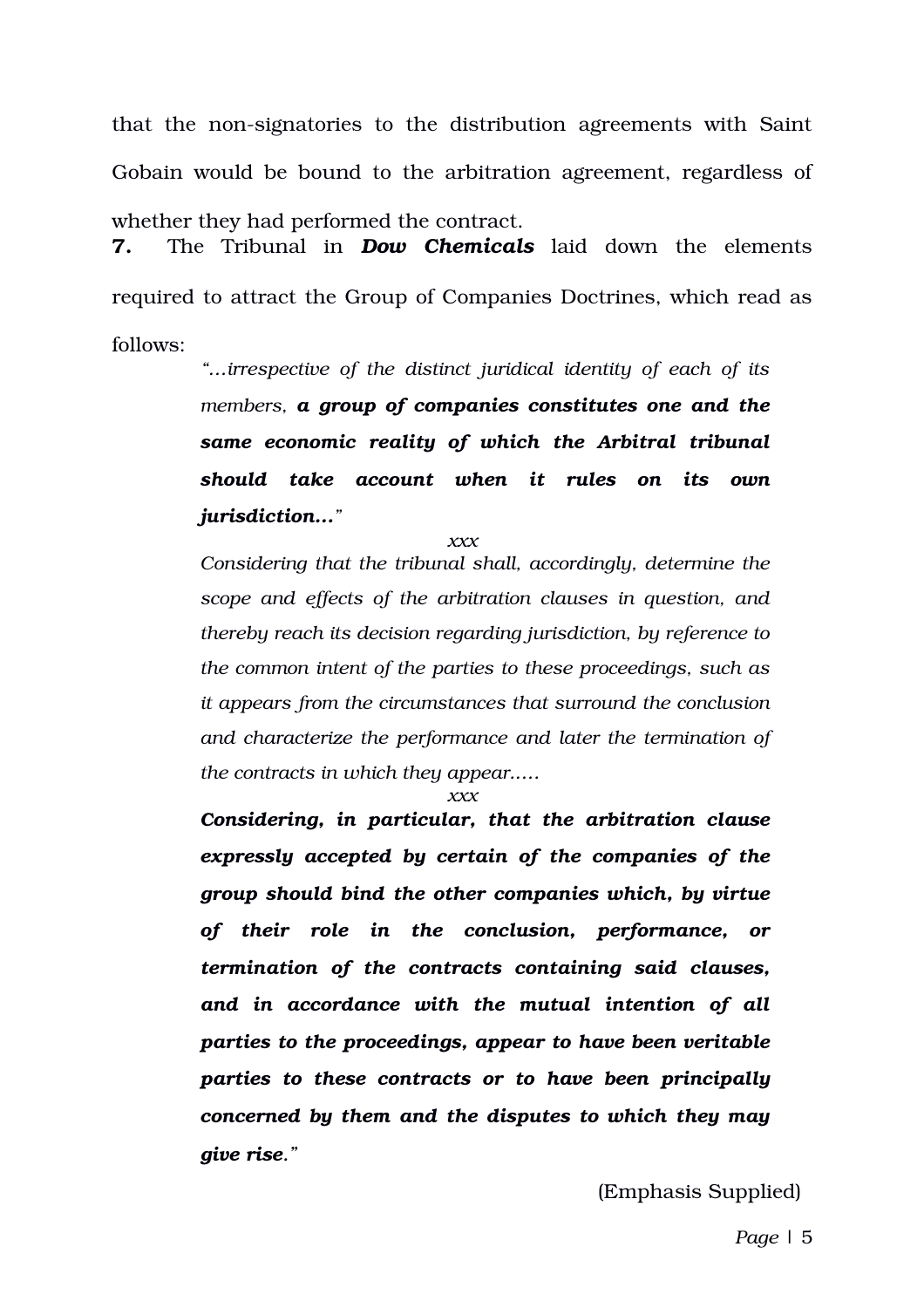#### **B. Group of Companies Doctrine in Foreign Jurisdictions**

**8.** It is important to recount the evolution of the Group of Companies Doctrine in France and other jurisdictions in order to understand some visible anomalies that have emerged in the Indian context.

**9.** The practice by Courts and tribunals in terms of usage of the Group of Companies Doctrine has gravitated toward being a fact intensive exercise. In this context, what has emerged even in France where the Doctrine originated is that the existence of a group of companies is not the sole sufficient condition for the joinder of a nonsignatory to arbitration proceedings. The Tribunal in *ICC Case Nos.*

760[4](#page-45-0) & 7610<sup>4</sup> had summed up the steps in the application of the doctrine and held:

> *"…Although the existence of a group is the first condition for joining a third party to the arbitration proceedings, it is also necessary to determine the parties' actual intention at the time of the facts or, at the very least the intention of the non-signatory third party."*

**10.** The Final Award in *ICC Case No. 10758[5](#page-45-1)* elaborated as follows, *"The extension of an arbitration agreement to a nonsignatory is not a mere question of corporate structure or control, but rather one of the nonsignatory's participation in the negotiations, conclusion or*

<span id="page-45-0"></span><sup>4</sup> ICC award in Cases No. 7604 and 7610 of 1995, 125 J Droit Int'l 1027 (1998) and 4 ICC Awards 510.

<span id="page-45-1"></span><sup>5</sup> ICC award in Case No. 10758 of 2000, 6 ICC Ct Bull 87 (No. 2, 2005), 5 ICC Awards 537, JDI 2001, 1171.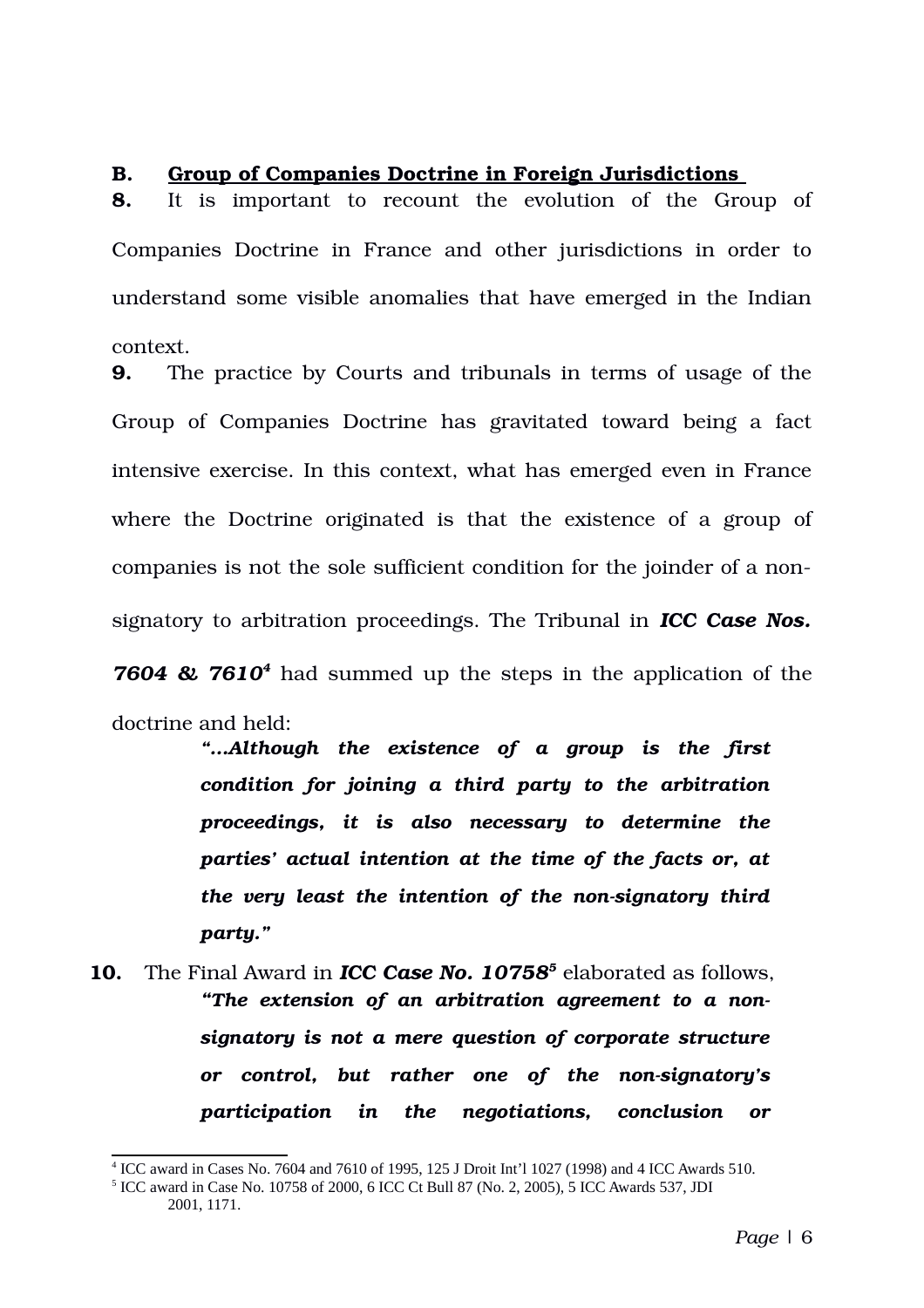# *performance of the contract, or its conduct towards the other party that the Arbitral Tribunal can infer."*

11. Bernard Hanotiau, arguably France's leading scholar on international arbitration, while referring to French jurisprudence since

*Dow Chemicals*, has opined that,

*"The existence of a group of companies gives a special dimension to the issue of conduct or consent. As several authors have pointed out, when there is a group of companies, one may presume that the parent company binds its subsidiaries; but on the other hand, only the companies that have been substantially involved in the negotiation and performance of the agreement containing the arbitration clause will be considered parties to the* latter. The case law is not always entirely clear in this *respect. In most cases, it seems that only a substantial involvement is considered sufficient to constitute consent or ratification. Some cases, however, suggest that a party's conduct should not necessarily be regarded as an expression of a party's implied consent; rather a party's substantial involvement in the negotiation and performance of the contract and the knowledge of the existence of the arbitration clause have a standing of their own, as a substitute for consent"[6](#page-46-0)*

(Emphasis Supplied)

<span id="page-46-0"></span> $^6$  Bernard Hanotiau, 'Who Are the Parties to the Contract(s) or to the Arbitration Clause(s) Contained Therein? The Theories Applied by Courts and Arbitral Tribunals' in Bernard Hanotiau (eds), *Complex Arbitrations: Multi-party, Multicontract, Multi-issue – A comparative Study* (Kluwer Law International 2020).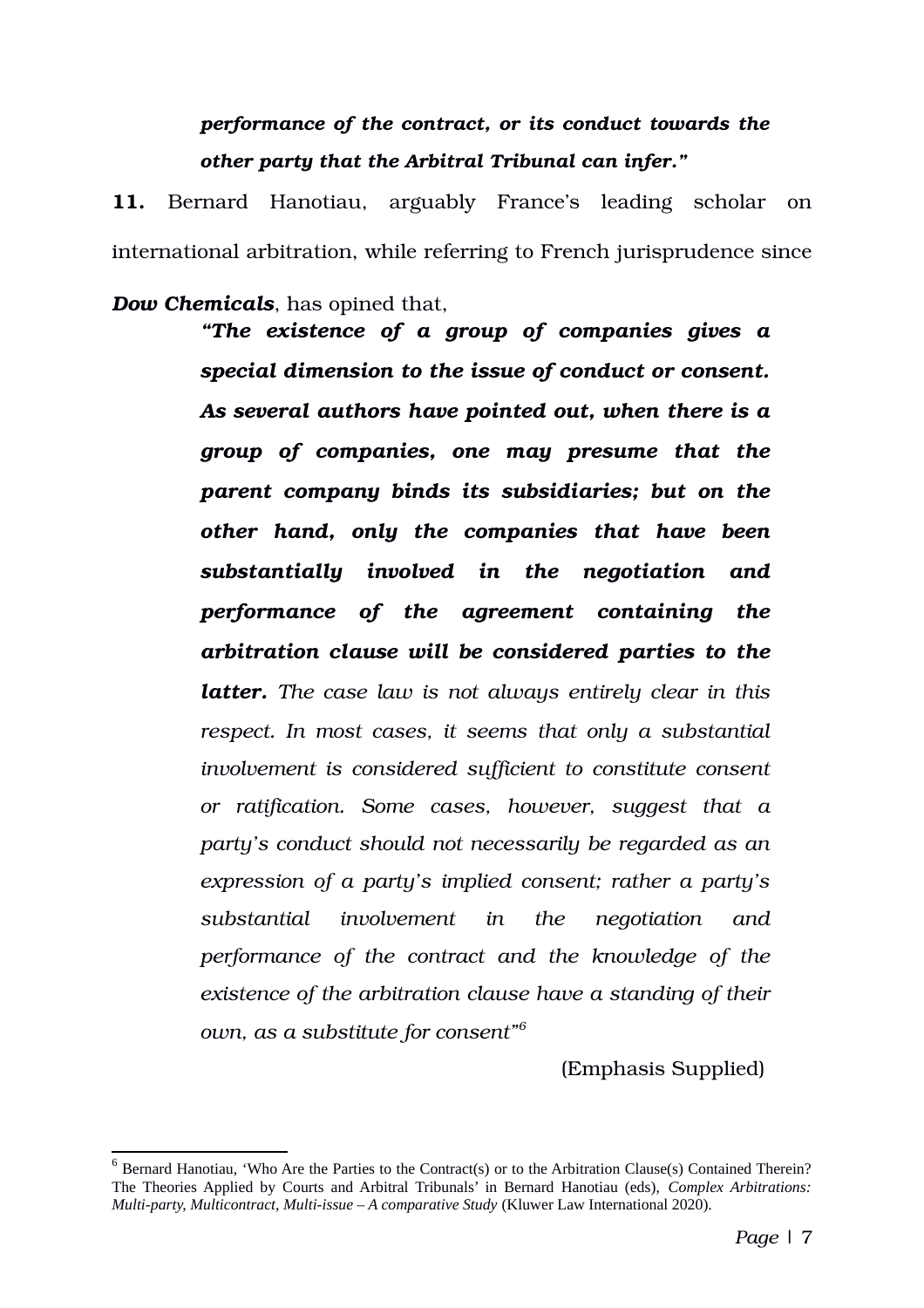**12.** Thus, the relevance of the Group of Companies Doctrine in its jurisdiction of origin is that of being a special lens through which the parties' intentions are interpreted. The existence of a close group structure would be only one of the considerations when determining the implied consent of a third party to arbitrate.

**13.** Subsequent French court decisions have taken a similar stance.

In *Lakovoglou Prodomos and Co. v. SAS Amplitude[7](#page-47-0)* , the Cour de Cassation reiterated the requirement of involvement of the third party in the performance of the main agreement in order it to be bound by

the arbitration agreement contained therein. Simply the existence of a

closely knit group of companies would be insufficient. In *Societe*

*Alcatel Business Systems v. Societe Akmor Technology[8](#page-47-1)* as well, the Cour de Cassation noted that arbitral proceedings may bind nonsignatories involved in the substantive dispute itself.

**14.** In yet another ICC Award<sup>[9](#page-47-2)</sup>, the Tribunal held, "... There is no

*general rule, in French international arbitration law, that would*

*provide that nonsignatory parties members of a same group of*

*companies would be bound by an arbitration clause, whether*

*always or in determined circumstances*." **15.** The reception to the Group of Companies Doctrine in other jurisdictions has been mixed. The Swiss Federal Tribunal rejected the Group of Companies Doctrine<sup>[10](#page-47-3)</sup> but has accepted that a third party

<span id="page-47-0"></span><sup>7</sup> Cour de Cas, 1st Civ Ch, 27 Mar 2007, no 04-20842, JCP E 2007, 2018.

<span id="page-47-1"></span><sup>8</sup> Cour de Cas, 1st Civ Ch, 7 Nov. 2012, No. 11-25.891, JCP 2012, I, 1354 No 5.

<span id="page-47-2"></span><sup>&</sup>lt;sup>9</sup> ICC Case No 11405, Interim award of 29 Nov 2001, Unpublished (Sole Arbitrator, Paris).

<span id="page-47-3"></span><sup>&</sup>lt;sup>10</sup> Judgment of 29 January 1996, 14 ASA Bull 496 (Swiss Fed Trib) (1996); Jean Francois Poudret, 'The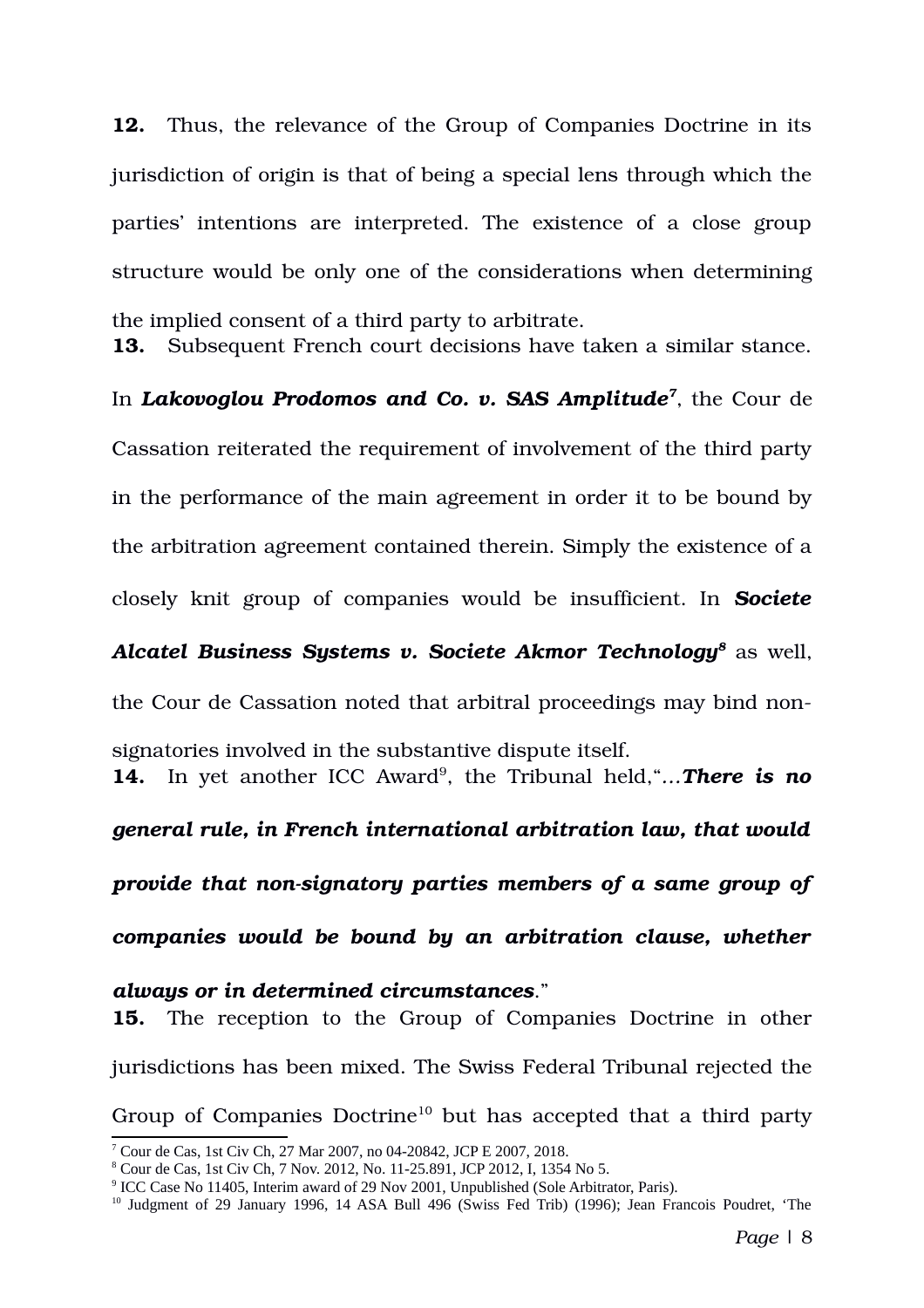may 'implicitly' consent to be bound to arbitration in certain circumstances. In general, the involvement of the nonsignatory in the performance of the contract will be interpreted as intent to be bound to the arbitration agreement.<sup>[11](#page-48-0)</sup> However, this requires an active involvement which shows clear and unambiguous intent, thus setting a high threshold for a third party to be joined.<sup>[12](#page-48-1)</sup>

16. The Swiss sentiment *vis-à-vis* the Group of Companies Doctrine is mirrored by British jurisprudence where there has been an unequivocal rejection of the Doctrine.<sup>[13](#page-48-2)</sup> Further, the expression "claiming under or through" in Sec. 82(2) of the English Arbitration Act, 1996, which is similar to Sec. 8 of the amended Indian Act, 1996, has been interpreted to refer to instances that are unrelated to the Group of Companies Doctrine. British Courts have deemed it to mean *inter alia* assignees<sup>[14](#page-48-3)</sup>, subrogated insurer<sup>[15](#page-48-4)</sup>, novatees<sup>[16](#page-48-5)</sup>, and  $\mathrm{successors}^{17}.$  $\mathrm{successors}^{17}.$  $\mathrm{successors}^{17}.$ 

**17.** American Courts usually do not refer to the Group of Companies Doctrine and rely primarily on aspects of American Contract Law and Agency Law.[18](#page-48-7) Company law principles such as alter ego and piercing the veil are additionally invoked by American Courts though the

<span id="page-48-5"></span><sup>16</sup> *Charles M Willie & Co (Shipping) Ltd v Ocean Laser Shipping Ltd (The Smaro)* [1998] EWHC 1206.

Extension of the Arbitration Clause: French and Swiss Approaches' 122 JDI (Clunet) 893 (1995).

<span id="page-48-0"></span><sup>&</sup>lt;sup>11</sup> Judgment of 19 August 2008, DFT 4A\_128/2008 (Swiss Fed Trib) (2008).

<span id="page-48-1"></span><sup>12</sup> Gabrielle Kaufmann-Kohler & A Rigozzi, *International Arbitration: Law and Practice in Switzerland* (OUP 2015).

<span id="page-48-2"></span><sup>13</sup> *Peterson Farms Inc v C&M Farming Ltd* [2004] EWHC 121.

<span id="page-48-3"></span><sup>&</sup>lt;sup>14</sup> Through Transport Mutual Insurance Association (Euasia) Ltd v New India Assurance Co. Ltd [2005] EWHC 455 Moore-Bick J.

<span id="page-48-4"></span><sup>15</sup> *Starlight Shipping Co. and Anor v Tai Ping Insurance Co Ltd, Hubei Branch and Anor*, [2007] EWHC 1893.

<span id="page-48-6"></span> $17$  Hanotiau (n 6).

<span id="page-48-7"></span><sup>&</sup>lt;sup>18</sup> Gary Born, 'Parties to International Arbitration Agreements, International Commercial Arbitration' in Gary Born (eds) *International Commercial Arbitration* (Kluwer Law International 2021).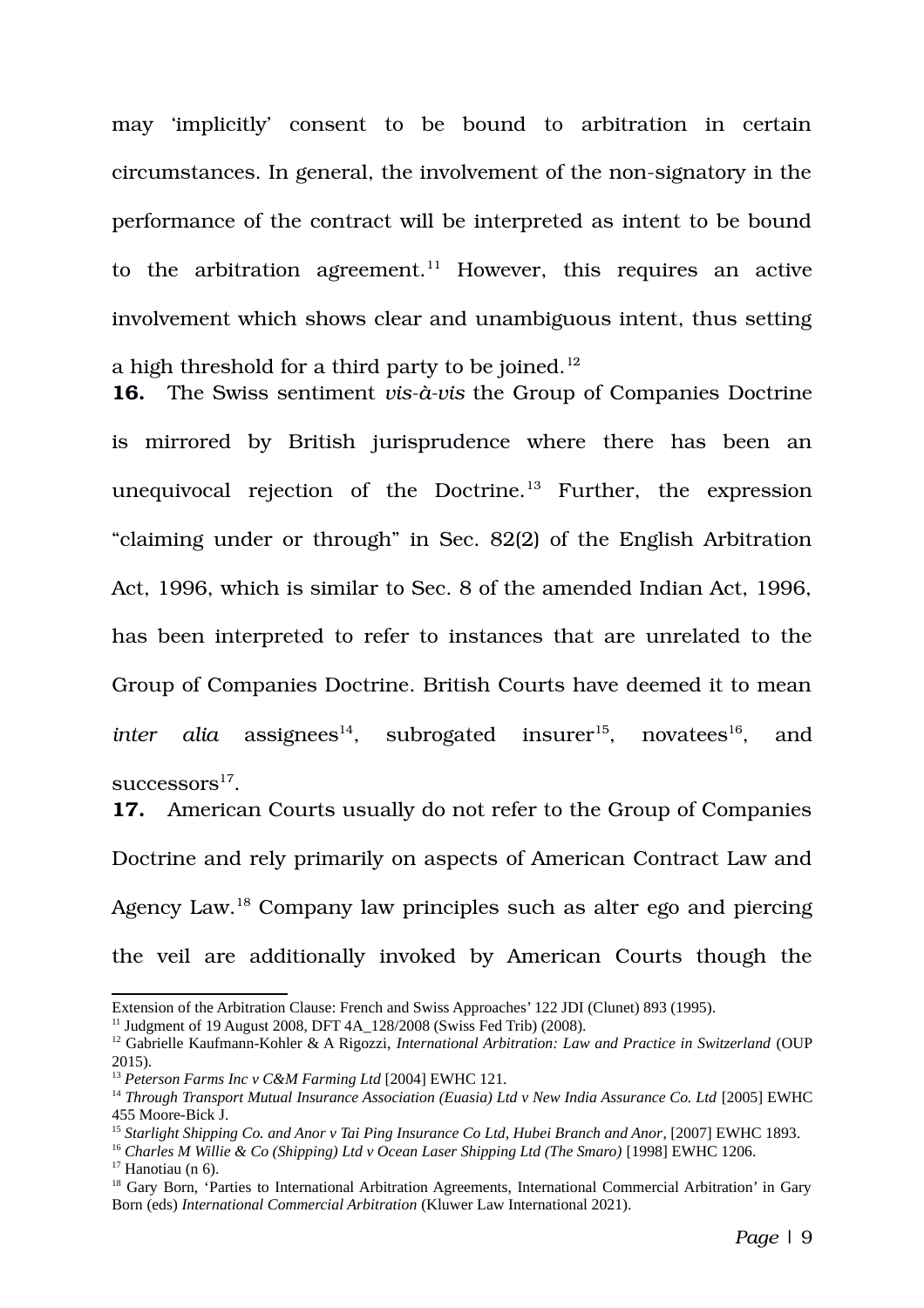threshold for their application remains relatively high.<sup>[19](#page-49-0)</sup> American Courts have sometimes reached conclusions through reasoning that resembles the Group of Companies Doctrine but which are actually based on the principle of equitable estoppel.<sup>[20](#page-49-1)</sup>

**18.** The common theme among all these jurisdictions is that each of them has negotiated a compromise with the formalistic requirement of explicit assent through a signed contract. In other words, these jurisdictions have moved away from this need for explicit consent in each and every instance and have instead attempted to identify constructive consent via examination of the actions of the parties when the circumstances of the case require it. In some instances, these jurisdictions have even applied standards that are not based upon consent at all such as equitable estoppel and piercing the veil.

#### **C. Evolution of the Group of Companies Doctrine in India**

**19.** Indian arbitral jurisprudence with respect to binding a nonsignatory to an arbitration agreement has seen considerable transformation. In *Sukanya Holdings (P) Ltd. v. Jayesh H. Pandya & Anr[21](#page-49-2)* certain disputes had arisen between multiple parties relating to the same transaction, however, not all parties were signatories to the agreement containing the arbitration clause. The Court therein, relying upon the unamended Section 8 of the Act, held that it would

<span id="page-49-2"></span><sup>21</sup> 2003 5 SCC 531.

<span id="page-49-0"></span><sup>19</sup> Hicks v. Bank of Am, NA, 218 F App'x 739, 746 (2007); Bridas SAPIC v. Turkmenistan, 447 F 3d 411, 416- 20 (2006).

<span id="page-49-1"></span><sup>&</sup>lt;sup>20</sup> Astra Oil Co v Rover Navigation, Ltd, 344 F 3d 276, 277 (2003); Choctaw Generation LP v. Am Home Assur Co, 271 F 3d 403, 406-07 (2001).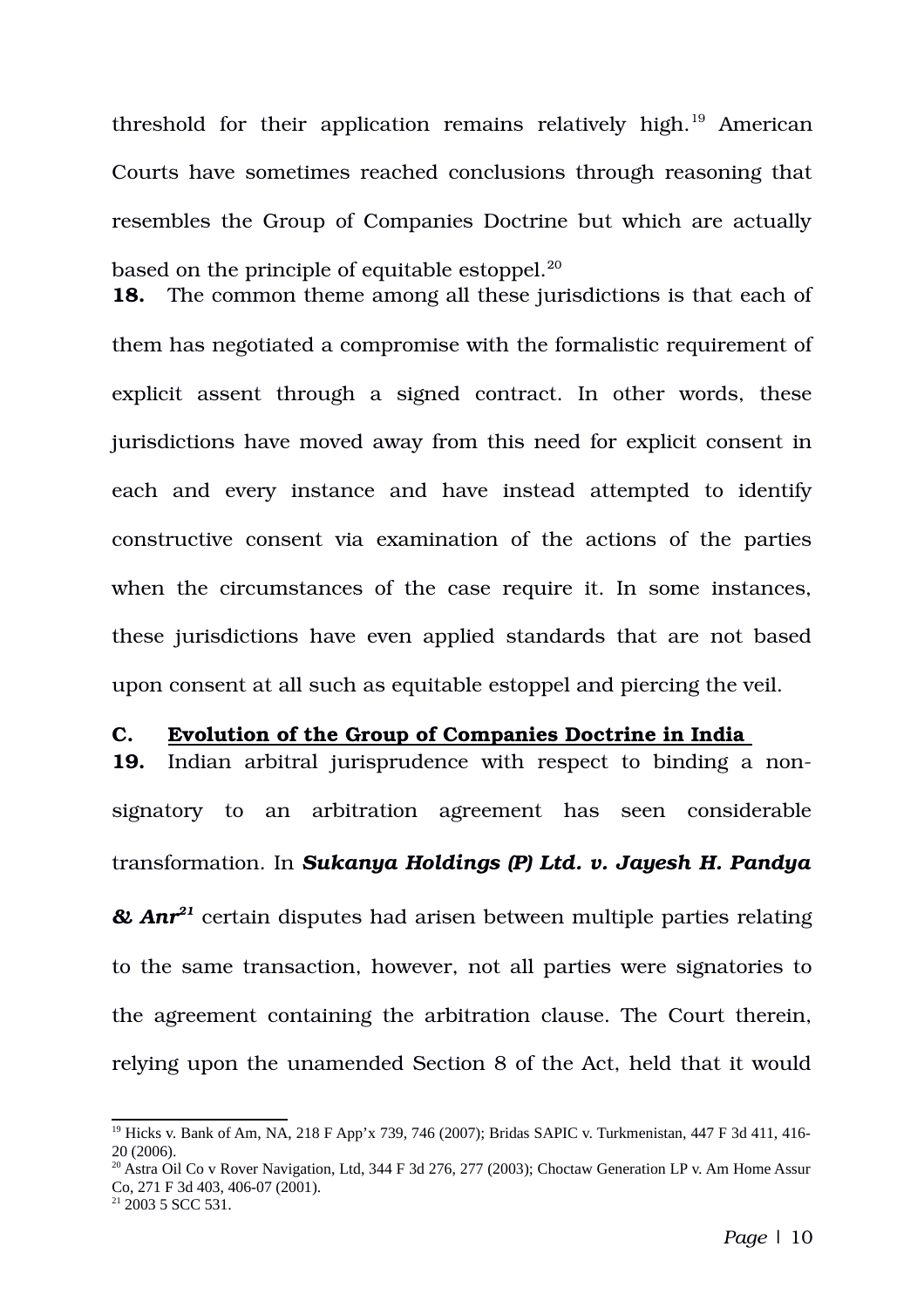not be possible to refer the non-signatories to arbitration. Thereafter, in *Indowind Energy Ltd. v. Wescare (I) Ltd.& Anr[22](#page-50-0)* this Court interfered with an order of the Madras High Court which had allowed the application under Section 11 of the Act and joined Indowind to proceedings even though Indowind was not a signatory to the agreement. This Court, while allowing the appeal, held:

*"18. The very fact that the parties carefully avoided making Indowind a party and the fact that the Director of Subuthi though a Director of Indowind, was careful not to sign the agreement as on behalf of Indowind, shows that the parties did not intend that Indowind should be a party to the agreement. Therefore the mere fact that Subuthi described Indowind as its nominee or as a company promoted by it or that the agreement was purportedly entered by Subuthi on behalf of Indowind, will not make Indowind a party in the absence of a ratification, approval, adoption or confirmation of the agreement dated 2422006 by Indowind*."

*20.* With utmost respect, it appears that the Court in *Indowind* adopted a rigid and restrictive understanding of the Act. In order to hold that a third party cannot be subjected to the arbitration proceedings, the two judge bench placed an undue emphasis on the issue of formal consent. However, as noticed earlier, several jurisdictions have recognized that formal consent to an arbitration agreement is not a *sine qua non* to adduce the intention of a third party to be bound to an arbitration agreement. In fact, certain

<span id="page-50-0"></span><sup>22</sup> 2010 5 SCC 306.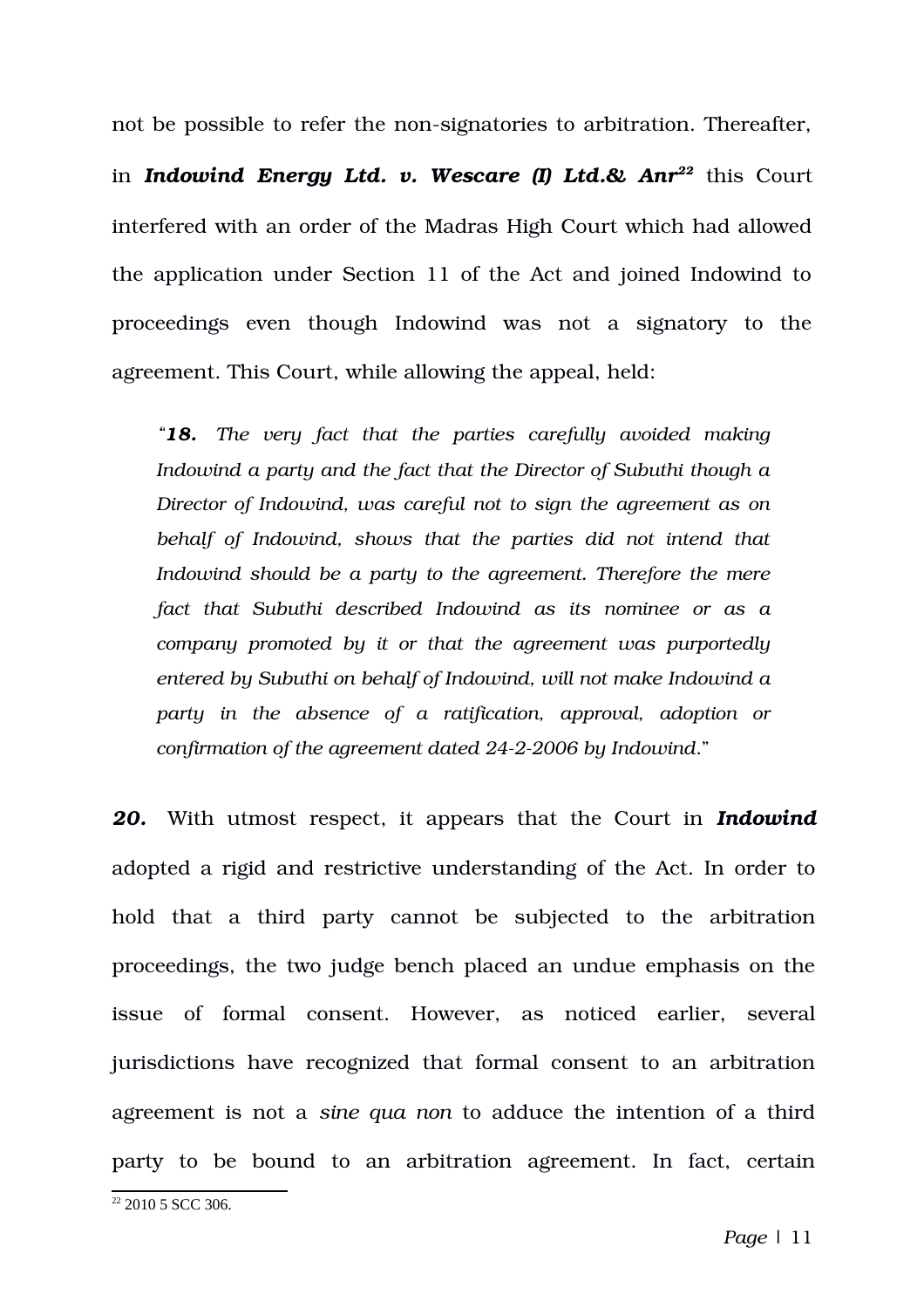principles by which Courts across jurisdictions join nonsignatories to arbitration do not depend upon intent of the parties at all. *21.* The principle laid down in *Indowind* was then followed in *S.N.*

*Prasad v. Monnet Finance & Ors<sup>[23](#page-51-0)</sup> as well. Eventually, this position* of law regarding the joinder of non-signatories was radically transformed after the decision of this Court in **Chloro Controls**, whereby, the Group of Companies Doctrine was introduced into Indian jurisprudence. In that case, there was a Shareholders Agreement between an Indian party and a foreign entity. The Shareholders Agreement was the principal or the 'parent' agreement with English law governing the transaction and the seat of arbitration as London. Beyond the Shareholders Agreement, there were various other interlinked agreements but not all these agreements had the same parties. These other agreements, however, were part of a 'composite transaction' and all arose out of the mother agreement. The question before the Court was whether all these parties could be referred to a single and composite arbitral tribunal. Noting earlier precedents, this Court stated that while *Sukanya Holdings* was decided under the ambit of Section 8 of the Act, this case fell within the purview of Section 45 of the Act which had a much wider scope. Relying upon the expression "*person claiming through or under*" in Section 45, this Court ruled that it had the power to refer parties in a multi-party

<span id="page-51-0"></span><sup>23</sup> 2011 1 SCC 320.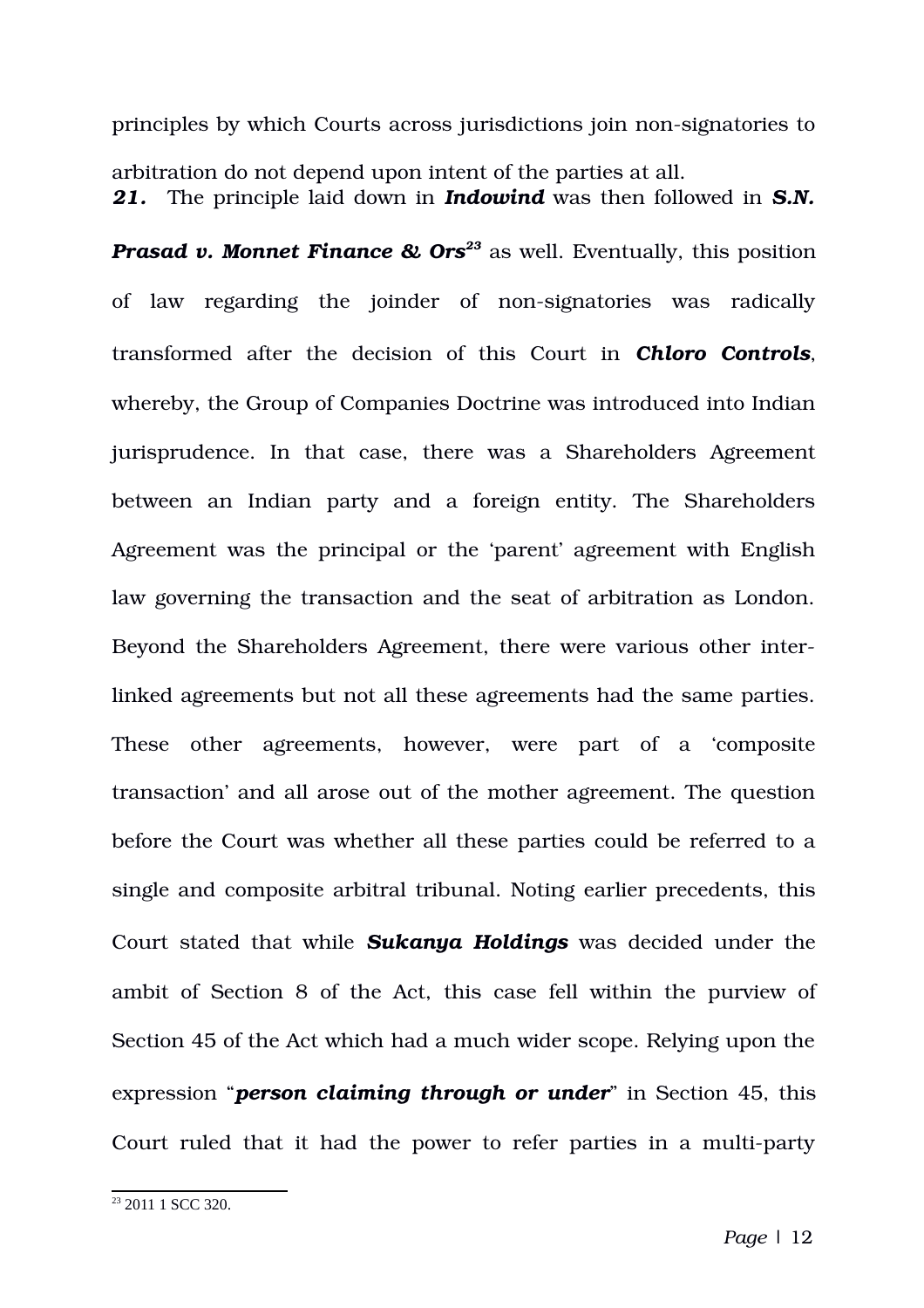agreement to Arbitration while invoking the Group of Companies Doctrine. It was further elucidated:

> **"***69. We have already noticed that the language of Section 45 is at a substantial variance to the language of Section 8 in this regard. In Section 45, the expression "any person" clearly refers to the legislative intent of enlarging the scope of the words beyond "the parties" who are signatory to the arbitration agreement. Of course, such applicant should claim through or under the signatory party. Once this link is established, then the court shall refer them to arbitration. The use of the word "shall" would have to be given its proper meaning and cannot be equated with the word "may", as liberally understood in its common parlance. The expression "shall" in the language of Section 45 is intended to require the court to necessarily make a reference to arbitration, if the conditions of this provision are satisfied. To that extent, we find merit in the submission that there is a greater obligation upon the judicial authority to make such reference, than it was in comparison to the 1940 Act. However, the right to reference cannot be construed strictly as an indefeasible right. One can claim the reference only upon satisfaction of the prerequisites stated under Sections 44 and 45 read with Schedule I of the 1996 Act. Thus, it is a legal right which has its own contours and is not an absolute right, free of any obligations/limitations.*

> > xxx

*72….In other words, 'intention of the parties' is a very significant feature which must be established before the*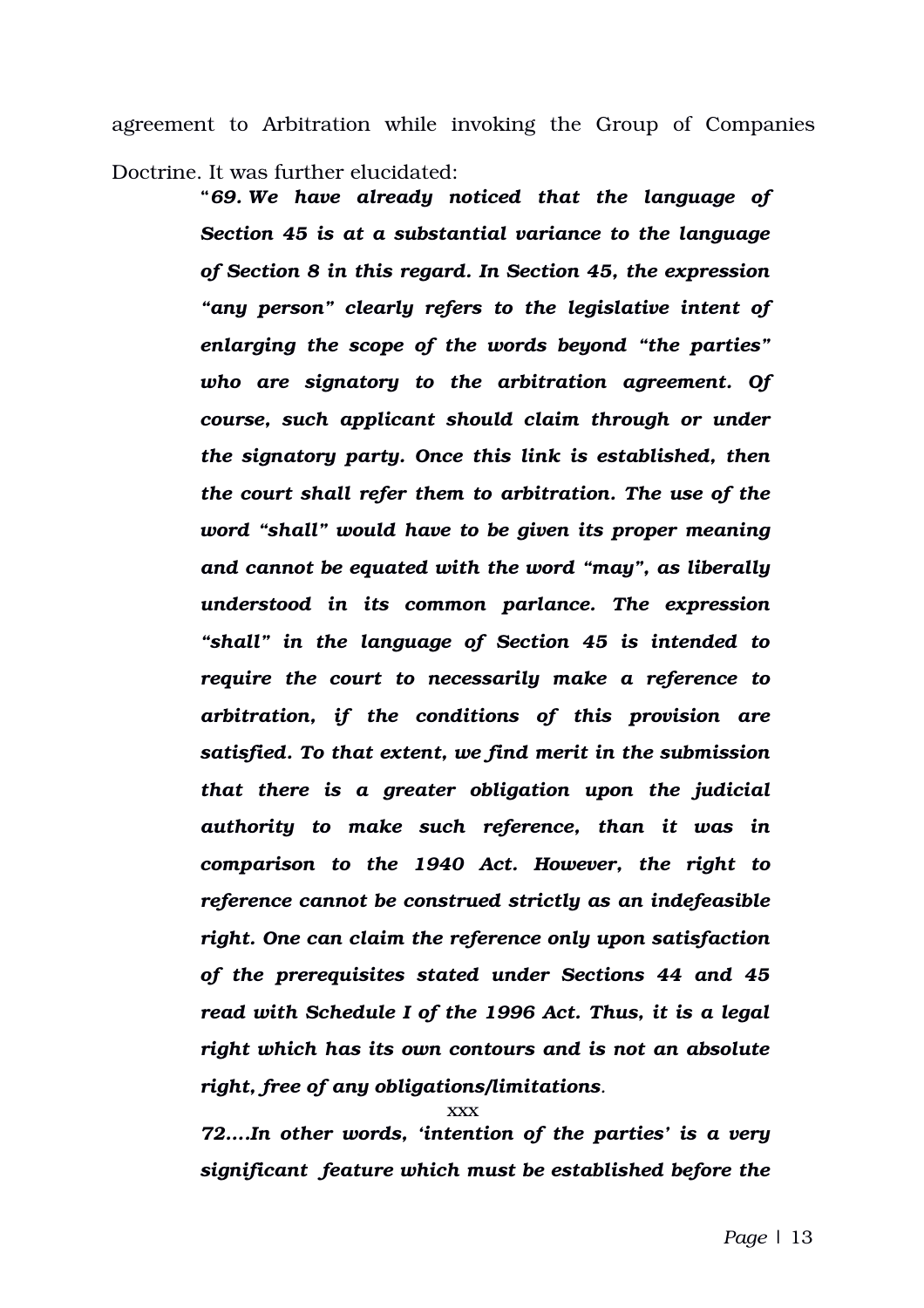*scope of arbitration can be said to include the signatory as well as the nonsignatory party.*

*73. A nonsignatory or third party could be subjected to arbitration without their prior consent, but this would only be in exceptional cases. The court will examine these exceptions from the touchstone of direct relationship to the party signatory to the arbitration agreement, direct commonality of the subjectmatter and the agreement between the parties being a composite transaction. The transaction should be of a composite nature where performance of the mother agreement may not be feasible without aid, execution and performance of the supplementary or ancillary agreements, for achieving the common object and collectively having bearing on the dispute. Besides all this, the court would have to examine whether a composite reference of such parties would serve the ends of justice. Once this exercise is completed and the court answers the same in the affirmative, the reference of even nonsignatory* parties would fall within the exception afore-discussed."

(Emphasis Supplied)

*22.* To give legislative effect to the decision in *Chloro Controls*, the Law Commission in its  $246<sup>th</sup>$  Report made the following recommendation:

"64. This interpretation given by the Hon'ble Supreme Court follows from the wording of section 45 of the Act which recognizes the right of a "person claiming through or under [a party]" to apply to a judicial authority to refer the parties to arbitration. The same language is also to be found in section 54 of the Act. This language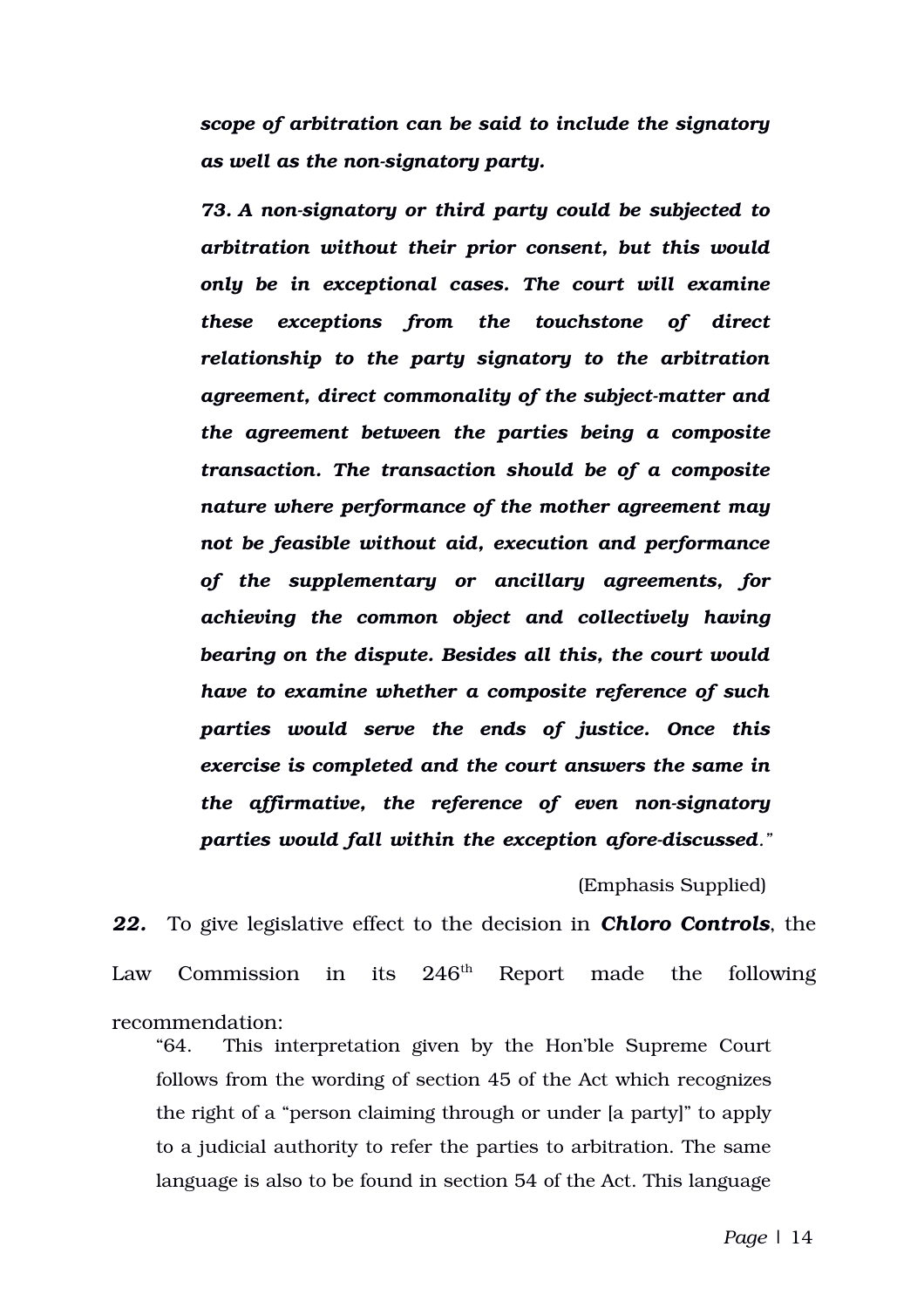is however, absent in the corresponding provision of section 8 of the Act. It is similarly absent in the other relevant provisions, where the context would demand that a party includes also a "person claiming through or under such party". To cure this anomaly, the Commission proposes an amendment to the definition of "party" under section 2 (h) of the Act."<sup>[24](#page-54-0)</sup>

**23.** The Legislature in its wisdom did not amend the definition of Section  $2(1)(h)$  of the Act but Section 8 of the Act was amended

through Act 3 of 2016, which now reads as follows:

"(1). A judicial authority, before which an action is brought in a matter which is the subject of an arbitration agreement shall, if a party to the arbitration agreement *or any person claiming through or under him*, so applies not later than the date of submitting his first statement on the substance of the dispute, then, notwithstanding any judgment, decree or order of the Supreme Court or any court, refer the parties to arbitration unless it finds that prima facie no valid arbitration agreement exists."

(Emphasis Supplied) **24.** Following the post amendment provision(s), the Group of Companies Doctrine in the Indian Context was further expanded by a three judge bench of this Court in *Cheran Properties Ltd.* This Court invoked the Group of Companies Doctrine and laid down that even though Cheran was not a party to the arbitration agreement and had not appeared before the Tribunal, the arbitral award could be enforced against it as Cheran was a 'party claiming under' one of the signatories to the agreement. Speaking on the importance of this doctrine in modern commercial transactions, the Court held that, "*The*

<span id="page-54-0"></span><sup>&</sup>lt;sup>24</sup> Law Commission of India, Amendments to the Arbitration and Conciliation Act 1996 ¶ 64.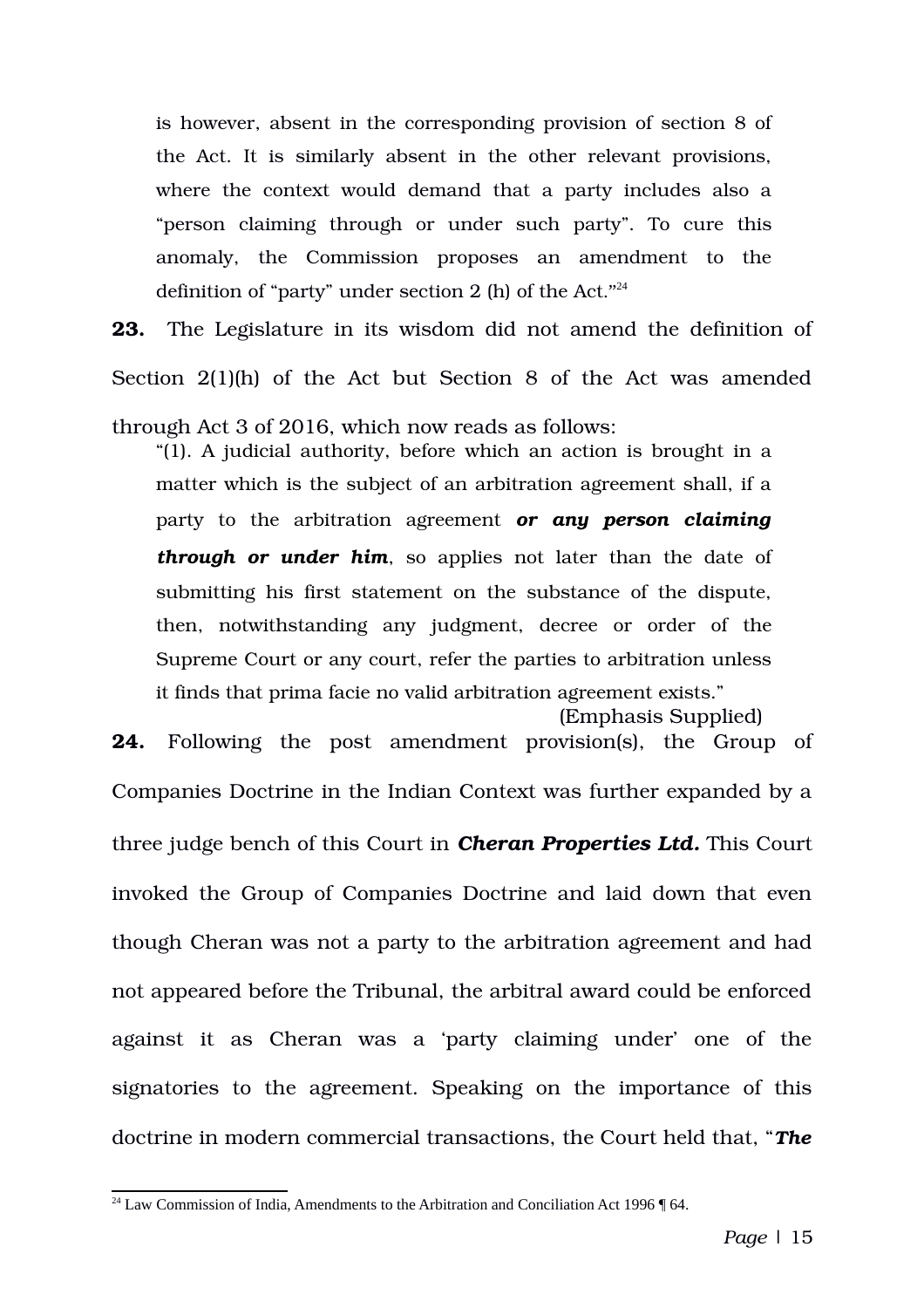*effort is to find the true essence of the business arrangement and to unravel from a layered structure of commercial arrangements, an intent to bind someone who is not formally a signatory but has assumed the obligation to be bound by the actions of a signatory.*" **25.** In *Reckitt Benckiser (India) (P) Ltd. v. Reynders Label* **Printing (India) (P) Ltd & Anr<sup>[25](#page-55-0)</sup>**, while acknowledging the Group of Companies Doctrine, this Court refused to allow the joinder of a nonsignatory as it could not be proved that the non-signatory company had negotiated the contract on behalf of the signatory. **26.** A two judge bench of this Court in *Mahanagar Telephone*

*Nigam Limited v. Canara Bank & Ors[26](#page-55-1) ,* was concerned with the joinder of CANFINA, which was a non-signatory to the agreement but a wholly owned subsidiary of Canara Bank. Upon considering the nature of transaction involved and the conduct of the parties, the Court held that this was a case of "*tacit or implied consent*" and accordingly it was necessary to join CANFINA to the arbitral proceedings. The Court stated the principles governing the group of companies doctrine to be as follows:

> "*10.7. The group of companies doctrine has also been invoked in cases where there is a tight group structure with strong organisational and financial links, so as to constitute a single economic unit, or a single economic reality. In such a situation, signatory and non-signatories have been bound together under the arbitration*

<span id="page-55-0"></span><sup>&</sup>lt;sup>25</sup> 2019 7 SCC 62.

<span id="page-55-1"></span><sup>&</sup>lt;sup>26</sup> 2020 12 SC 767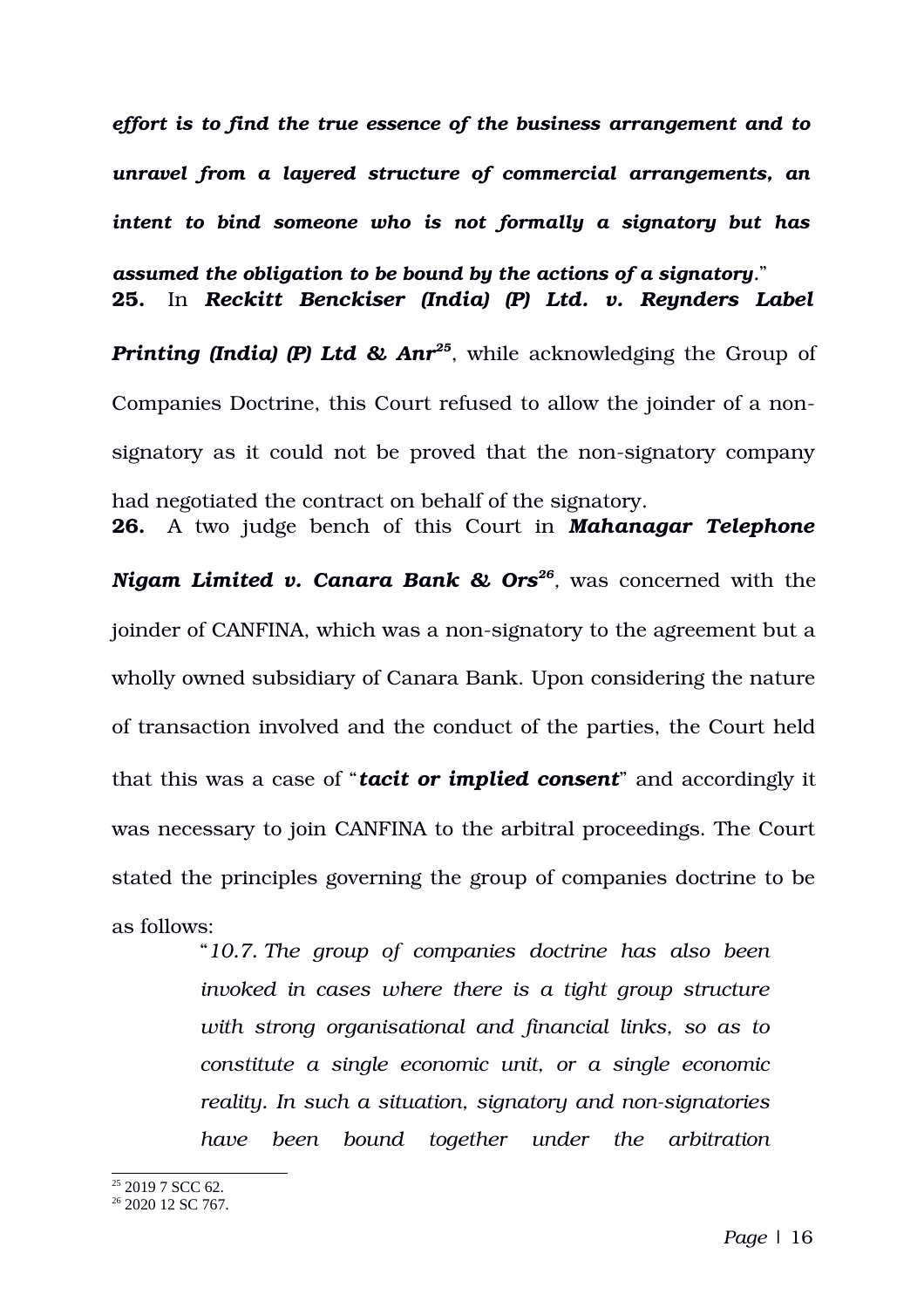*agreement. This will apply in particular when the funds of one company are used to financially support or restructure other members of the group. [ICC Case No. 4131 of 1982, ICC Case No. 5103 of 1988.]*"

*27.* A three judge bench of this Court (in which I was a member), has in a very recent decision dated 27.04.2022 in *Oil and Natural Gas Corporation Ltd. v. M/s Discovery Enterprises Pvt. Ltd. & Anr[27](#page-56-0)* , reiterated the deep rooted existence of the Doctrine in the Indian context. The Court held that the following factors may be considered when deciding whether a non-signatory company within a group of companies would be bound by the arbitration agreement:

> *"i) The mutual intent of the parties; (ii) The relationship of a nonsignatory to a party which is a signatory to the agreement; (iii) The commonality of the subject matter; iv) The composite nature of the transaction; and (v) The performance of the contract***."** (Emphasis Supplied)

#### **D. Current State of the Group of Companies Doctrine**

<span id="page-56-0"></span>**28.** At the outset, it must be candidly acknowledged that certain inconsistencies do exist in terms of the judgments of this Court regarding the underlying basis for the Group of Companies Doctrine. For instance, in Chloro Controls, the Court seemed to adopt  $27$  Civil Appeal No 2042 of 2022.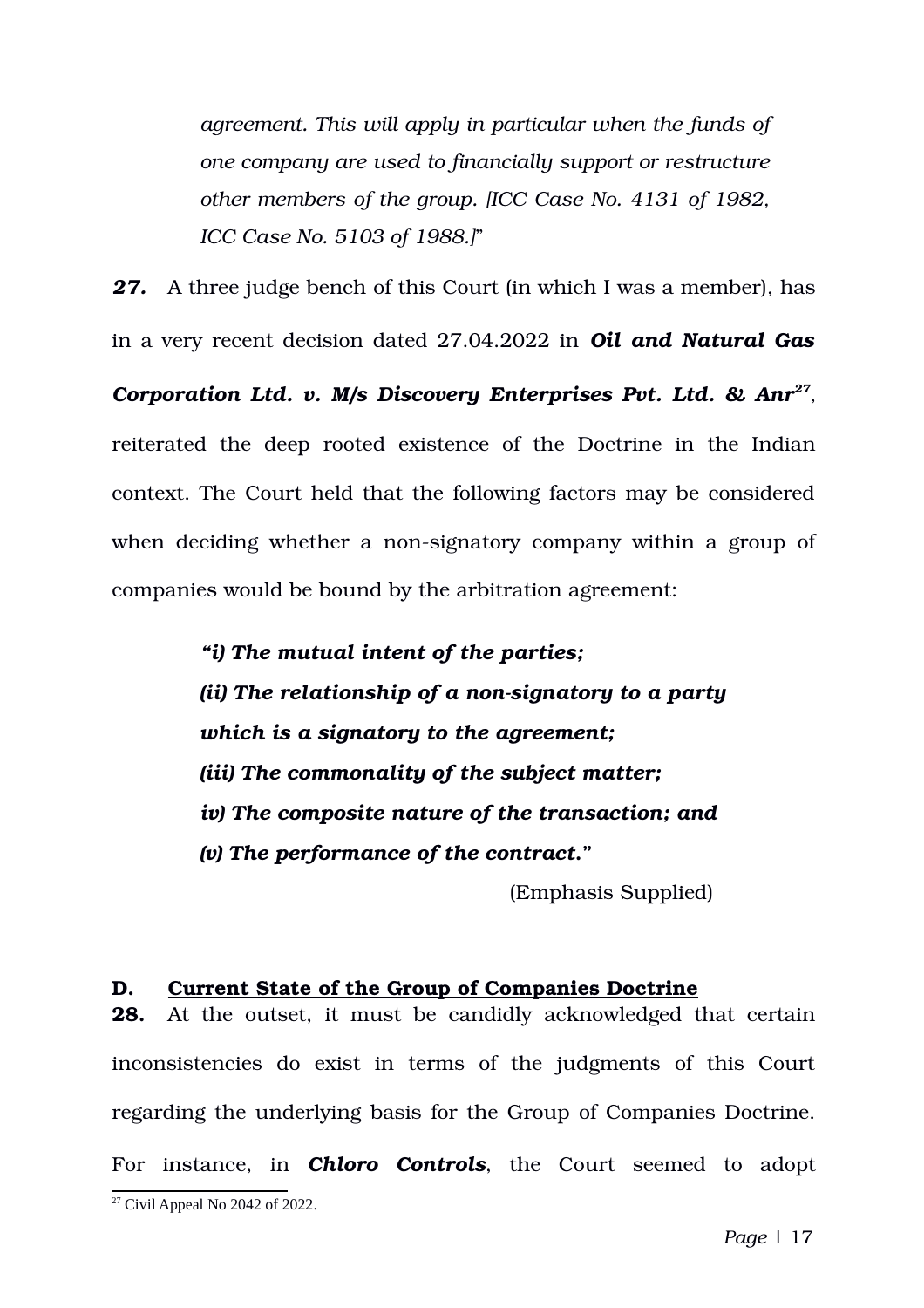contradictory positions in terms of when a third party may be bound to the arbitration agreement. On the one hand, the Court emphasized on the intention of the parties to include the non-signatory party, but on other, it went on to add that non-signatories may be added to the arbitration proceedings without their consent in "*exceptional cases*". Thus, it seems that while the **Chloro Controls** places a premium on the intent of parties, it also advocates taking an equity based approach to discard intent completely if so required in the interest of justice. **29.** In *Mahanagar Telephone Nigam Ltd.* the Court had applied

the Group of Companies Doctrine where a tight structure with deep financial and organization links existed between a signatory and nonsignatory to the extent where they constituted a "single economic unit". Such an approach has the tendency to overlook the principle of separate legal entity and seems to dispense almost entirely with the intent and/or consent of parties.

**30.** It is also worth noting that in *Cheran Properties*, this Court enforced an award against a party that had not even participated in the arbitral proceedings, by relying on the phrase "*persons claiming* **under them**" in Section 35 of the Act. This presents the highest expansion of the Group of Companies Doctrine, whereby, a party is bound to the final award itself on the basis of the doctrine without having a chance to present its case or defend itself in the arbitral proceedings. This Court in *Reckitt Benckiser* fixed a higher threshold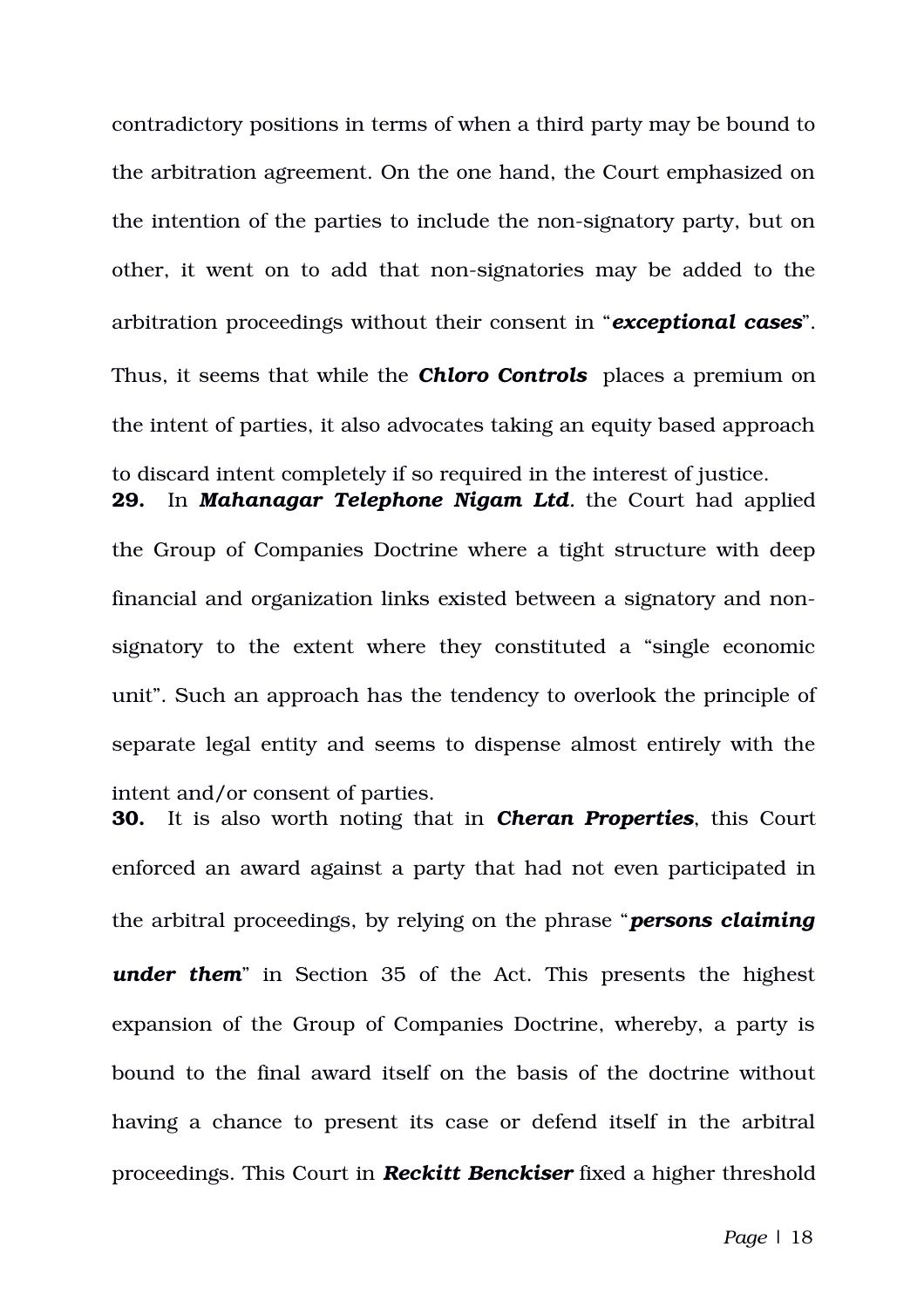of evidence for the Group of Companies Doctrine to apply as compared to earlier judgments. Finally, in *ONGC*, the Court has upheld the necessity for a deeper probe to determine whether the Doctrine is attracted in the facts and circumstances of a given case. This leads to questions regarding which standard of proof must be fulfilled to apply the Doctrine.

**31.** An overall analysis of the above cited judgments reveals an unwitting, but nonetheless discordant note with implicit contradictions. However, in my humble view, the appropriate response to such uncertainty would be an authoritative determination of the contours of the Doctrine rather than a wholesale uprooting of it from Indian arbitration law altogether.

**32.** It is important to note that the Doctrine has now travelled a reasonable distance in Indian law. While the opinion of Hon'ble the Chief Justice correctly notes that the term "parties" under Section 2(1) (h) has not been amended despite the changes introduced in Section 8 of the Act, it appears to me that one of the objectives in introducing the amended Section 8 was to accord tacit recognition and acceptance of the Group of Companies Doctrine in India.

**33.** It may also be noted that the question as to which entities are parties to the arbitration agreement is usually left to judicial discretion, especially when there is a limited statutory guidance.<sup>[28](#page-58-0)</sup> Thus, the perception regarding the questionable sourcing of the Group

<span id="page-58-0"></span> $28$  Born (n 18).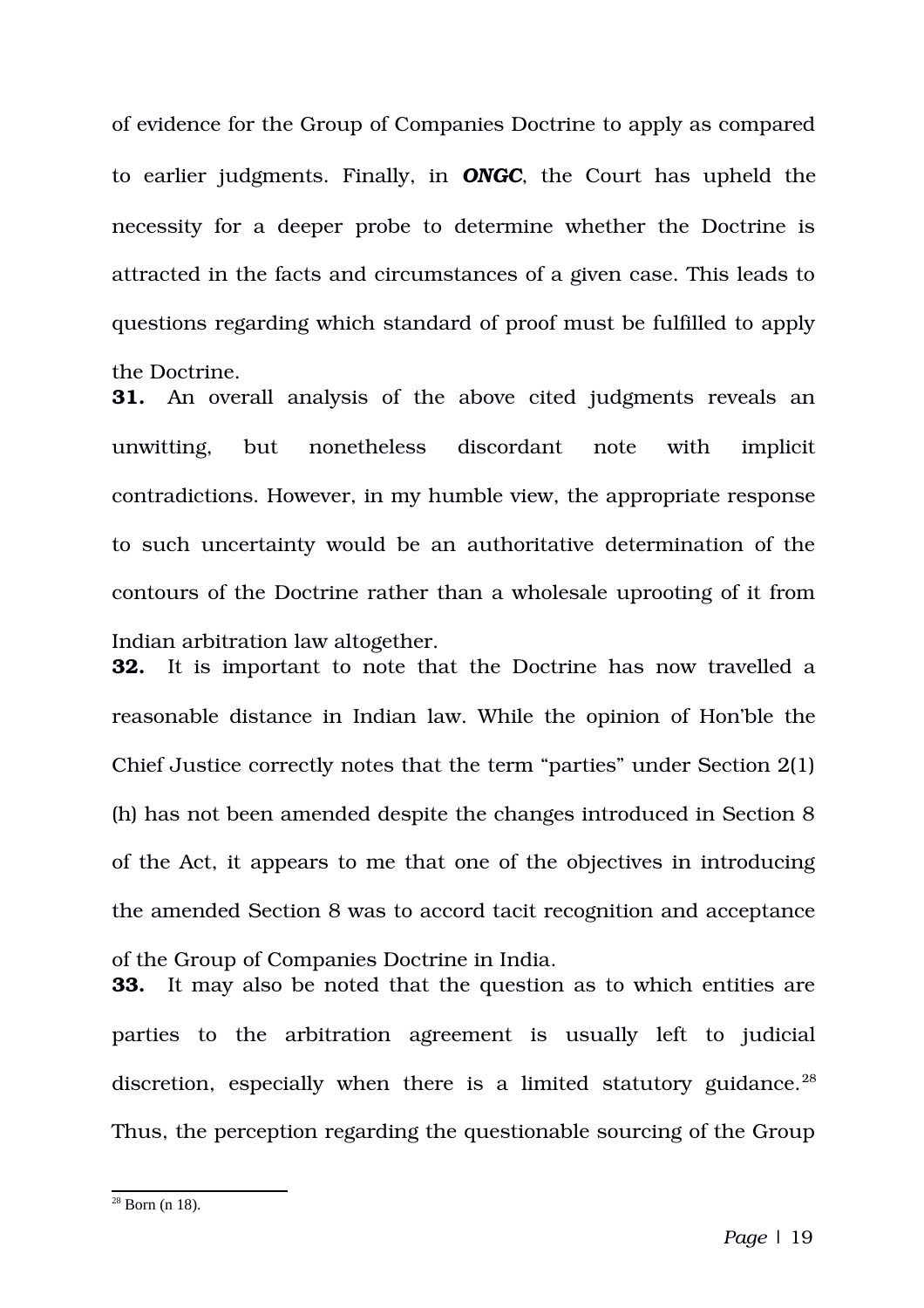of Companies Doctrine from the wording of Section 8 of the Act, does not imply that it is barred from Indian arbitration law. Undoubtedly, the Courts have the judicial discretion to invoke and apply the Doctrine in Indian arbitral jurisprudence.

**34.** The earlier analysis on the interpretation of the Group of Companies doctrine fortifies that when formulated in its most modern sense, it does not affect the separate legal entity principle in company law. Gary Born<sup>[29](#page-59-0)</sup> notes that the Doctrine,

> *"…is ordinarily a means of identifying the parties' intentions, which does not disturb or affect the legal personality of the entities in question. Rather, as usually formulated, the group of companies doctrine is akin to principles of agency or implied consent, whereby the corporate affiliations among distinct legal entities provide the foundation for concluding that they were intended to be parties to an agreement, notwithstanding their formal status as nonsignatories." Commentators have observed the same distinctions between the group of companies doctrine and veil-piercing principles."*

(Emphasis Supplied) **35.** It therefore appears that the current interpretation of the Doctrine *'*does not disturb or affect*'* the separate corporate form of different entities within a group of companies. Neither does the act of piercing the corporate veil necessarily cause the separate legal entity of the third party to collapse. In this context, corporate law doctrines such as piercing the veil and alter ego are a means by which to identify

<span id="page-59-0"></span> $29$  Born (n 18).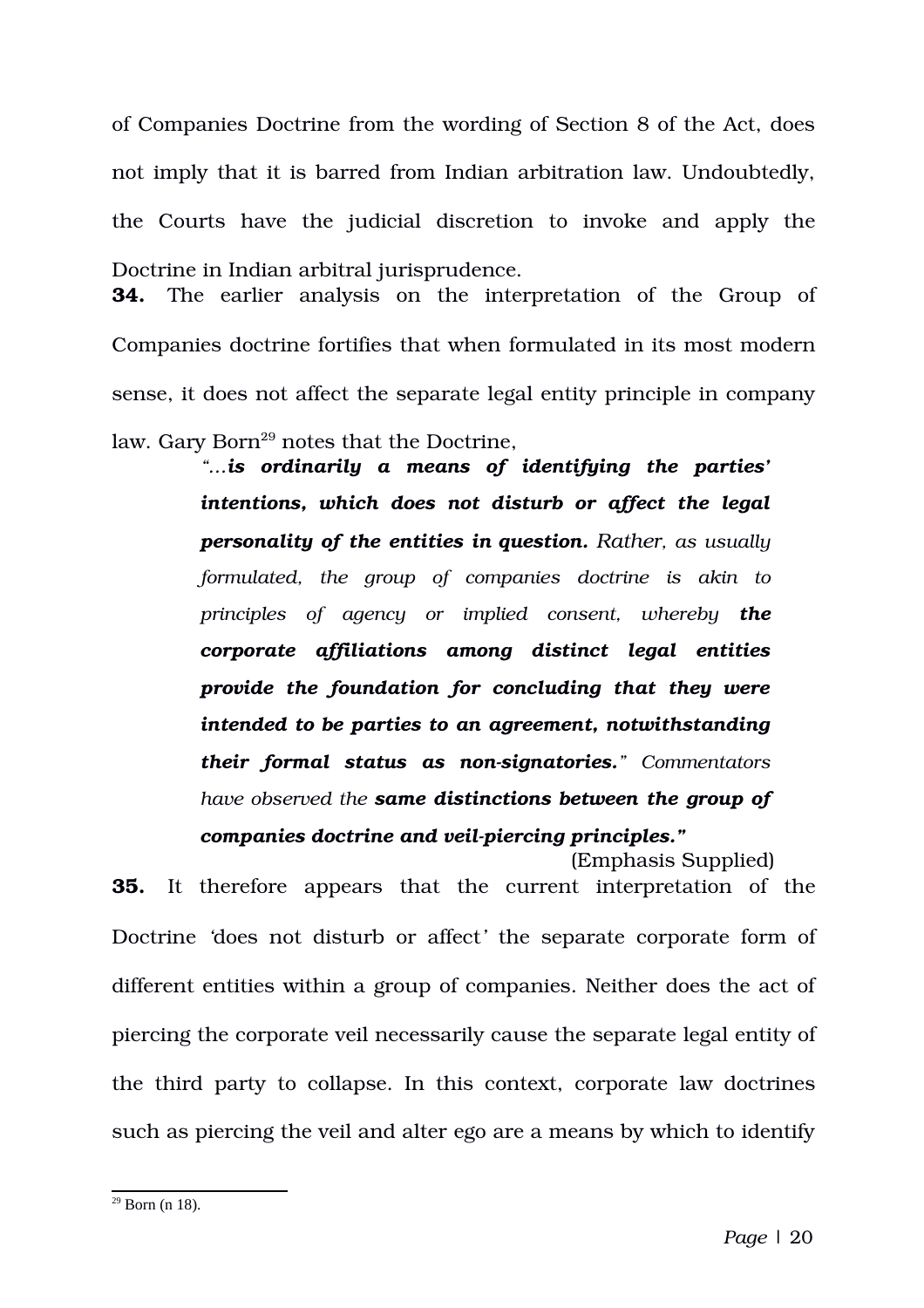fraudulent activity by a non-signatory which would then provide the legal justification for application of the Group of Companies Doctrine to bind that non-signatory to the arbitration. This is a departure from the "single economic reality" approach which views the entire group of companies as a singular entity and overrides the separate legal personalities of the different members of the group.

**36.** Thus, in this approach, the separate legal form of the parent company remains undisturbed and the application of veil piercing or alter ego is merely for identification of duplicitous acts by a third party which would then lead to application of the Group of Companies Doctrine to bind them to arbitration. The function of this is to identify parties which have no actual intent to be part of the arbitration and deliberately use the corporate form as a shield to avoid being subjected to the arbitration proceedings. For such scenarios, a formal intentbased approach to Group of Companies Doctrine may be insufficient to address the dispute.

**37.** From the analysis above, it appears that joining a third party to arbitration based on the convergence of a group of companies as a "single economic unit" is no longer the norm under the Group of Companies Doctrine. Instead, the standard is premised primarily on implied consent drawn from the acts and conduct of an entity within the group of companies. Where a closely knit group exists, the interpretation of a third party's intent to be bound to the arbitration would be construed from facts and circumstances specific to that

*Page* | 21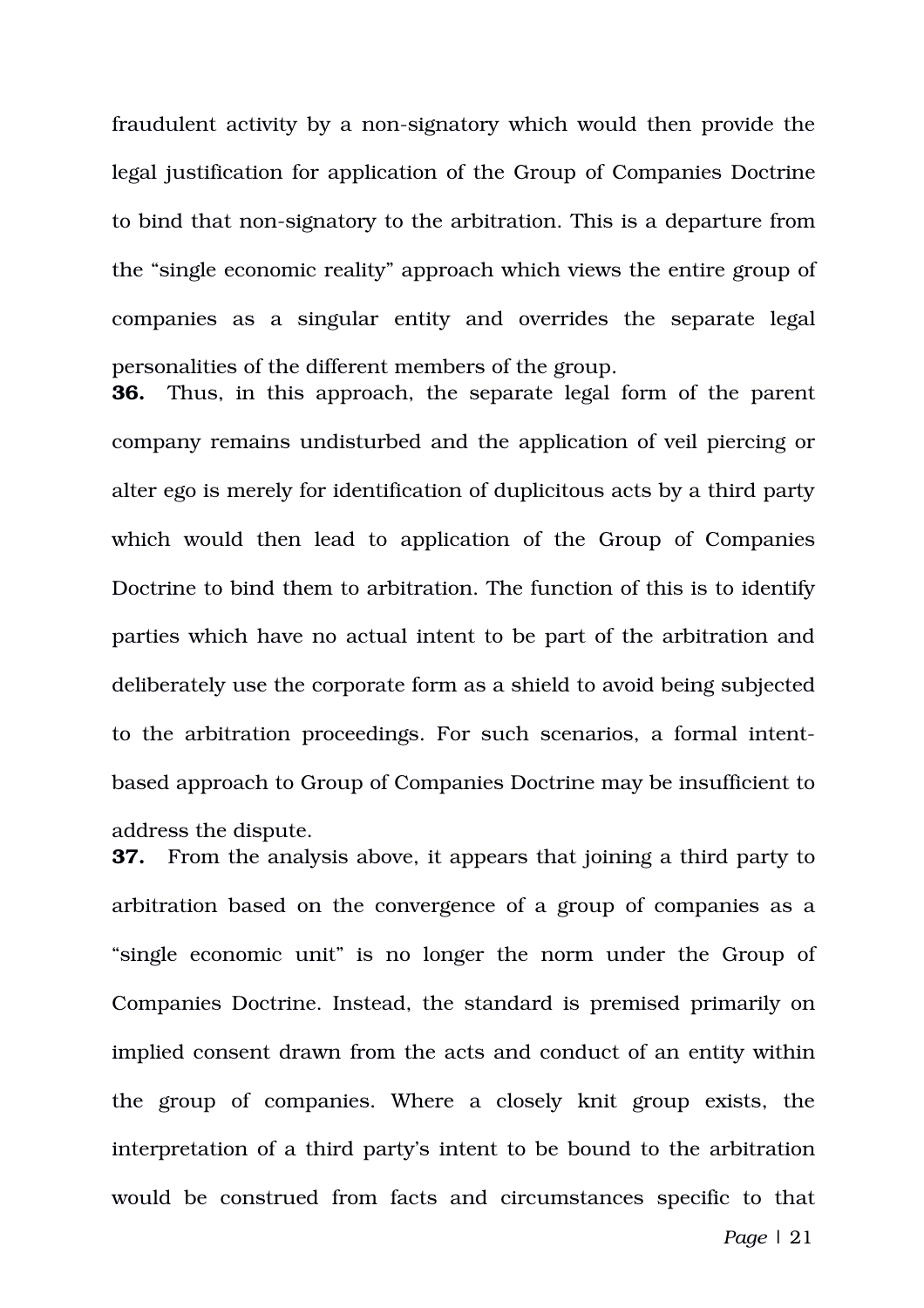group and the manner in which it functions. This maintains the separate legal personality of the non-signatory and joins it to the arbitration proceedings on the basis of its implied acceptance to be bound.

**38.** It must be emphasized that the Doctrine is an exception to the general rule of arbitration. However, where the facts of a case indicate that the intention of the parties was to bind the nonsignatory, the Courts, after exercising due care and caution, will be justified in invoking the Doctrine to do substantial and complete justice. After the 2016 amendment to the Act, this Court has continued to acknowledge and apply the Doctrine in exceptional cases. When all of these factors are viewed in consonance, it emerges that the Doctrine has found firm footing in Indian jurisprudence.

**39.** This is not without reason. On a practical front, the Doctrine is a means of grappling with complex multiparty business transactions which necessarily involve more than two parties, even if these additional parties do not finally and formally sign the contract. To that extent, the Doctrine helps to ensure that arbitration as a dispute resolution mechanism is able to adapt to this reality. Failure to do so would make arbitration an ineffective dispute resolution forum as parties which are important for the complete and proper resolution of the dispute will be left out of the adjudication. **40.** The Doctrine also ensures that multiplicity of proceedings are

avoided. A party may be involved in the negotiation and even

*Page* | 22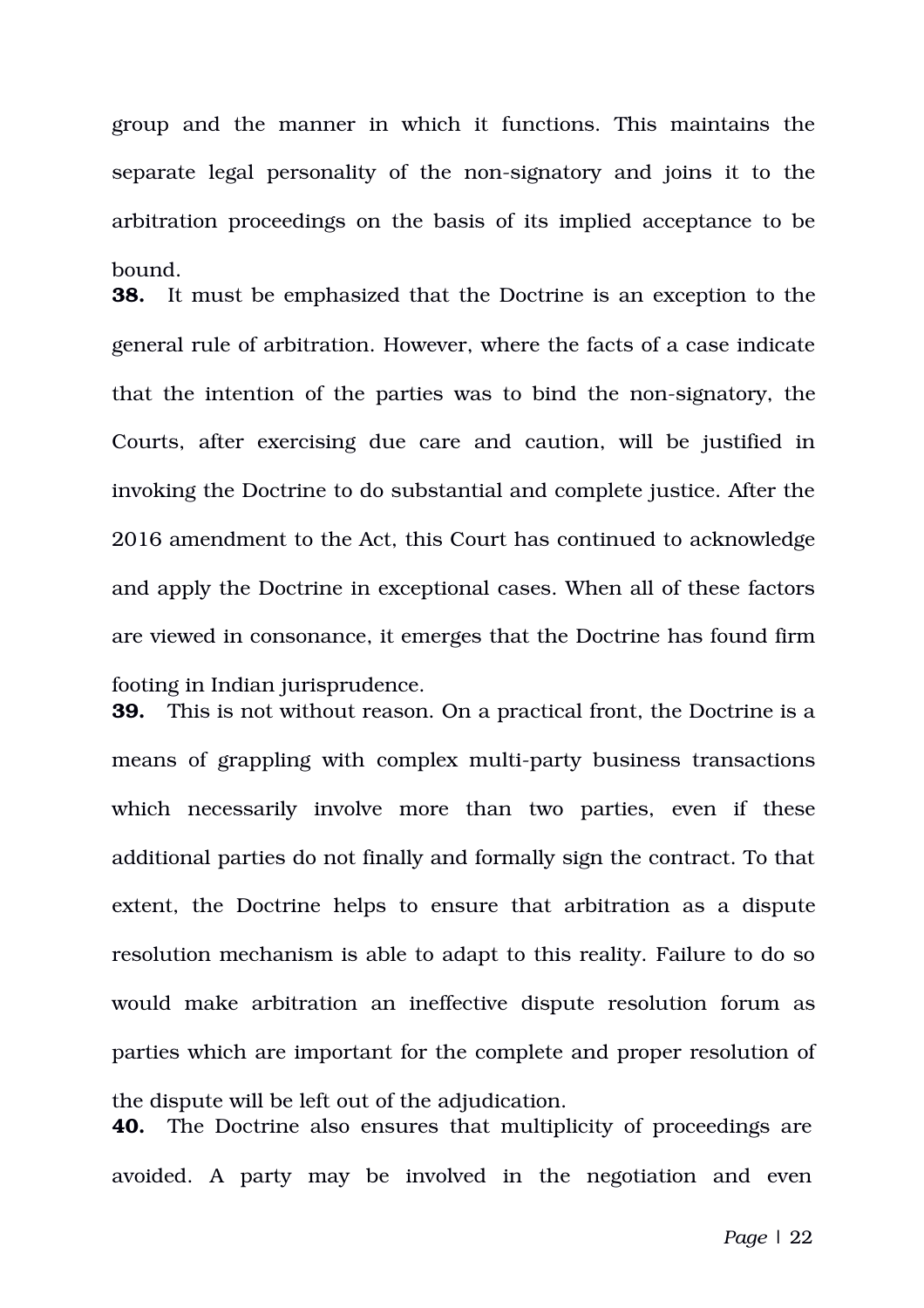performance of an agreement but still be able to circumvent the arbitral process on the ground that it did not sign the contract. Such a party would then have to be proceeded against in court.

**41.** There are additional benefits of having the Group of Companies Doctrine in Indian jurisprudence. These arise from the peculiar circumstances and manner in which Indian business entities transact with each other and establish commercial relations. A large chunk of Indian business houses are composed of family run entities or groups. The individuals running these entities often occupy multiple roles in different companies within the group. Thus, the commonality in terms of key managerial personnel and the preponderance of family members occupying these positions moulds the way these companies conduct business. Entering into commercial transactions involves informal understandings based on familiarity with persons who run the overall group of companies even if not the specific entity with which a contract is formally executed.

**42.** In this scenario it becomes even more relevant to have a doctrine such as the Group of Companies in Indian arbitration law. A third party outside the group of companies may transact with a subsidiary due to its faith in the bona fides and commercial knowhow of the parent. The third party in question relies upon the stature or presence of the larger parent company, either due to its reputation or personal familiarity with its promoters, directors or executives.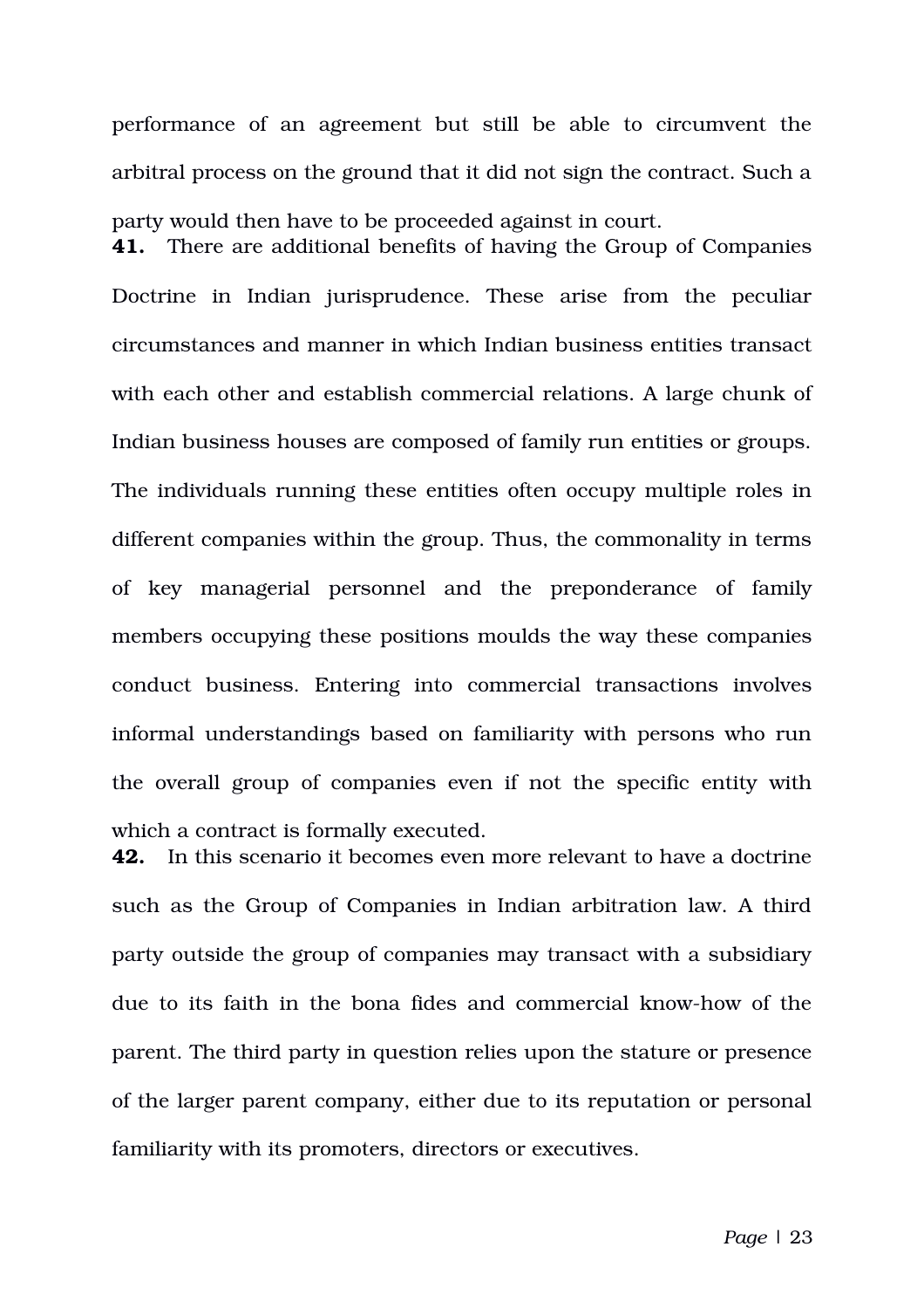**43.** The Doctrine itself may also provide greater stimulus for business with new entities that are starting out. Due to the aforementioned peculiarities in Indian business relations, newer companies have significant difficulty in gaining traction. One of the means by which such companies can then gain a foothold is by being part of a large (often family held) group of companies. These new entities are then able to feed off the goodwill or relations that the larger group has with the rest of the business world. Given that the connection to the larger group is intrinsic to the way in which business is conducted, arbitration law must acknowledge and address this reality.

**44.** In fact, Tribunals have already recognized the reliance that is often placed by a company upon the conduct of the non-signatory parent company when entering into an agreement with its subsidiary. The Tribunal in *PetroAlliance Services Company Ltd. v. Yukos Oil[30](#page-63-0)* under the aegis of the Arbitration Institute of the Stockholm Chamber of Commerce is a prime example of international arbitration grappling with this issue.

**45.** Therein, the tribunal noted that Yukos Oil, via its actions, had created an expectation in the mind of PetroAlliance that it was willing and ready to back up/step into the shoes of its subsidiary YNG with which PetroAlliance had entered into a contract. While there were several factors that contributed to the decision of the tribunal to bind

<span id="page-63-0"></span><sup>30</sup> SCC Case No 108/1997, 2000.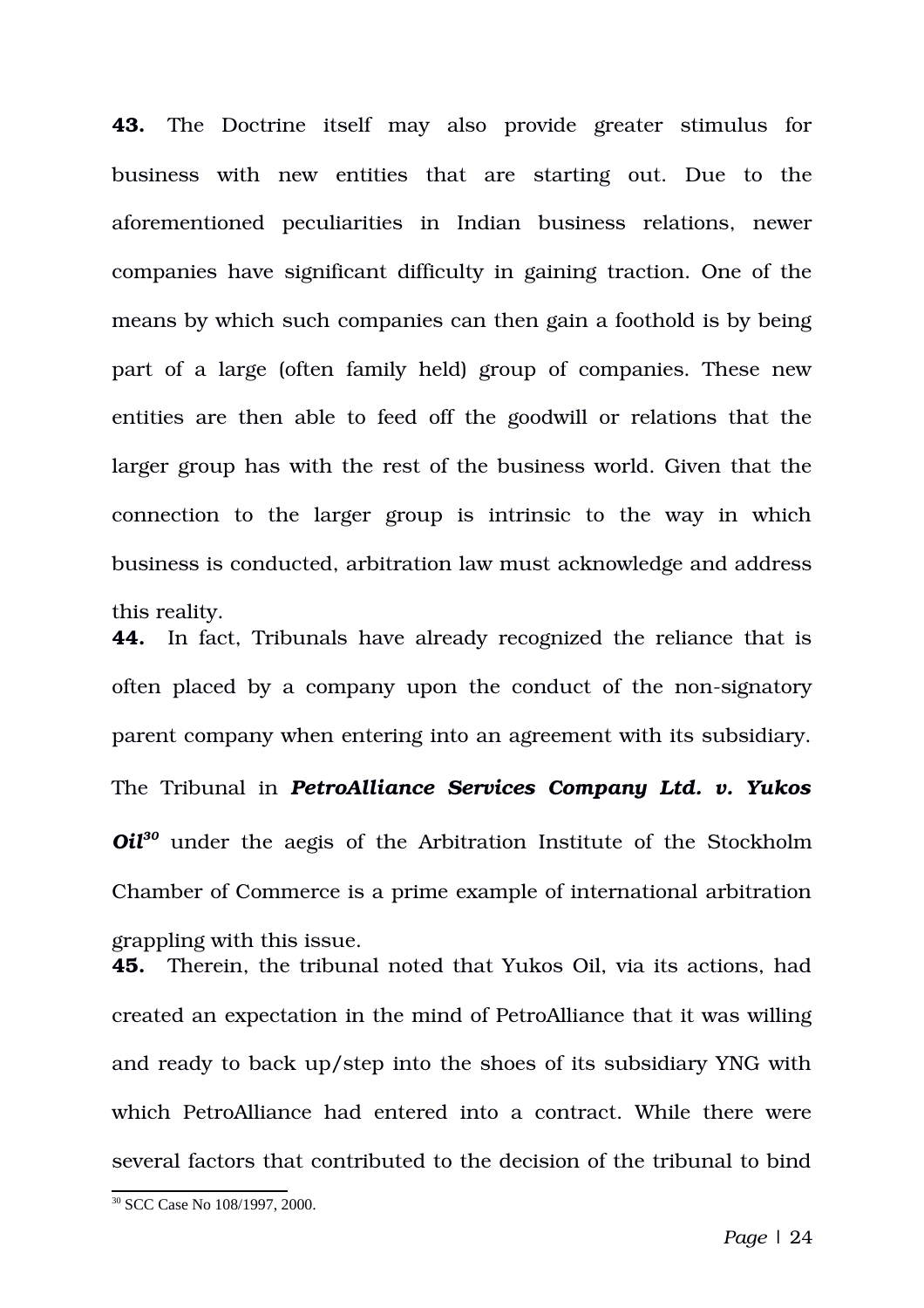Yukos to the arbitral proceedings, the most relevant takeaway for our purposes is the manner in which the tribunal enunciated the "*theory*

*of trust*" that exists under Swedish contract law. **46.** The important consideration under this theory, similar to company law principles such as alter ego, is not the actual intent of the party as the non-signatory may be acting duplicitously to represent itself as the driver of the contract while avoiding any liabilities arising from it by not signing the contract. Hence, what the theory examines is what intent the non-signatory has conveyed to a reasonable party in the same position as the contracting entity. The decisive factor is the extent to which the contracting party has placed "trust" in the other party, reasonably, and on the basis of the nonsignatory's actions.

**47.** To clarify, the wholesale adoption of the Swedish theory of trust into Indian law is not being advocated. Rather, the notion of how we may apply the Group of Companies Doctrine in situations where nonsignatory parties are acting in a fraudulent or deceitful manner can be addressed by examining the impression that was conveyed to the contracting parties by the third party. This is in addition to the already well-established principles of piercing the veil and alter ego. This may also address the legitimate critique of *Chloro Controls* and **Cheran Properties**, that despite placing an emphasis on legal standards of intent, the Court eventually resorted to principles of